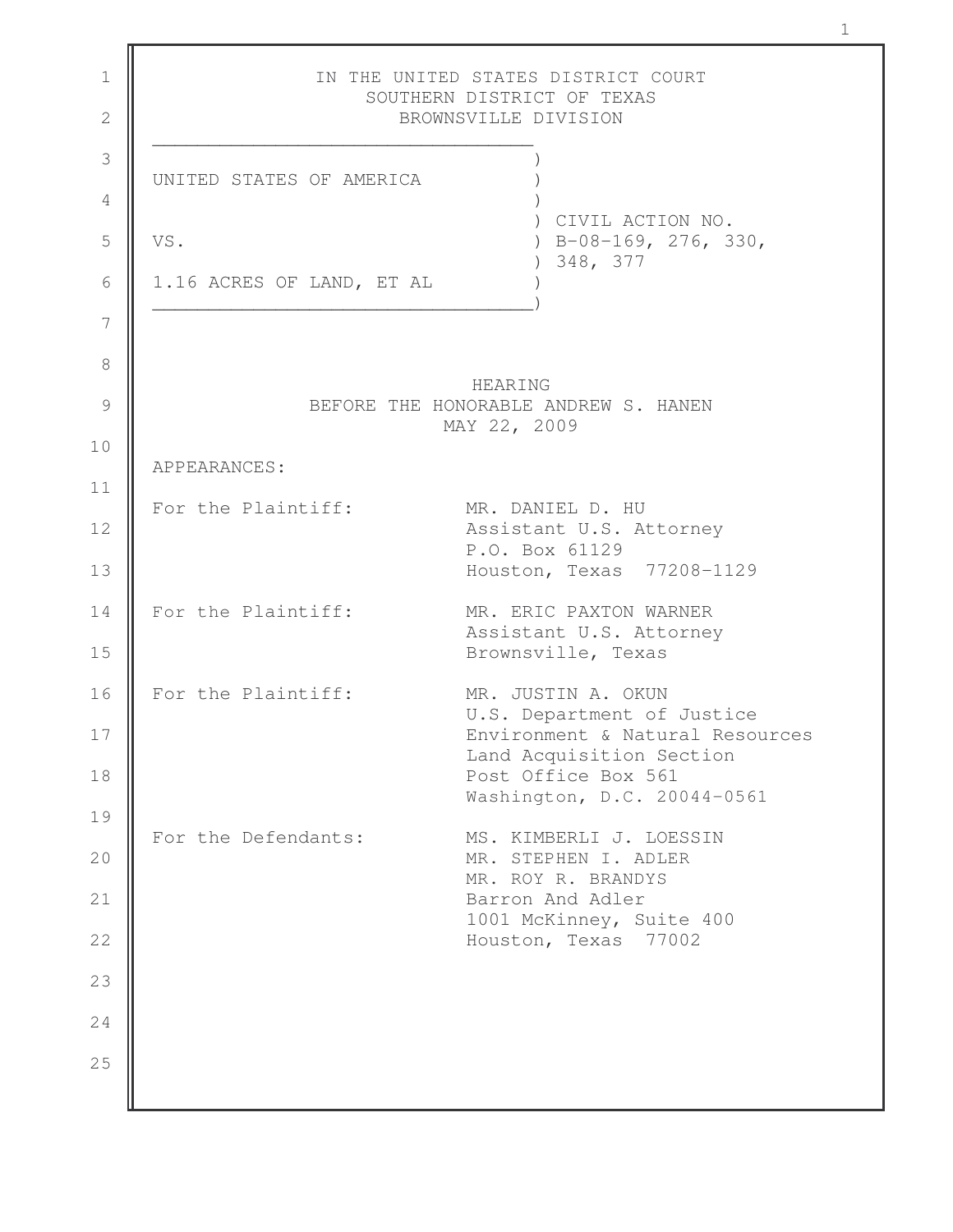| $\mathbf 1$              | APPEARANCES (Continued): |                                                         |
|--------------------------|--------------------------|---------------------------------------------------------|
| $\sqrt{2}$               | For the Defendants:      | MR. NORTON COLVIN                                       |
| $\mathfrak{Z}$           |                          | Colvin, Chaney & Saenz<br>1201 East Van Buren           |
| $\sqrt{4}$               |                          | Brownsville, Texas 78522                                |
| 5                        |                          |                                                         |
| $\sqrt{6}$               |                          |                                                         |
| $\overline{\phantom{a}}$ |                          |                                                         |
| $\,8\,$                  |                          |                                                         |
| $\mathcal{G}$            |                          |                                                         |
| 10                       |                          |                                                         |
| 11                       |                          |                                                         |
| 12                       |                          |                                                         |
| 13                       |                          |                                                         |
| 14                       |                          |                                                         |
| 15                       |                          |                                                         |
| 16                       | Transcribed by:          | BARBARA BARNARD<br>Official Court Reporter              |
| 17                       |                          | 600 E. Harrison, Box 301<br>Brownsville, Texas<br>78520 |
| $1\,8$                   |                          | $(956) 548 - 2591$                                      |
| 19                       |                          |                                                         |
| $20$                     |                          |                                                         |
| $2\sqrt{1}$              |                          |                                                         |
| $2\sqrt{2}$              |                          |                                                         |
| 23                       |                          |                                                         |
| 24<br>25                 |                          |                                                         |
|                          |                          |                                                         |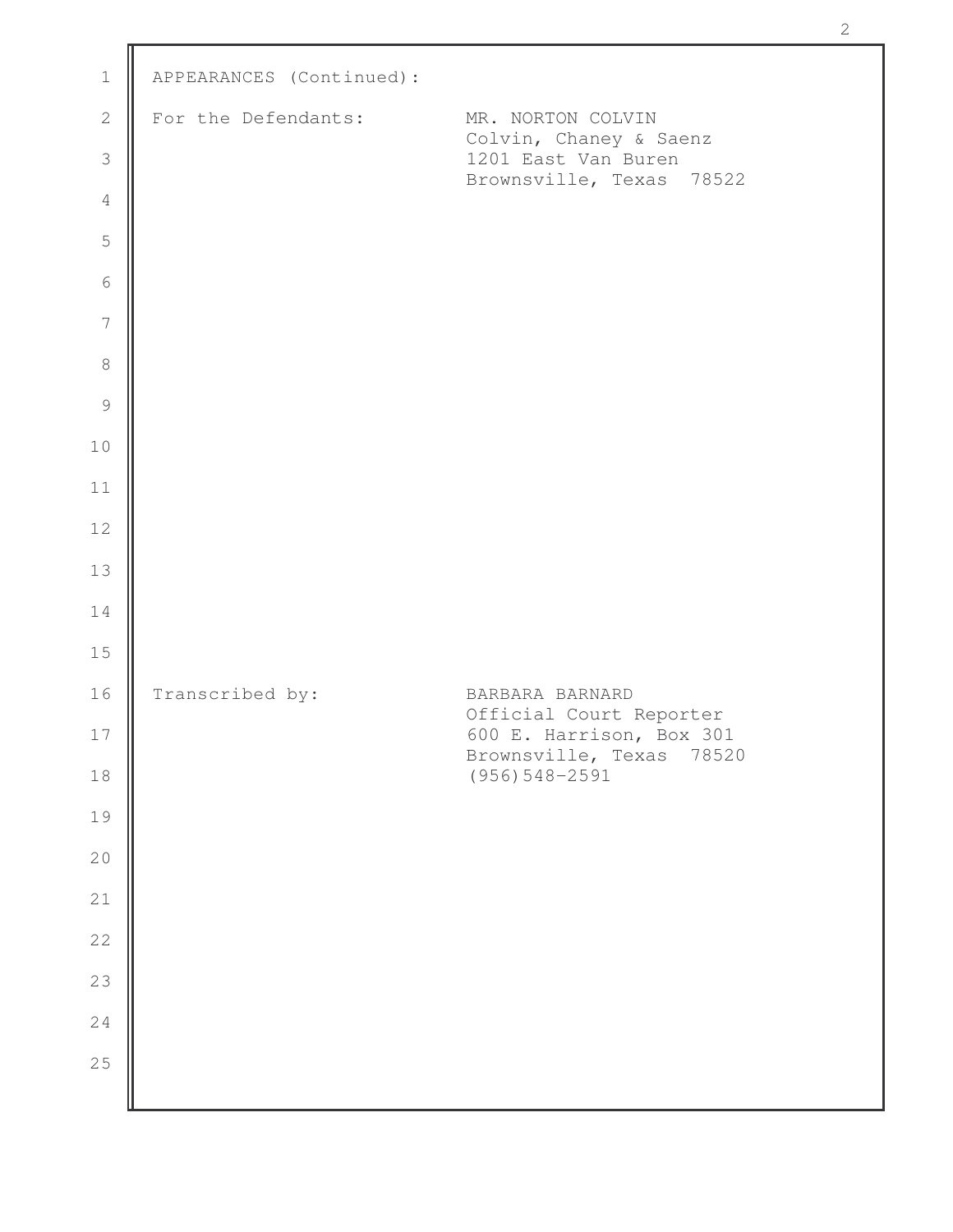1 THE COURT: Be seated, please. 2 | All right. We're here in B-08-169, United States of America 3 versus Borzynski Brothers; B-08-276, United States of America 4 versus the Loops, et al; B-08-330, United States of America 5 versus Frank Loop, et al; B-08-CV-348, United States of America 6  $\parallel$  versus White Wing Ranch et al; and B-08-377, United States of 7 | America versus Dorothy Irwin, et al. 8 All right. Mr. Hu, who is here with you for the government? 9 **MR.** HU: Your Honor, Daniel Hu for the United States. 10 | Mr. Paxton Warner, AUSA Warner is here along with Justin Okun 11 | from the U.S. Department of Justice. 12 With the court's permission, may Mr. Okun arque these cases, 13 at least the legal issues? 14 || THE COURT: Okay. Yes, although we'll cross that bridge 15 when we get to it. 16 | All right. Ms. Deagen, who's here with you? 17 | MS. DEAGEN: For landowners, Mr. Norton Colvin is here. 18 Stephen Adler and Roy Brandys and myself. 19 || Let me start with the issue that was raised, the taking 20 private property for private use issue, the Kelo issue, if you 21 may. And let me talk about something procedurally as opposed to 22  $\parallel$  something substantive, although there probably couldn't be a 23 | hotter substantive topic than that in the last five years here. 24 And, Ms. Deagen, this really goes to you and your side of the 25  $\parallel$  "V," if you will. Do you have a conflict in raising that issue?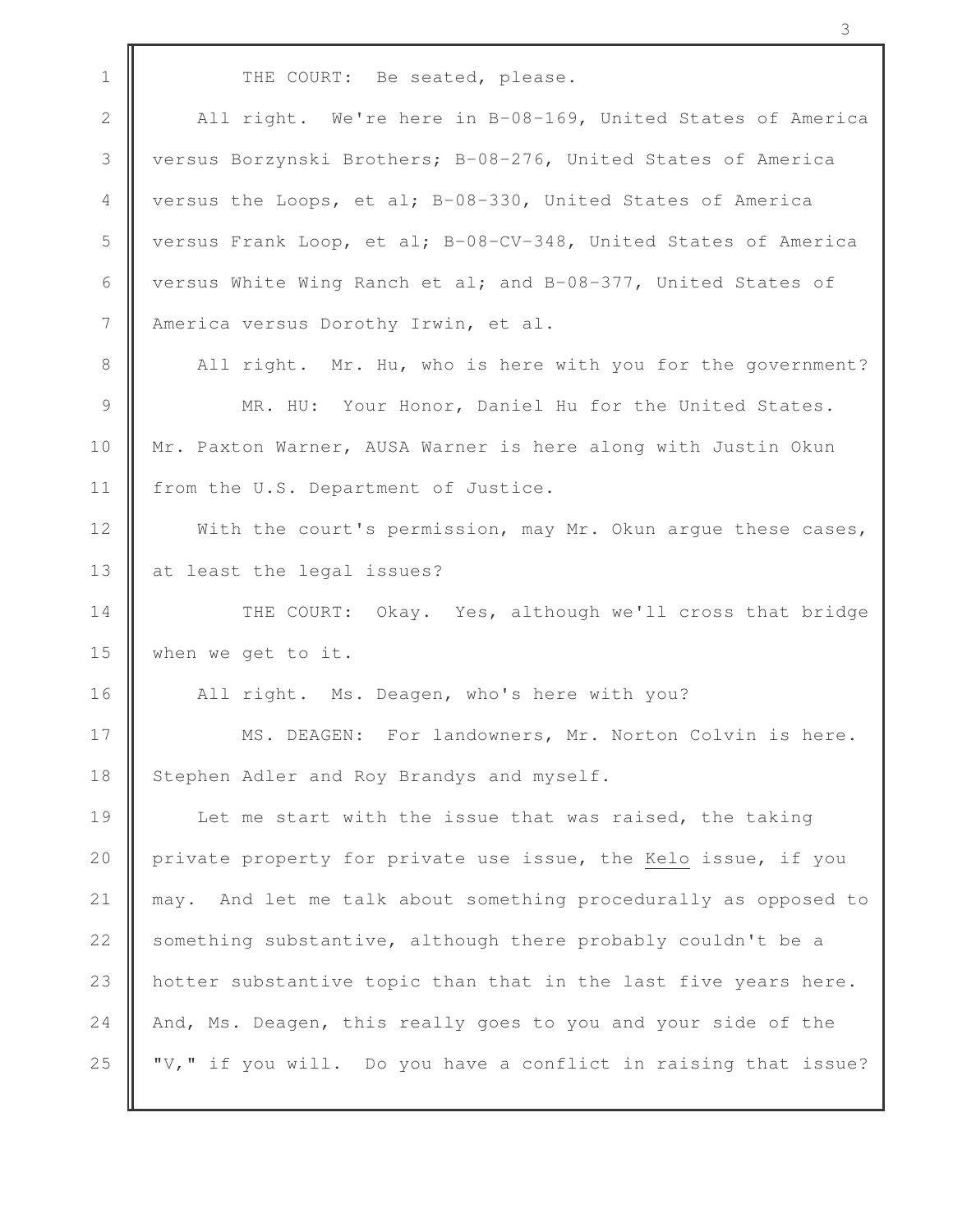1 | MS. DEAGEN: Judge, I'm going to have Mr. Adler address 2 specifically that issue. He's prepared to argue that. 3 **I** THE COURT: It occurred to me --4 | MS. DEAGEN: Not to pass the buck, but --5 THE COURT: It occurred to me that if you were 6 successful in arguing that, you would be hurting one of your 7 | clients while helping two. 8 || MR. ADLER: I think we would have a conflict, Your 9 Honor, if the Borzynskis wished for the condemnation of the road 10 to go forward. Because they don't, there's not a conflict. 11 | THE COURT: Okay. Well, if they -- let's assume that 12 the condemnation goes forward. How would they get to their 13 **property?** 14 || MR. ADLER: If the condemnation does not go forward. 15 **THE COURT:** Well, the condemnation of the land, but not 16  $\parallel$  the road. 17 || MR. ADLER: I think at that point, Your Honor, their 18 | land is landlocked, and the government has to buy it. 19 THE COURT: Okay. Although they're supposed to have an 20 easement somewhere down the road somewhere that they don't know 21 | where it is. 22 || MS. DEAGEN: There is an actual other easement. And 23  $\parallel$  they did have road frontage prior, but there is no current 24 | access point planned for that. 25 MR. ADLER: Before the taking, they could come off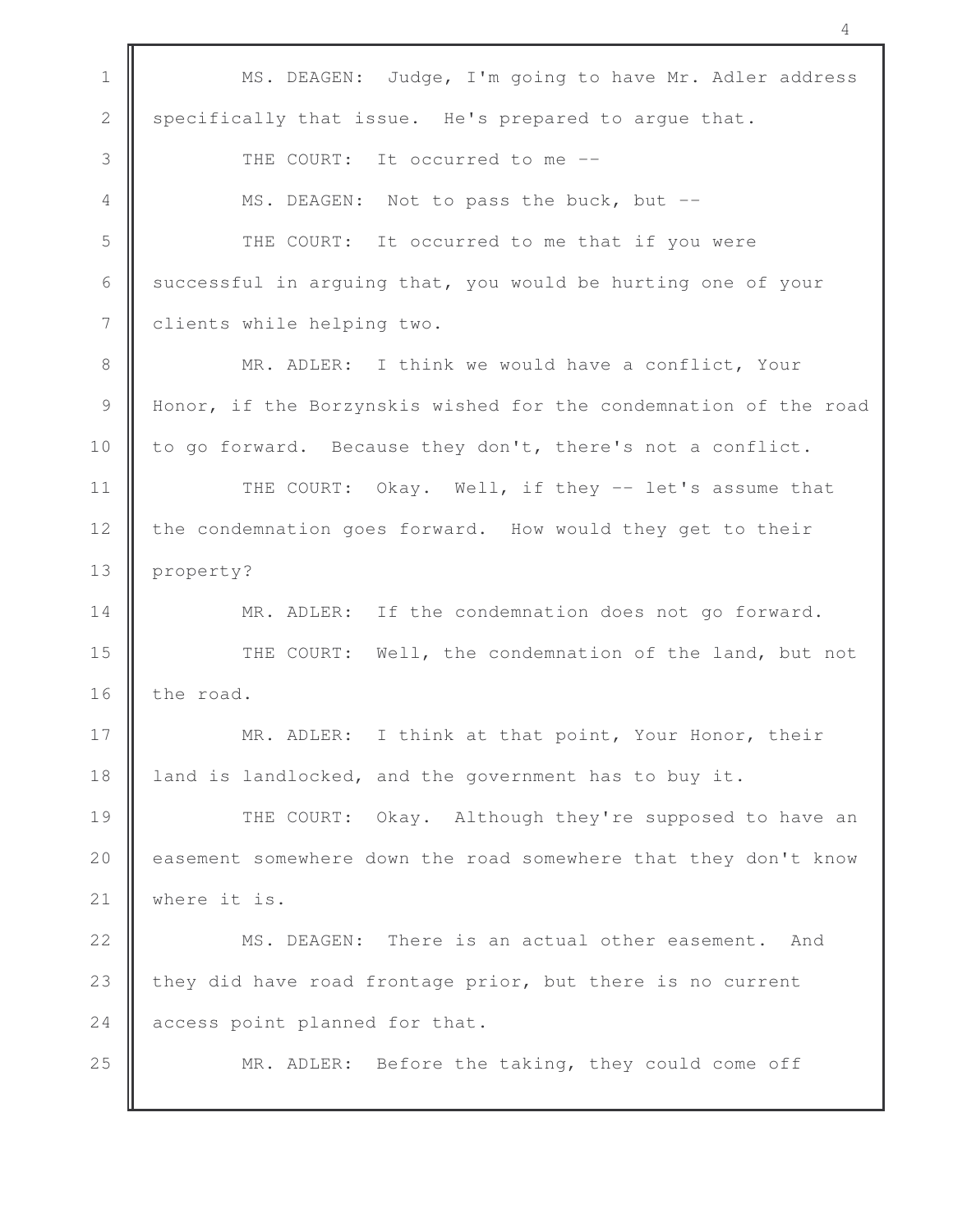| $\mathbf 1$    | Oklahoma. After the taking, there is an easement that's poorly  |
|----------------|-----------------------------------------------------------------|
| $\mathbf 2$    | located, and it only serves half the property. So that          |
| $\mathfrak{Z}$ | easement -- there's no right to cross that easement to reach    |
| $\overline{4}$ | half of the property.                                           |
| 5              | THE COURT: Okay. So that easement only gets them                |
| 6              | halfway home, even if it was workable?                          |
| 7              | MR. ADLER: Correct.                                             |
| $\,8\,$        | THE COURT: So I don't have to worry about a conflict            |
| $\mathcal{G}$  | problem?                                                        |
| 10             | MR. ADLER: Yes, sir.                                            |
| 11             | THE COURT: All right. I just didn't -- we had a case,           |
| 12             | as Mr. Warner knows from the U.S. Attorney's office standpoint, |
| 13             | that we got in the second or third day of trial where we        |
| 14             | discovered the conflict and had to declare a mistrial, and I    |
| 15             | don't want that to happen again.                                |
| 16             | MR. ADLER: Yes.                                                 |
| 17             | THE COURT: Okay. Let's then talk about the Kelo issue           |
| 18             | And it's more or less the landowners' motion, so I'm<br>then.   |
| 19             | going to let them go first.                                     |
| 20             | MS. DEAGEN: Mr. Adler is going to respond to that,              |
| 21             | Judge.                                                          |
| 22             | THE COURT: And, Mr. Hu, you're welcome to sit or stand,         |
| 23             | depending on your preference.                                   |
| 24             | MR. HU: Mr. Okun will be addressing that legal issue.           |
| 25             | MR. ADLER: Your Honor, I think with respect to the Kelo         |
|                |                                                                 |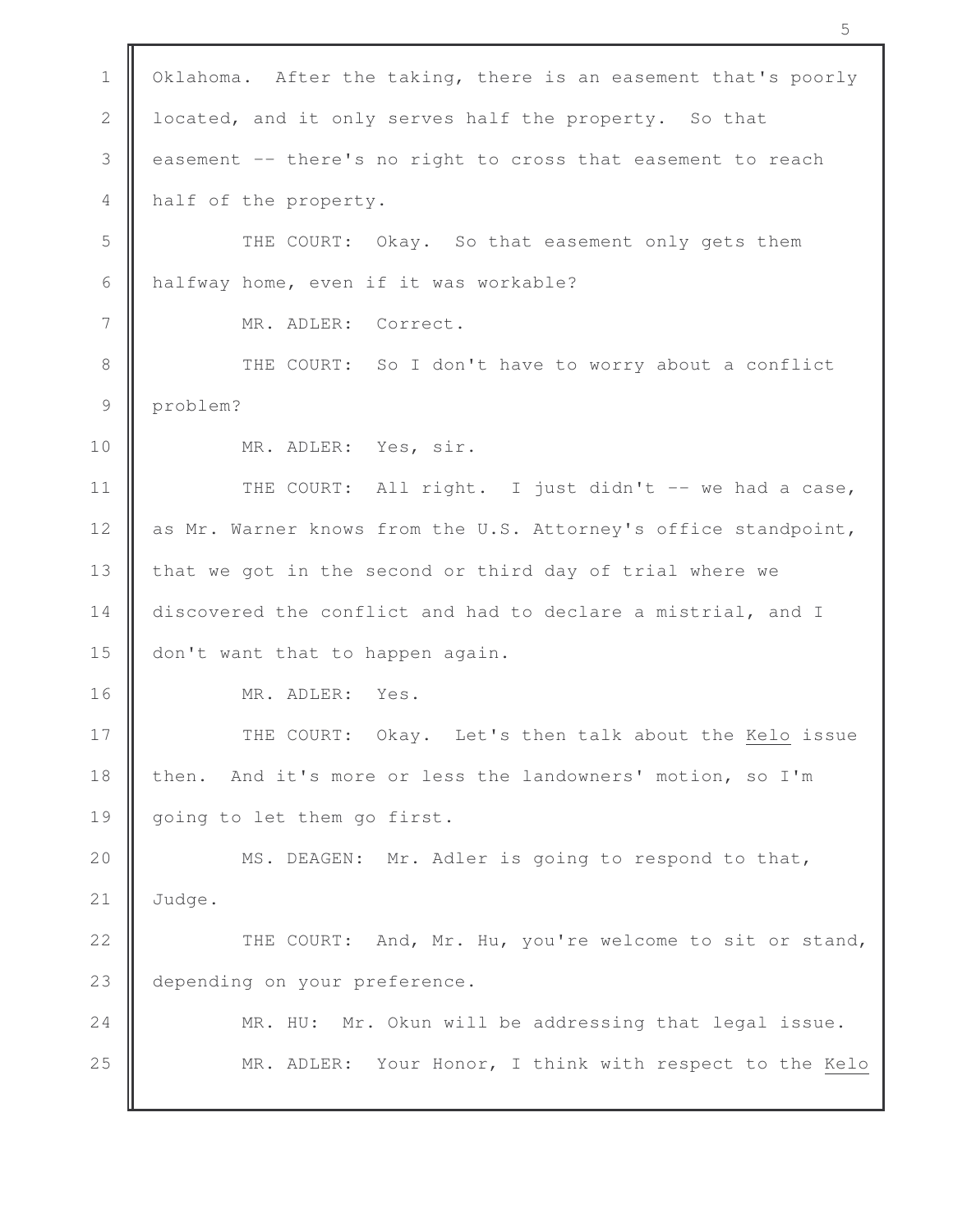1 | issue, it's pretty simple. Black letter law in condemnation, 2 you can't condemn property from A to give it to B. You have to 3 have an otherwise public use in order to be able to do that kind 4 | of condemnation.

5 In this case, the power to condemn is to build the border 6  $\parallel$  wall. The only reason that this road is being condemned is in 7 | order to mitigate the damages that the government would 8 | otherwise have to pay for, leaving property effectively 9 landlocked.

10 || You know, I think that the best way to understand this is by 11 looking at an analogy or another situation. If the taking of 12 the Borzynski's property left their farm insufficiently large so 13 as to be economically inviable farm, could the government come 14 | in and condemn some of the Loops' farm to give it to the 15 Borzynskis so that after the taking, they were once again 16 **r**estored to an economically viable farm. Could they give the 17 Loops' farm or the White Wing farm, part of it to the 18 Borzynskis? And I think the answer, looking at that, is real 19 clearly no.

20 || In essence, that is exactly the same thing that's happening here. But instead of mitigating the impact of the condemnation  $\parallel$  by turning over some of the Loops or the White Wing farmland to  $\parallel$  the Borzynskis, the government is condemning a road. When you **l** look at the Kelo opinion, both the majority opinion and the  $\parallel$  concurring opinion as well as the two dissents, it's real clear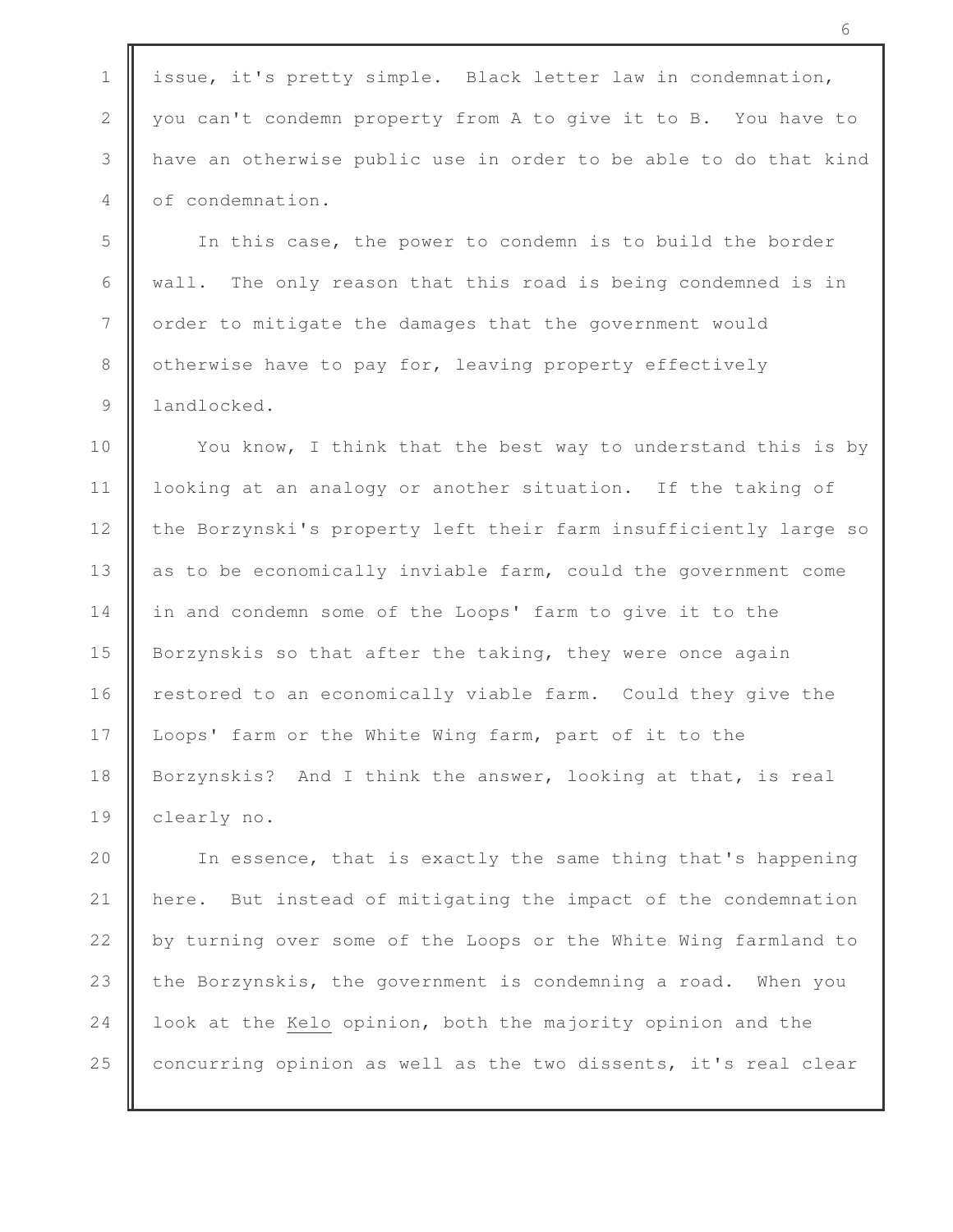1 that in the Kelo case, by a five, four  $-$  by a real bare margin, 2  $\parallel$  the court said that we're going to find economic development as 3 a viable public use to condemn property. But everybody talked 4  $\parallel$  at length about the dangers of that holding, the majority 5 **b** believing that they could control that holding and limit that 6 | holding, and the dissenters believing that once you cross that 7 line, there was no going back.

8 THE COURT: Does it change things if the Border Patrol 9 || uses that road as well? Because they do, don't they, as a 10 practical matter?

11 || MR. ADLER: They're -- the public -- the road across the 12 | Loops' property? I think that what the Border Patrol uses now 13 || is the -- I don't know the road the Border Patrol uses now.

14 THE COURT: Okay. But I meant from a legal standpoint. 15 **Let's** assume they do hypothetically.

16 **MR.** ADLER: I don't think it does because there's a 17 difference in a servitude that would be available to the Border 18 | Patrol. And I don't know why the Border Patrol would have any 19 | legal right to use that road. But if they do, it's only limited 20 | to the occasional Border Patrol functions and their mission as 21 | opposed to a road which now is going to encumber the Loop 22 | property in favor of the Borzynskis for farm equipment of the 23 **farmers;** or if there was a mining operation there as there is on 24  $\parallel$  a nearly adjacent parcel with equipment and trucks. I think 25  $\parallel$  there's a difference in the servitude.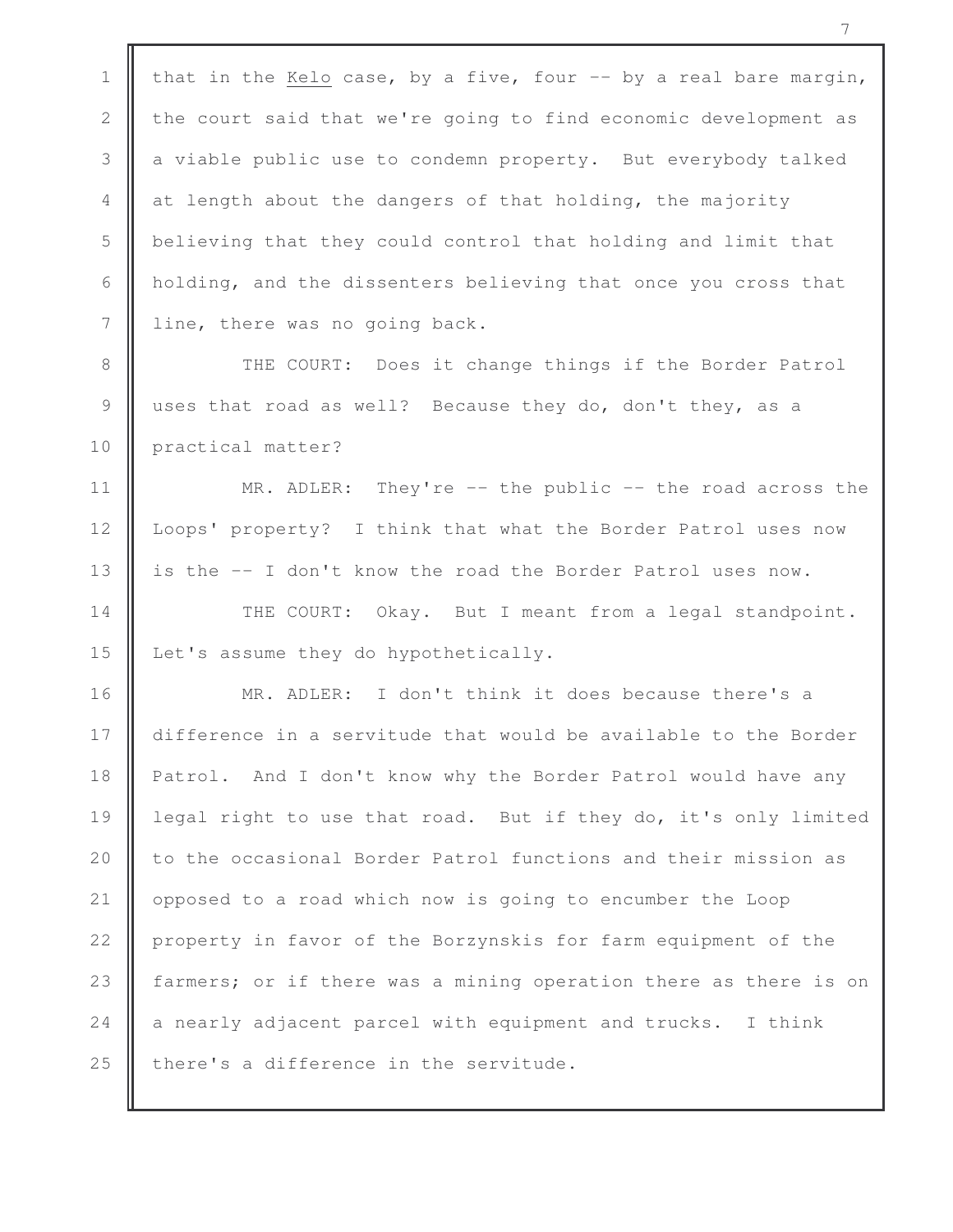1 THE COURT: Okay. But I quess I was taking it a step 2 further. Let's say the declaration of taking, instead of 3 phrased like it is phrased, was phrased that the Border Patrol 4 || is going to take it so it can get to the wall or the fence or 5 Whatever in furtherance of its mission. 6  $\parallel$  MR. ADLER: Well, it could be  $-$ 7 || THE COURT: Couldn't -- I mean, assuming they could take  $8 \parallel$  anything, couldn't they take that as well? 9 || MR. ADLER: Your Honor, this is a drawing that's a 10 | little bit different than the exhibit that you had, in that this 11 | one now shows the condemned private road. In essence, this is 12 the Borzynski property, which prior to the taking, has access 13 from Oklahoma. They've now run the fence across so you no 14 | longer have assess to the Borzynski remainder from Oklahoma. 15 So what the government is doing is they're condemning a road 16 across adjacent property owners where they have a gate or where 17  $\parallel$  they -- or presently their plans currently call for that gate so 18 as to create a road so that the Borzynskis can access their 19 || property. 20 So your question is the Border Patrol --21 | THE COURT: My question is they're building a fence. 22 MR. ADLER: Right. 23 || THE COURT: And the Border Patrol itself -- and I think 24 it's true, but let's talk hypothetically. 25 MR. ADLER: Okay.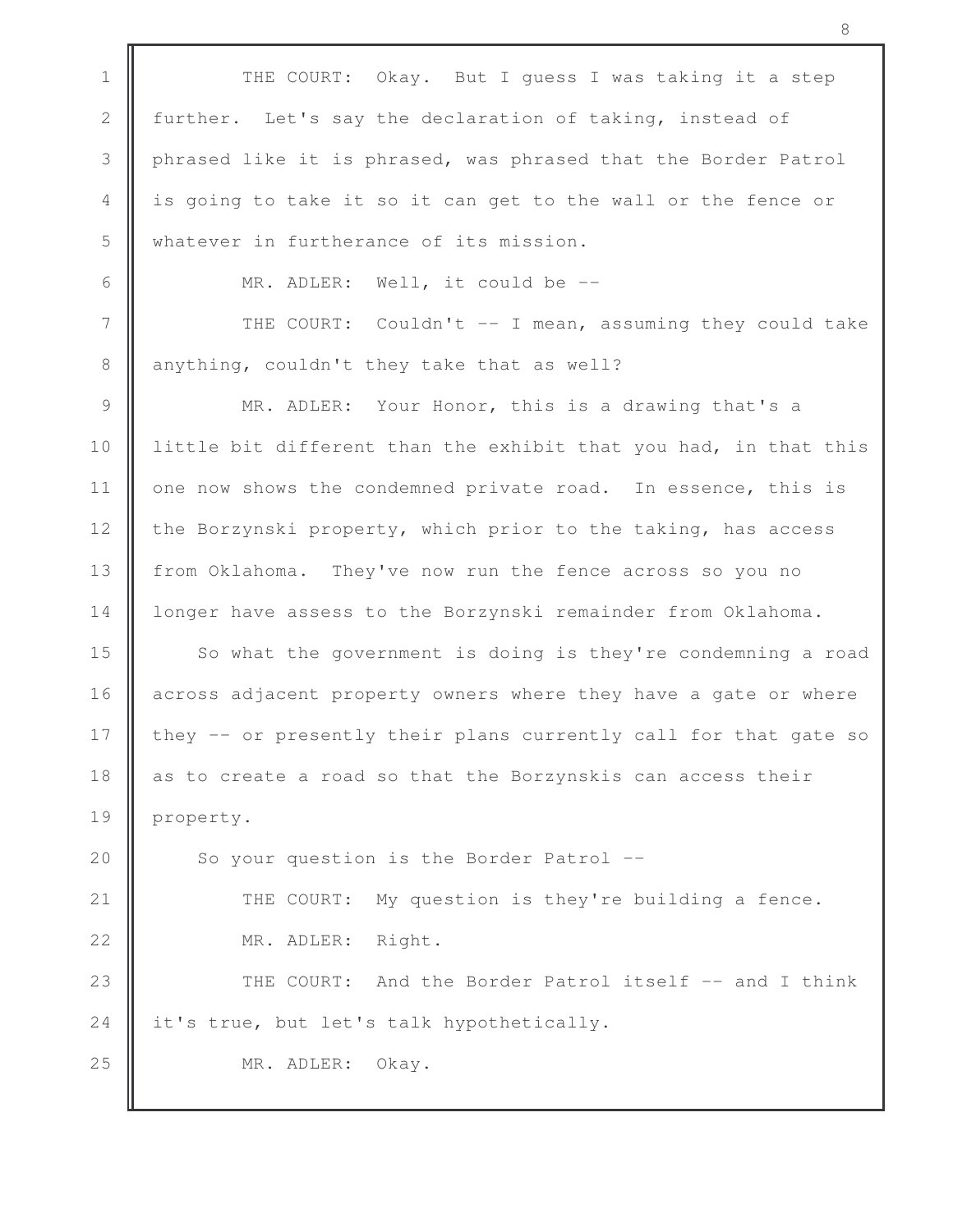1 THE COURT: They want access, one, to the wall; and, 2  $\parallel$  two, to the other side of the wall in furtherance of their 3 mission to protect the borders of the United States. So assume 4 with me hypothetically that they have the right to condemn it at 5 all. And I know some of the landowners and I know -- have 6 | objected to that. But assume with me again further that legal  $7 \parallel$  fact, that they have that right. 8 **MR.** ADLER: Then I would say the government had the 9 Tight to condemn from Oklahoma to the gate, and then they would 10 **have the right, I guess, to travel across the land they're** 11 | otherwise condemning, this 40 feet that they're condemning for 12 the fence, and now they're on this side of the fence. 13 **I** THE COURT: Okay. Now --14 || MR. ADLER: Your question is would they have the right 15 **l** to condemn this? 16 THE COURT: Would they have the right -- I mean, 17 wouldn't they basically have the right for governmental use --18 MR. ADLER: Yes. 19 || THE COURT: -- assuming they have the right to do it at 20  $\|$  all  $-$ 21 || MR. ADLER: Okay. 22 || THE COURT: -- to condemn whatever they wanted to as far 23 as a road or access? 24 **MR.** ADLER: I think that probably within the discretion 25  $\parallel$  of the United States Government, if they felt that there was a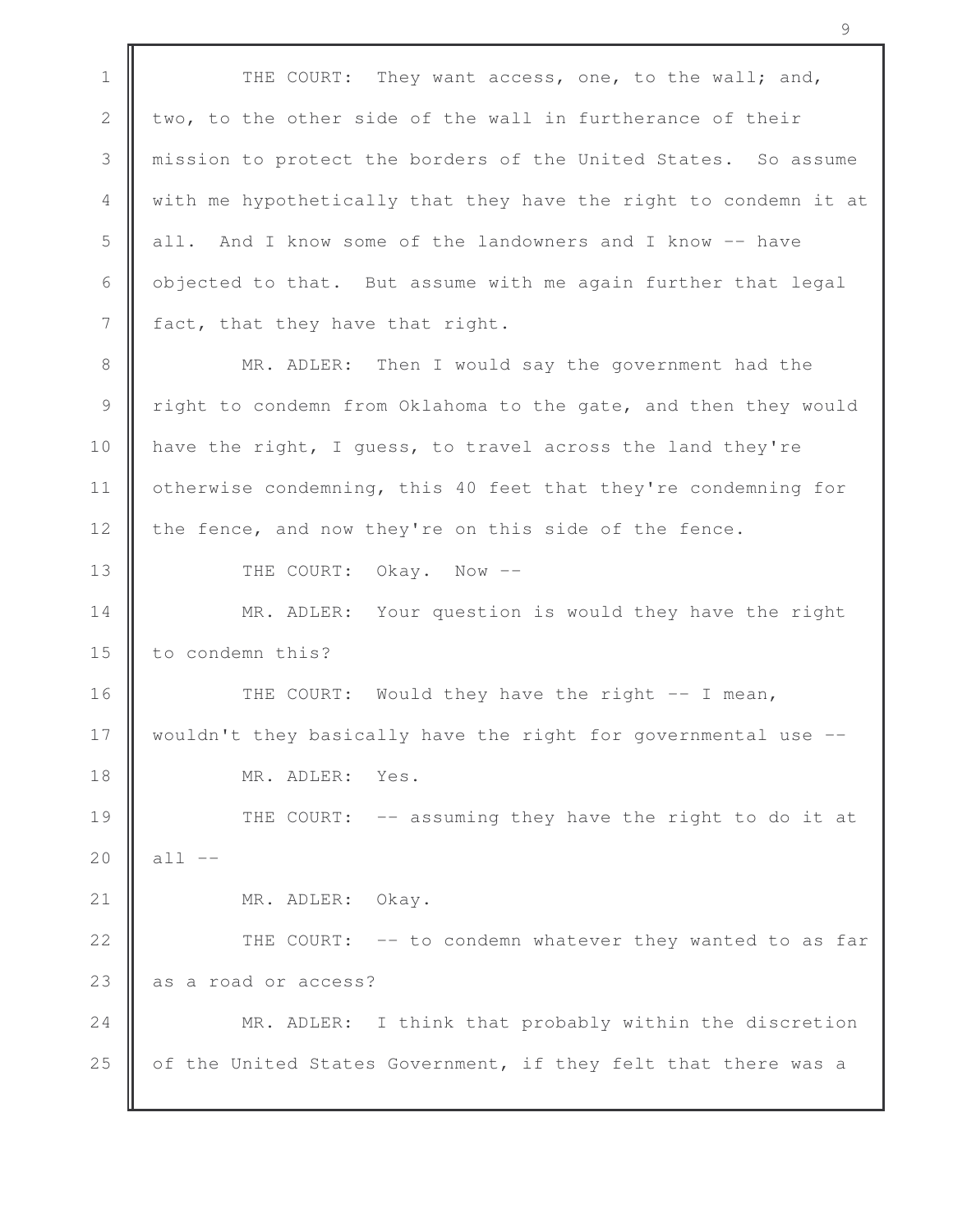1 | need for them to condemn this road in order to be able to police 2 this area for national security reasons, they might be able to  $3 \parallel$  do that. 4 THE COURT: All right. Now, let's take the next step. 5 Let's assume with me they say, okay, we're going to condemn 6 this. And again, I -- I've read the declaration of taking 7 language, and this is not it. But assuming that it was, we want 8 | it in furtherance of our mission to go do -- secure the borders 9 of the United States, blah, blah, blah, you know. And, oh, by 10 the way, we're going to let the Borzynskis drive on it too. Can 11 they do that? 12 MR. ADLER: No. 13 **THE COURT:** Okay. Why? 14 **MR.** ADLER: Because there's no public use associated 15  $\parallel$  with that. 16 THE COURT: Well, no. They're going to use it in 17 | furtherance of their mission in my hypothetical. 18 || MR. ADLER: And they're entitled to take it for that 19 | purpose. 20 || THE COURT: But then once they've taken it, can't they 21 | let whoever they want drive on it, drive on it? I mean, once 22  $\parallel$  they take it, it's their property, isn't it? 23 || MR. ADLER: It is their property; so, yes, I would say 24 that once they've taken it in fee, assuming that they've taken 25 it in fee as opposed to an easement for a purpose, if they've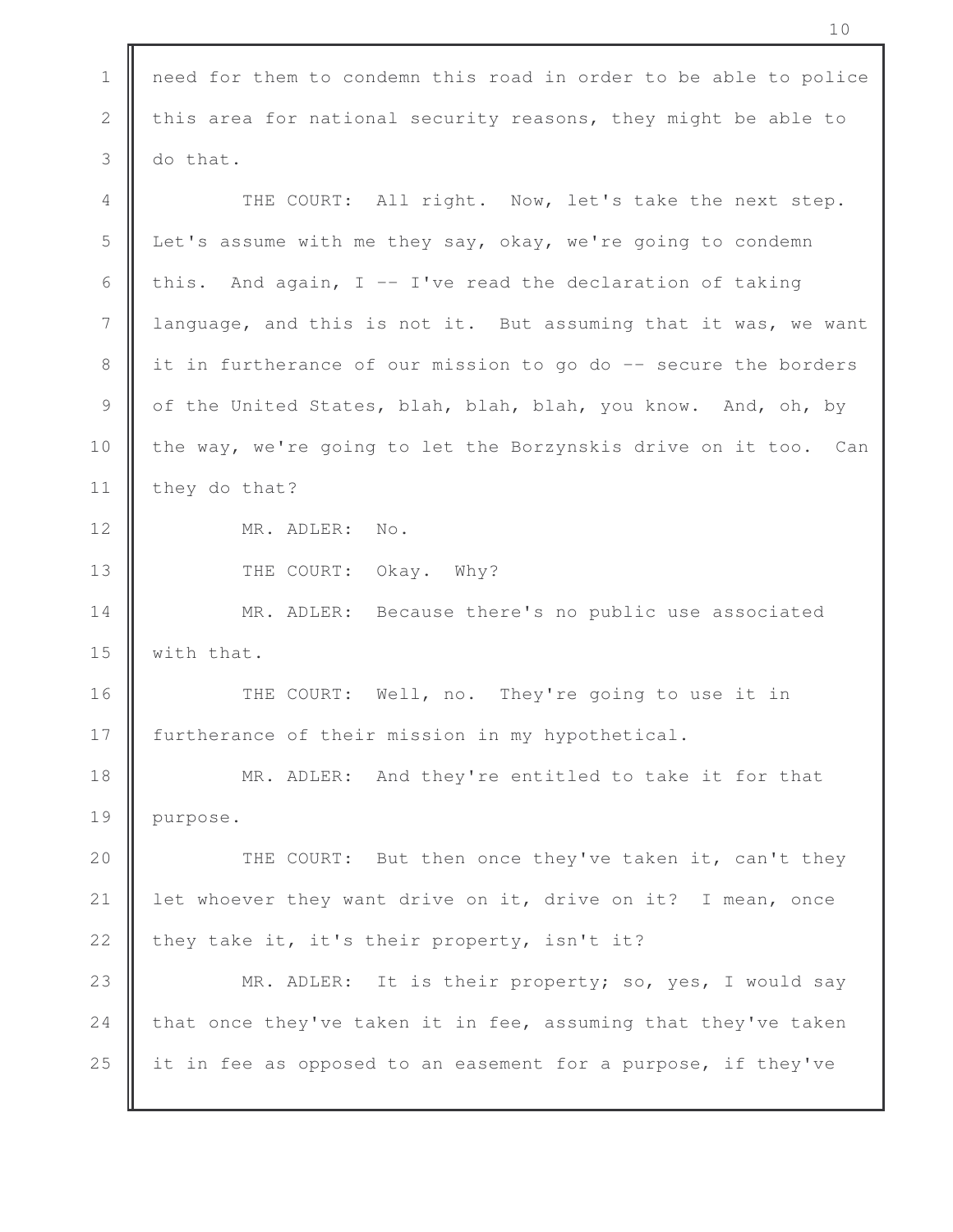1  $\parallel$  taken that property in fee, then it's probably theirs to be able  $2 \parallel$  to control.

3 THE COURT: Okay. Here's -- the reason I'm asking it 4 is -- and, you know, you guys are all smart guys, smarter than I  $5$   $\parallel$  am. I just happen to have good law clerks that keep me from 6 Tunning astray too much. Is tell me, Mr. Adler, why  $-$  let's 7 say I agree with y'all 100 percent: They can't do it the way 8 they're doing it. And I say: Sorry, government, you're out. 9 || You cannot take private land from A to give it to private 10 citizen B. I mean, don't they -- I mean, aren't they just going 11 | to turn around and do it the right way?

12 || MR. ADLER: No. And I think this is the answer. I 13 | think that the answer is is that while the government has the 14 discretion to be able to decide the scope of its taking, while 15 it has the discretion to decide that it's necessary for us to 16 condemn this portion of the road in order for the security, for 17 the Border Patrol to police it, that discretion does not come 18 without limitation. There is a limitation. And even 19 || governmental discretion.

20 || If they came into the court and said: You know something? Because they really want to take this in order to be able to  $\parallel$  mitigate damages here, but they know that they can't do that, so  $\parallel$  they're going to come in and claim that there's a public purpose  $\parallel$  to be able to do this in order to be necessary to police, this  $\parallel$  court still has the ability to look at that and decide whether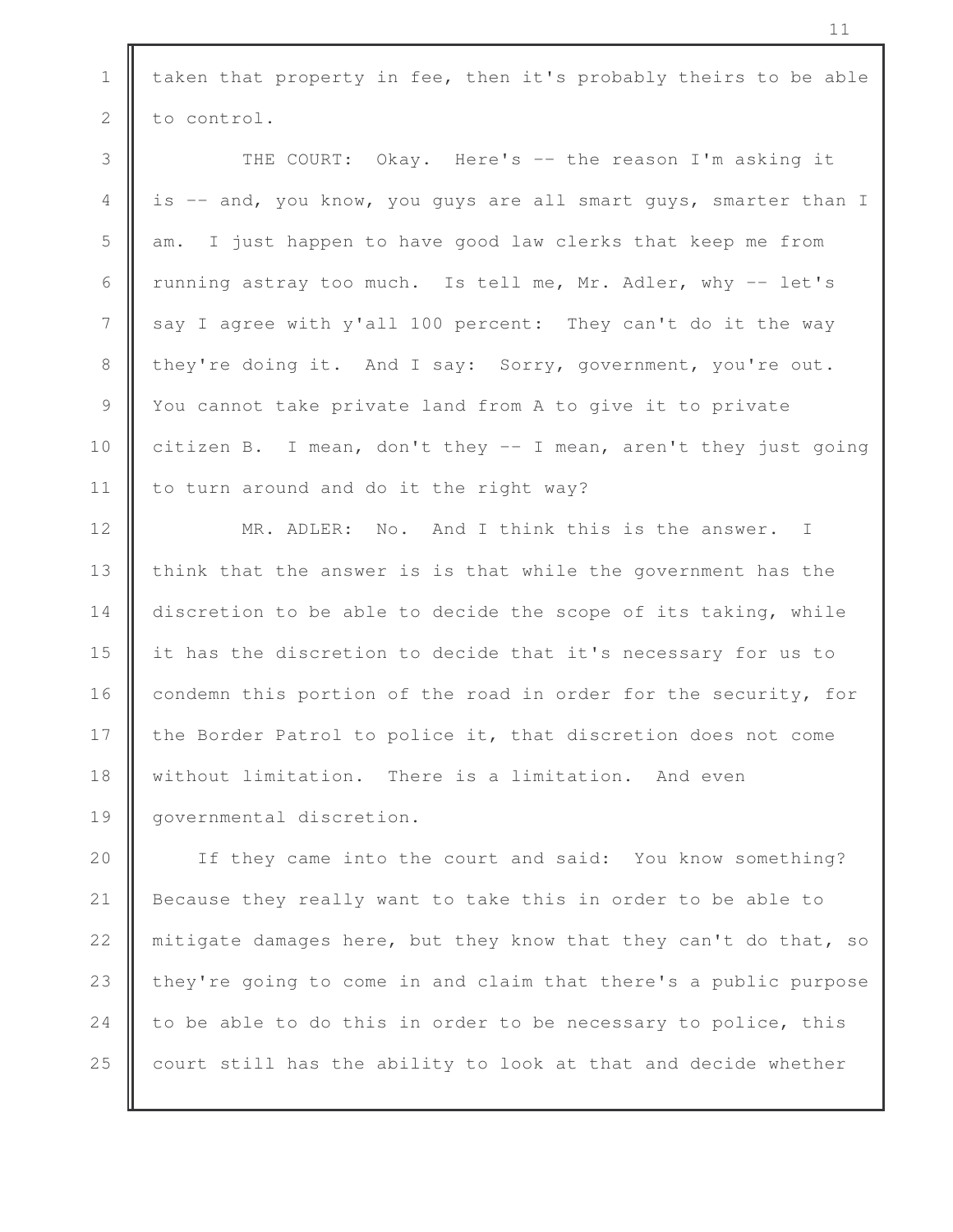1  $\parallel$  or not that determination is arbitrary and capricious, because 2 the discretion that the government has is not unlimited.

3 Now, that's a high threshold to meet. But I think that if 4 the government came in here and tried to suggest to this court  $5 \parallel$  that it had to condemn this portion of the road in order to 6  $\parallel$  enable the Border Patrol to be able to secure the area and this 7 || is the only place that they were doing this kind of road, we 8 could make out a very good case that that was abusive, that it 9 was arbitrary and it was capricious and it was an abuse of 10 **discretion, and this court would then have the responsibility to** 11 | look at the government and say: The discretion you have to 12 decide something is a public use is not without limit. And you 13 || as the gatekeeper have the ultimate responsibility to look at  $14$  | the government in that instance and say no.

15 **THE COURT:** All right. Now, let's move to a 16 hypothetical or an argument which I think is more likely to be 17 made by the government. And, Mr. Okun, you can make it or not 18 make it.

19 The entire project is a public use. Securing the borders of 20  $\parallel$  the United States is a public use, and Kelo says that. I mean, 21 we're not ever going to find a case that says securing the 22  $\parallel$  borders, protecting the citizens of the United States is not job 23  $\parallel$  No. 1. It is. I think we all have to agree with that. We may 24 not like the way it's being done. We may not think it's going 25  $\parallel$  to be effective. I mean, you know, there's a checklist of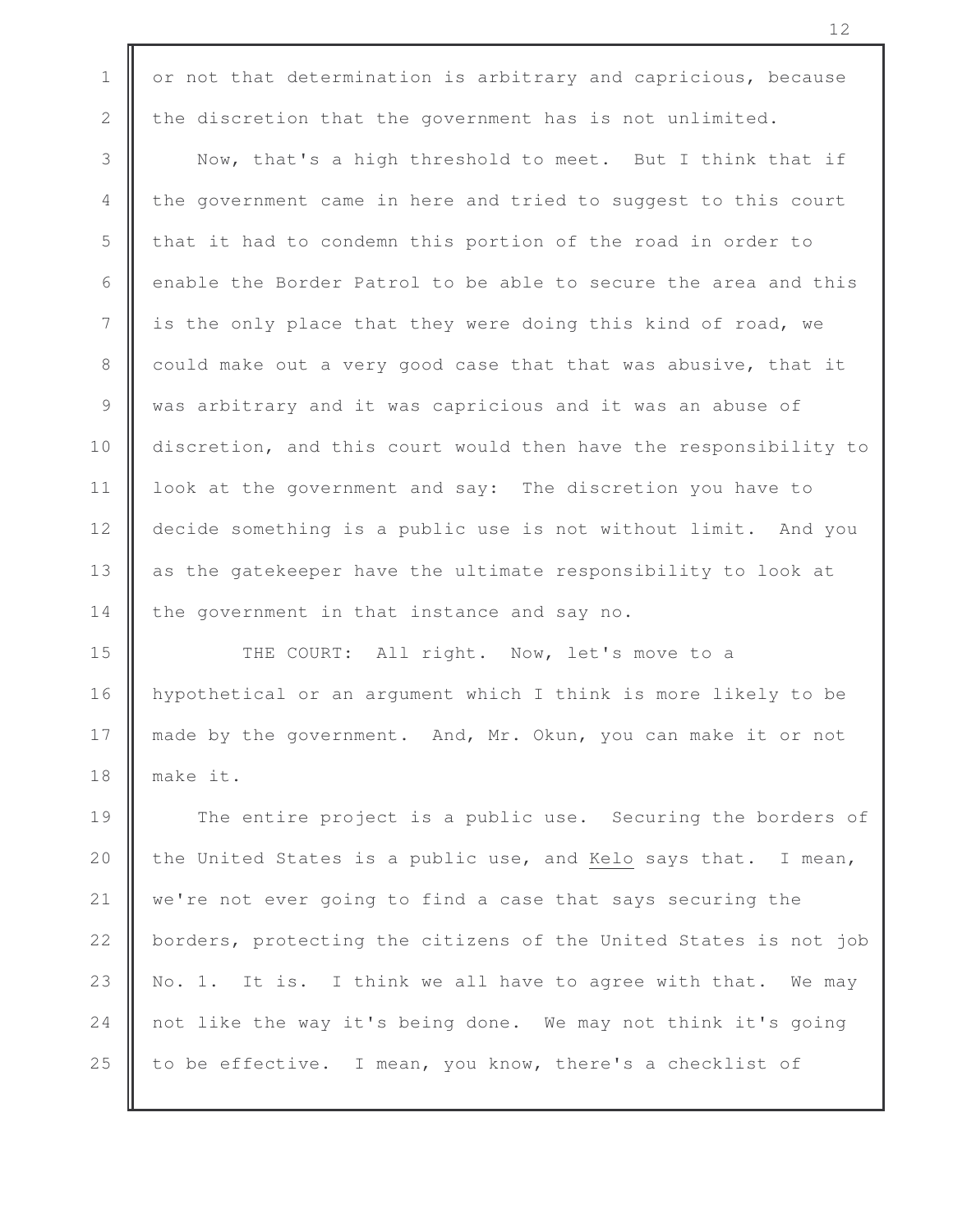1 | things that both citizens down here and citizens other places, 2 that we could argue about. But I think from a legal standpoint, 3 we're all going to have to agree that protecting the United 4 States and the borders of the United States is obviously 5 probably the No. 1 function of the federal government. 6  $\parallel$  That being the case, let's assume the argument, Mr. Adler, 7 || is really just what you said it is; that the only reason they're 8 doing this is because it's cheaper, I mean, which is -- you said 9 it more eloquently than I did, but they want this road because 10 | if they don't get it, in all likelihood  $-$  and again, 11 | hypothetically, but in all -- you know, hypothetically, they're 12 | going to have to take the entire property because that means the 13 | Borzynski's interest cannot get to that piece of property. And  $14$  so rather than take the whole shebang, we're just going to 15 **condemn** this little road and say: Okay. Now you can get to 16 your property because it only costs me \$100 to take the road. 17 It's going to cost me \$300 to take the property, and we're going 18  $\parallel$  to do it because it's cheaper. 19 **Okay.** If they do it in connection -- if that's the reason. 20 Let's assume it is. 21 || MR. ADLER: Okay. 22 | THE COURT: But they're doing it in connection with a, 23 you know, overall -- part of an overall project to protect the 24 citizens of the United States, can't they do that? 25 **M** MR. ADLER: I think, Your Honor, what -- and I would say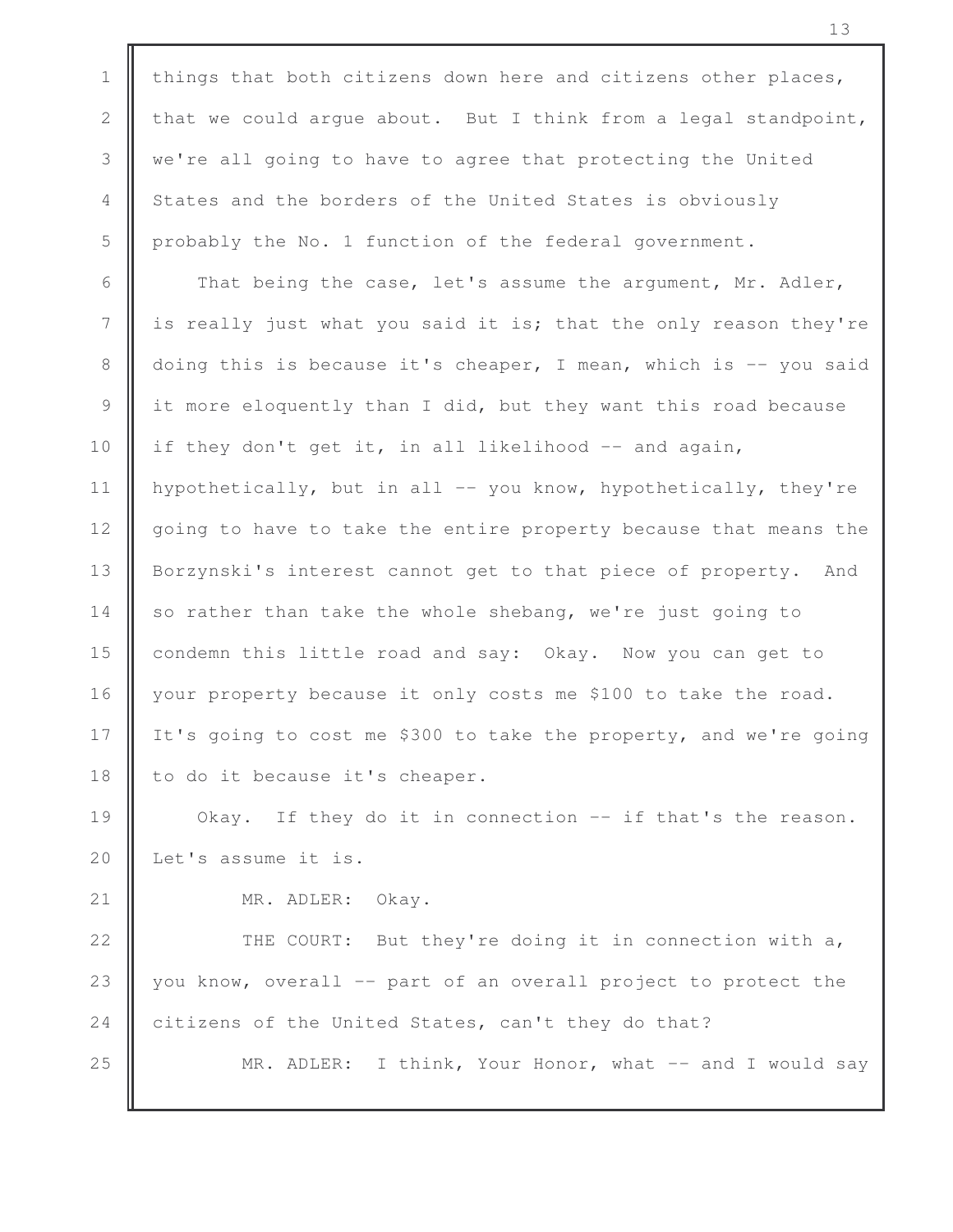1 | no in this case because the facts of this case are different 2 than the cases where they talk about overall projects. In the 3 Kelo case, they talked about an overall development plan, and it 4 was necessary -- and in the case that Kelo relies on, the 5 Washington, D.C. case where they were condemning for the urban  $6$   $\parallel$  renewal project and they were taking the commercial building in 7 the middle that was not blighted, and that owner came back and 8 said: Why take me? I'm not blighted.

9 | THE COURT: Right.

10 **MR.** ADLER: And the court said in those situations when 11 | there is, in fact, an overall plan and the taking of this 12 property is necessary to achieve the ends of that overall plan, 13 | then we're not going to look at every specific parcel.

14 || In this case, this case is the very case that the dissent 15 was arguing, is the danger in announcing that rule and applying 16  $\parallel$  that rule too broadly. Because this was not the case where they 17 didn't know who the property was coming from because it's one 18 | individual. They didn't know -- all the indicia that the Kelo 19 case talks about in saying that you can apply that general rule 20 don't apply here.

21 This condemnation went forward without ever even thinking 22  $\parallel$  about condemning this road. This -- you can't justify a taking 23  $\parallel$  that's not for a public use by saying that it's associated with 24 what is a public use. It has to be part and parcel of that 25 public use. And condemning the road in order to minimize the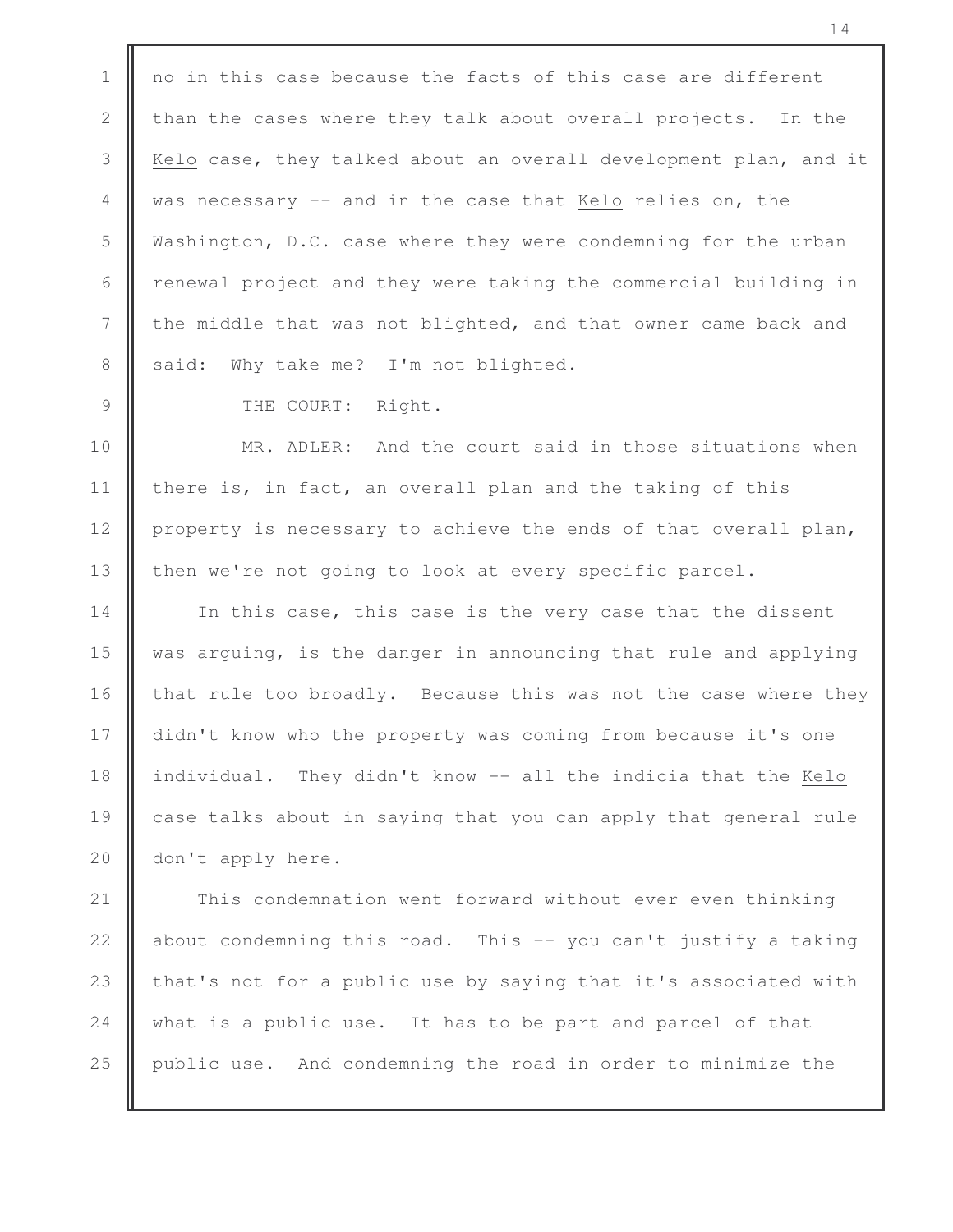1 expense by giving to the Borzynskis some of the Loop farm, the 2 | White Wing farm, is not necessary for the building of the wall. 3 If It's not necessary for security interests. It's not arguably 4 part of the overall border fence plan or the overall security 5 | arrangements associated with that. This is an anomaly. And 6 this is an anomaly, and the court has been given the ability 7 and, in fact, ultimately has the ability to say to the 8 government: This is not part and parcel of an overall security  $9 \parallel$  plan. This is -- it just isn't.

10 THE COURT: Now, is the road already there?

11 || MR. ADLER: No. Well, there is a road -- there is a 12 | path there. Right now this property is farmed by the White Wing 13 | folks, and this farm is under lease by the White Wing folks. So 14 the White Wing people effectively have this whole property, and 15 they drive across here, as they can, because they either own 16  $\parallel$  this or they lease this.

17 THE COURT: All right. Should I -- is that a factor 18  $\parallel$  that I can or should take into consideration that, look, it's 19 **being used as a road right now, and that's not going to change?** 

20 MR. ADLER: Well, if the Borzynskis tomorrow could 21 decide that they didn't want to lease the property to the White 22  $\parallel$  Wing anymore, or the White Wing tomorrow could decide they don't 23 want to lease the property from the Borzynskis anymore, and then 24 you don't have the same person owning and leasing.

25 || No. I think this court has to focus on what the legal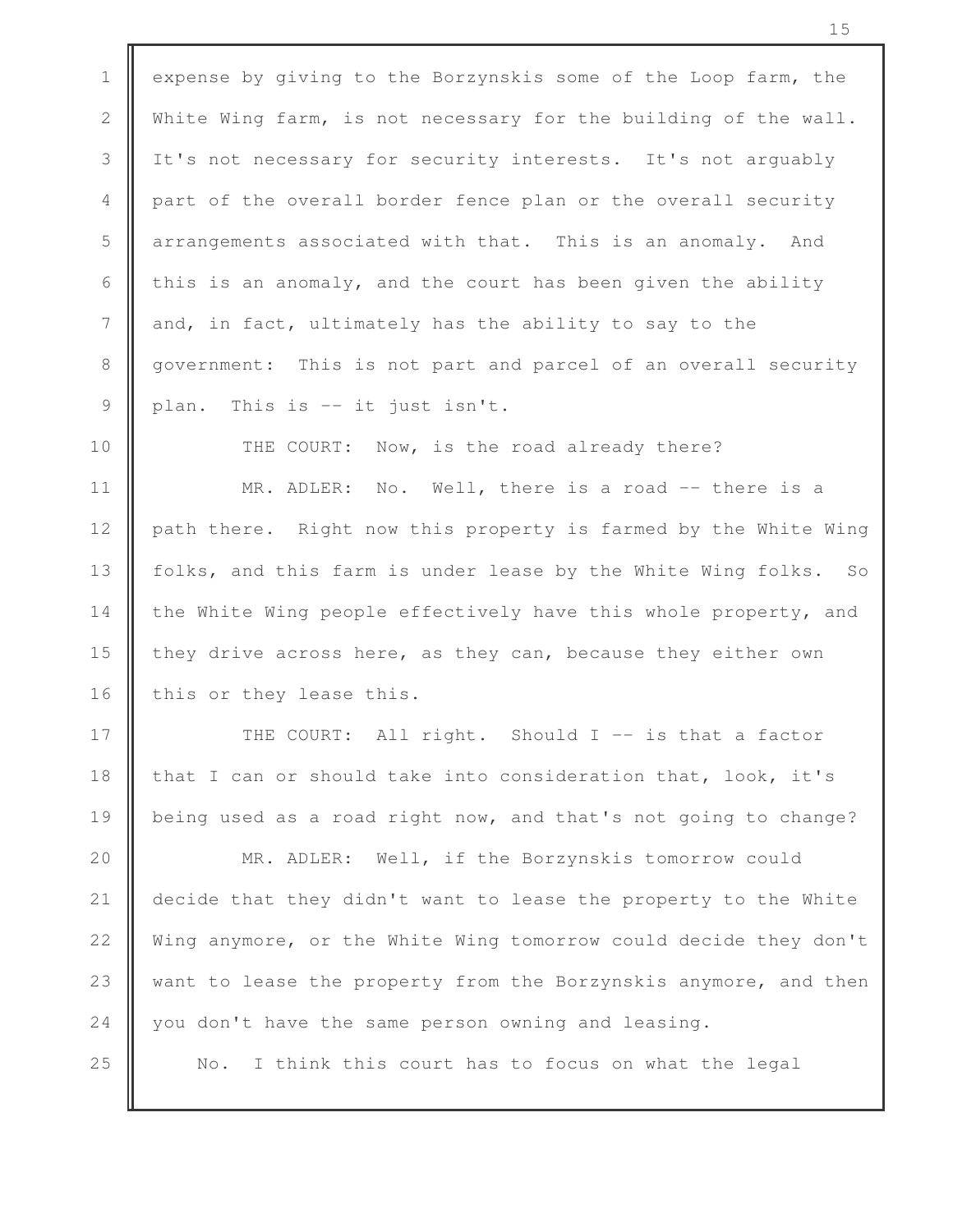1 | rights are of the respective property owners and whether there 2 is a path that's in place that's currently being used by 3 Somebody who has the right to drive continuously on that to get 4 **H** here.

5 In fact, part of this road goes over the Perez property by 6 permission. I mean if the Perez had wanted to, they should be 7 | entitled to fence their property line and prevent either White 8 Wing or the Borzynskis from being able to do that. The Perez 9 people have already settled their condemnation case. They're 10 done. They have the right to walk out tomorrow and fence their 11 property.

12 Why should you be able to remove from the Perez people 13 Whatever market leverage or whatever marketability or whatever 14 **market position that they have that exists today in order to be** 15 | able to give it to one of their neighbors? I would argue that 16  $\parallel$  the fact that that's a path that's in the ground now is 17 | absolutely legally irrelevant.

18 | THE COURT: All right. Mr. Okun?

**MR.** OKUN: Your Honor, I would argue that it is **relevant.** This is part of an overall project. Part of that 21 | overall project is allowing the situation to remain after the  $\parallel$  taking the same as it was before.

23 Now, before the taking, Borzynski Brothers Properties has 24 been using that access point. They weren't using their frontage 25 because the IBWC levee was there, and they didn't have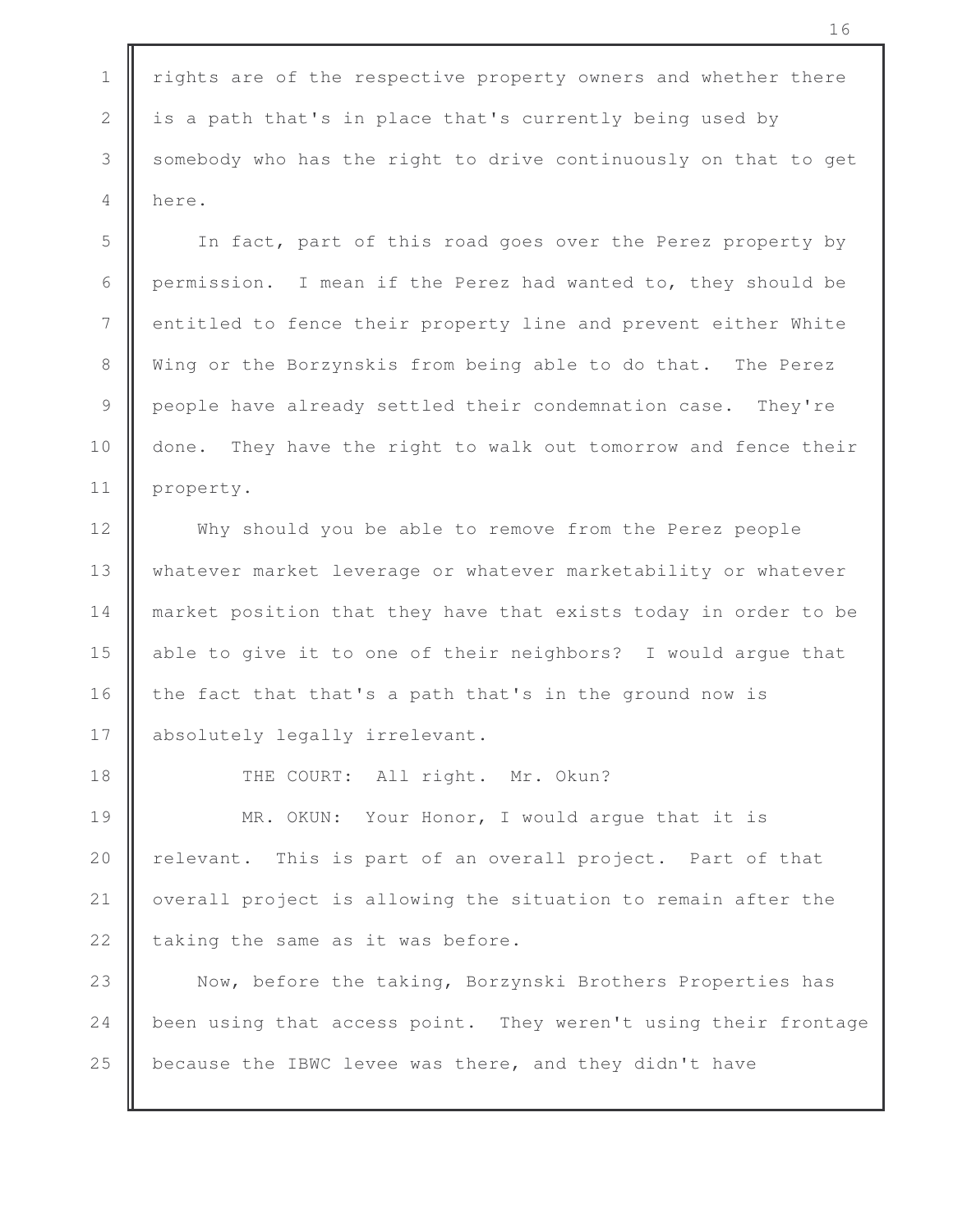1 permission to go over there.

2 || THE COURT: Wait, wait, wait. Say that again.

3 MR. OKUN: I'm sorry. Their frontage on Oklahoma Road, 4 there's the IBWC levee. They didn't have permission to go over 5 that levee. That's why they weren't using that frontage to 6 access Oklahoma Road. They were using the private road.

7 || THE COURT: Okay. But I think Mr. Adler's point may be 8 that -- or at least one of them is that the Borzynskis and the 9 White Wing folks and the Perezes, they've been out there for 10 || years. They like each other. They know each other. They get 11 | along fine. Wonder if it gets sold to the Smiths and the Smiths 12 | decide instead of having the subject property be farmland, they 13 We want to put a Stop and Go in there with people going in and 14 buying beer and, you know, big gas trucks and whatever. 15 Obviously that's an absurd example. But all of a sudden the use 16 changes, the owners change. They don't get along as well.

17 In private -- any kind of private situation, they'd say: 18 | Look, we don't want you to use our road anymore. You know, find 19 another way. We don't want those beer trucks driving around 20 **over our property.** 

21 | MR. OKUN: And, Your Honor, again, the future situation, 22  $\parallel$  trying to make the government here as part of that overall 23 **border project allow the property owners to continue to access,** 24 whether that's assignable in the future to another property  $25$   $\blacksquare$  owner.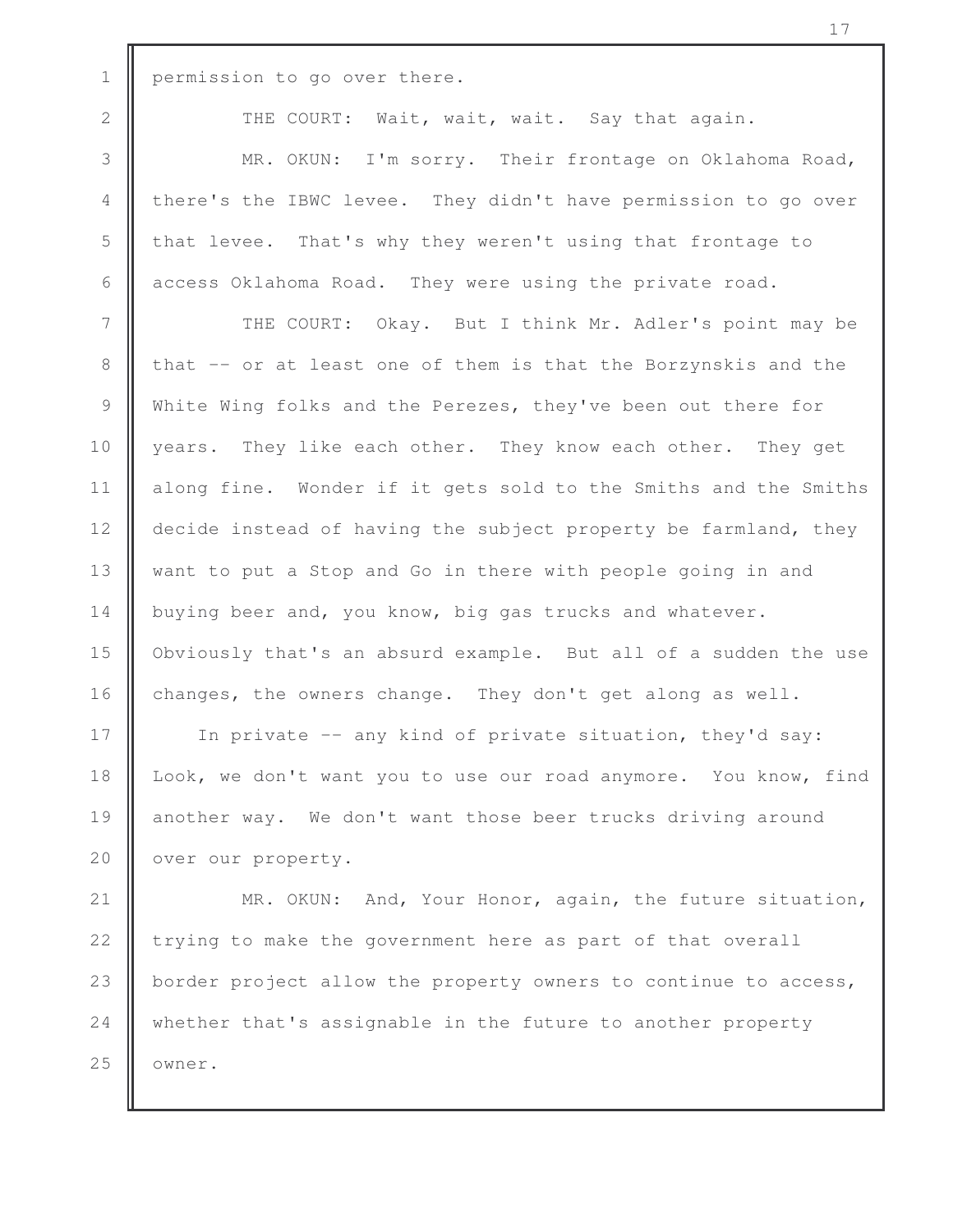1  $\parallel$  And in this situation, Your Honor, this is a levee -- flood 2 plain where that is not even allowed. This is not a situation 3 where they could go in and create Stop and Go or some type of 4 industrial development. 5 THE COURT: Well, they could -- they could put an oil 6 well out there, assuming there was oil, or they could put a 7 mine, or they could put anything that didn't require a building 8 with insurance. I mean, it's not impossible to dream that there 9 might be a use there that the landowners don't like. 10 **II** MR. OKUN: That is true. 11 | THE COURT: They may not dislike the individual 12 | landowner. I mean, you know, we've all had neighbors we've 13 | liked a lot and neighbors we didn't care so much for perhaps. 14 MR. OKUN: That's true, Your Honor. 15 **THE COURT:** I'm sure my neighbors would appreciate my 16 dogs staying in my yard more than they do. 17 **MR.** OKUN: But again, that goes to the power of the 18 | United States Government to condemn land as long as it is 19 associated with a public project. And the public project, again 20 **h** here, was to allow access of those same areas historically as it 21  $\parallel$  always has been to create a situation beforehand as it is after. 22 | Not perfect, but to create that situation. 23 || And again, the court's ability, as this court has said, to 24  $\parallel$  analyze that public purpose is limited to the sense of the 25  $\parallel$  overall project. That the United States has tried to  $-$  has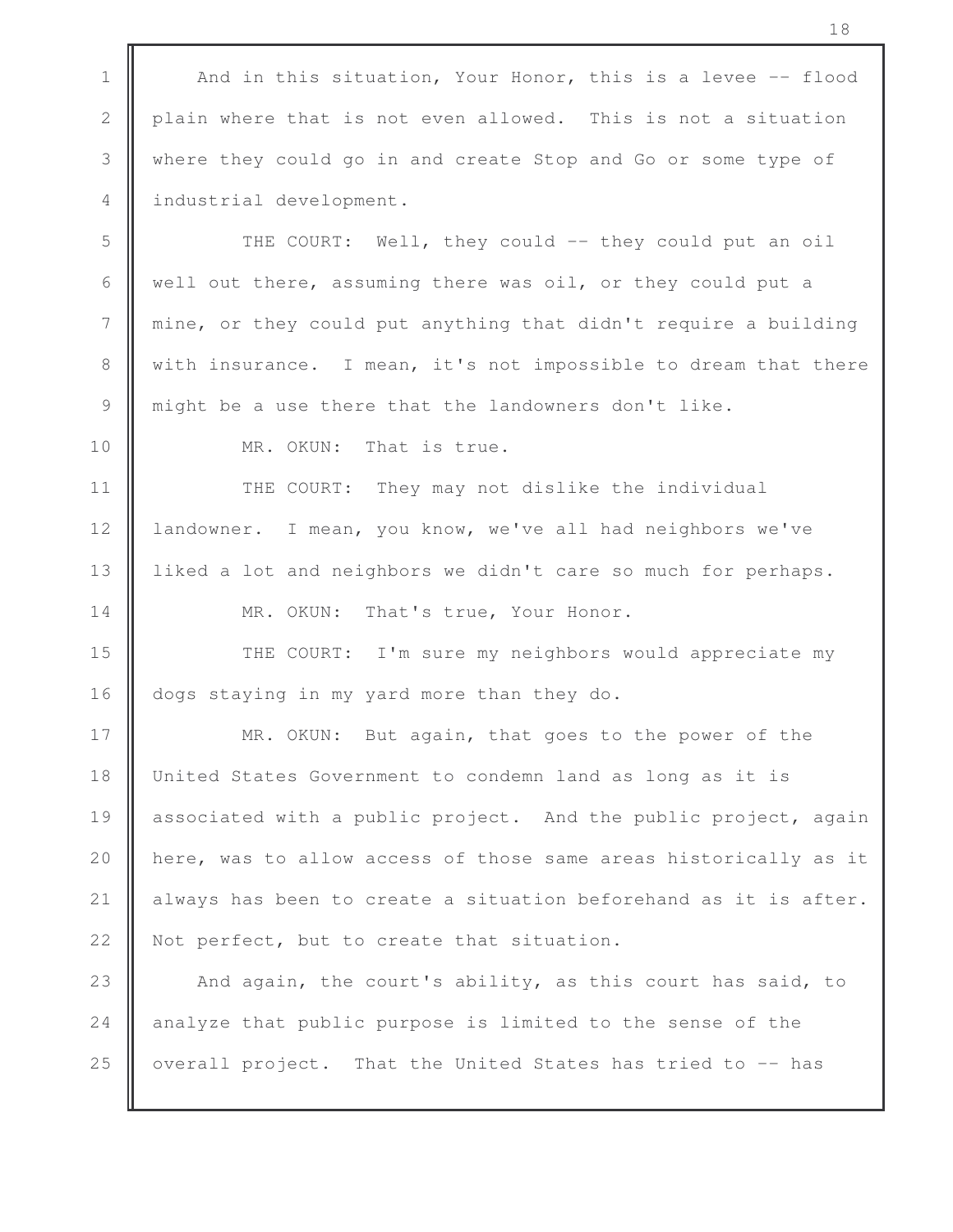1 created gates or is going to put in gates in those areas where 2 there's historical access points, wherever those are, and 3  $\parallel$  recreate that situation in the after situation after the taking. 4 THE COURT: I think their point is, though, this is --5 this is different than a public road or different than some of 6  $\parallel$  the access points to the levees which the entire South Texas 7 community has used and the Border Patrol has used historically 8 to come in and out of. This is, for lack of a better term, a 9 I lane that the only people that go on it are these three 10 | landowners. 11 || MR. OKUN: Correct, Your Honor. And it's --12 || THE COURT: So it's not an historical -- it may be 13 | historically the access for the Borzynskis onto their property, 14 but it's their access historically at the pleasure of the two 15 | landowners. 16 MR. OKUN: Correct, Your Honor. And the United States, 17 || in order to create a situation, again, as it was beforehand, was 18 | limited by the levee. Was limited by the IBWC levee, I'm sorry, 19 | Your Honor, and the fact they did not know where the southern 20 **a** access point is. Then it was determined, well, they're getting 21 that access point in the north. Actually the landowners have a 22  $\parallel$  right to cut that off. 23  $\parallel$  So in order to create a situation just as it was beforehand 24  $\parallel$  as part of this overall project, whether it's gated, public 25  $\parallel$  road, private road, that we're going to give that access as part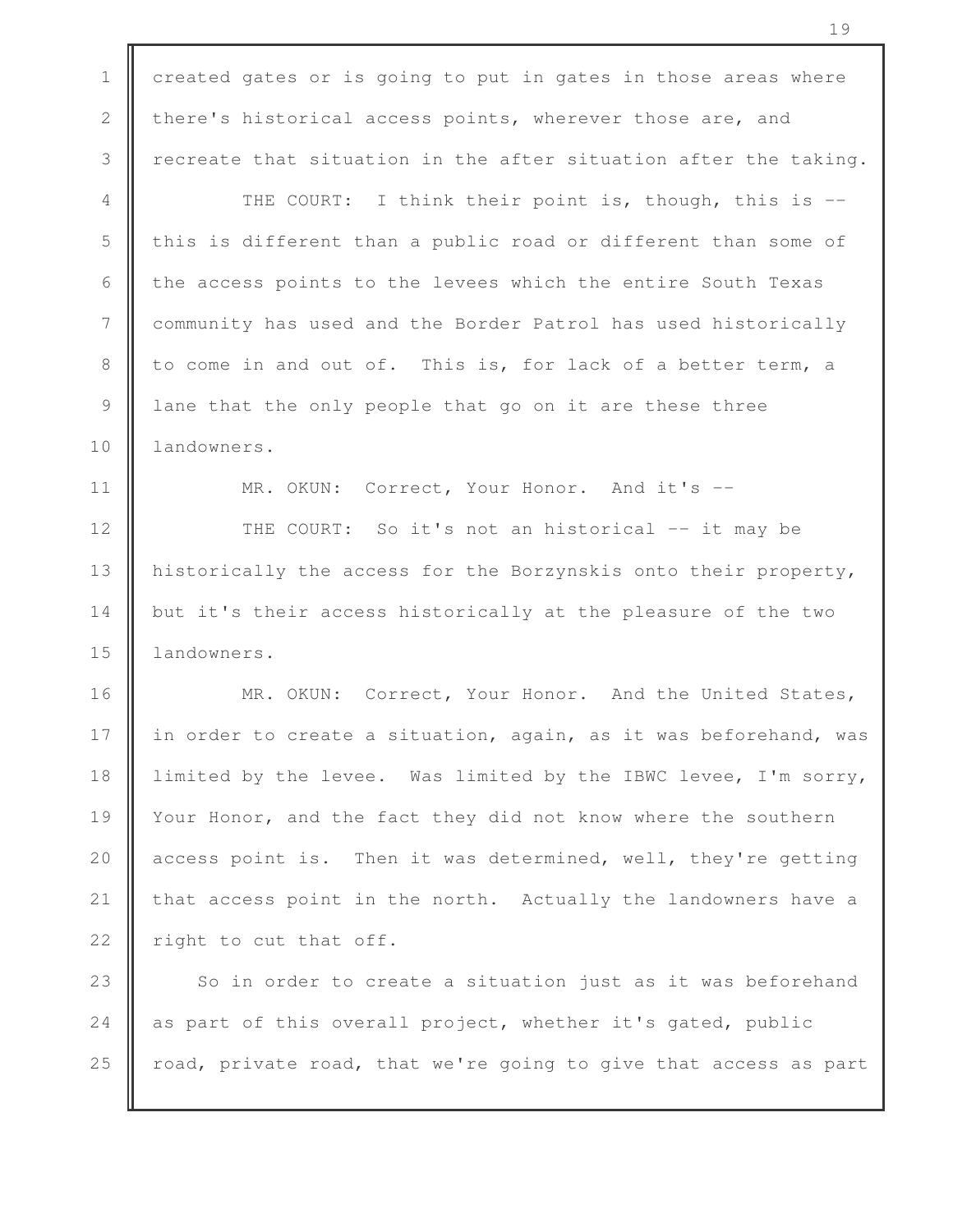1 | of the fence in order to allow landowners to get over there. 2 **And we did take cost into account, and that's allowed under** 3 US V Welch. That the United States -- in that case the 4 landowners were landlocked. The government went in and 5 condemned a road to allow access. The United States is allowed 6  $\parallel$  to do that as part of its condemnation power; to take into 7 account its costs; not proceed oblivious to costs. 8 || THE COURT: And it would be cheaper to do that than to  $9$  take the subject property? 10 | MR. OKUN: Correct, Your Honor. 11 || THE COURT: And in Welch, was there a larger government 12 **purpose at use?** 13 || MR. OKUN: There was. It was a flood control project, 14 part of the Tennessee Valley Authority, Your Honor. 15 **THE COURT:** Okay. Mr. Adler, anything you want to say 16 in response? 17 || MR. ADLER: Just real quick. In the Welch case that was 18 the TVA case, there were isolated families. The families wanted 19 || to have a road built to them that was going to be a huge 20 expense, and the government said we don't want to build the road 21 in order to be able to cure that problem. The landowners  $-$  the 22 | question is whether their property could be taken since the 23 | government wasn't going to build them a road. And if the 24 property wasn't taken, they would have been isolated property 25 | owners out there without any kind of police protection or fire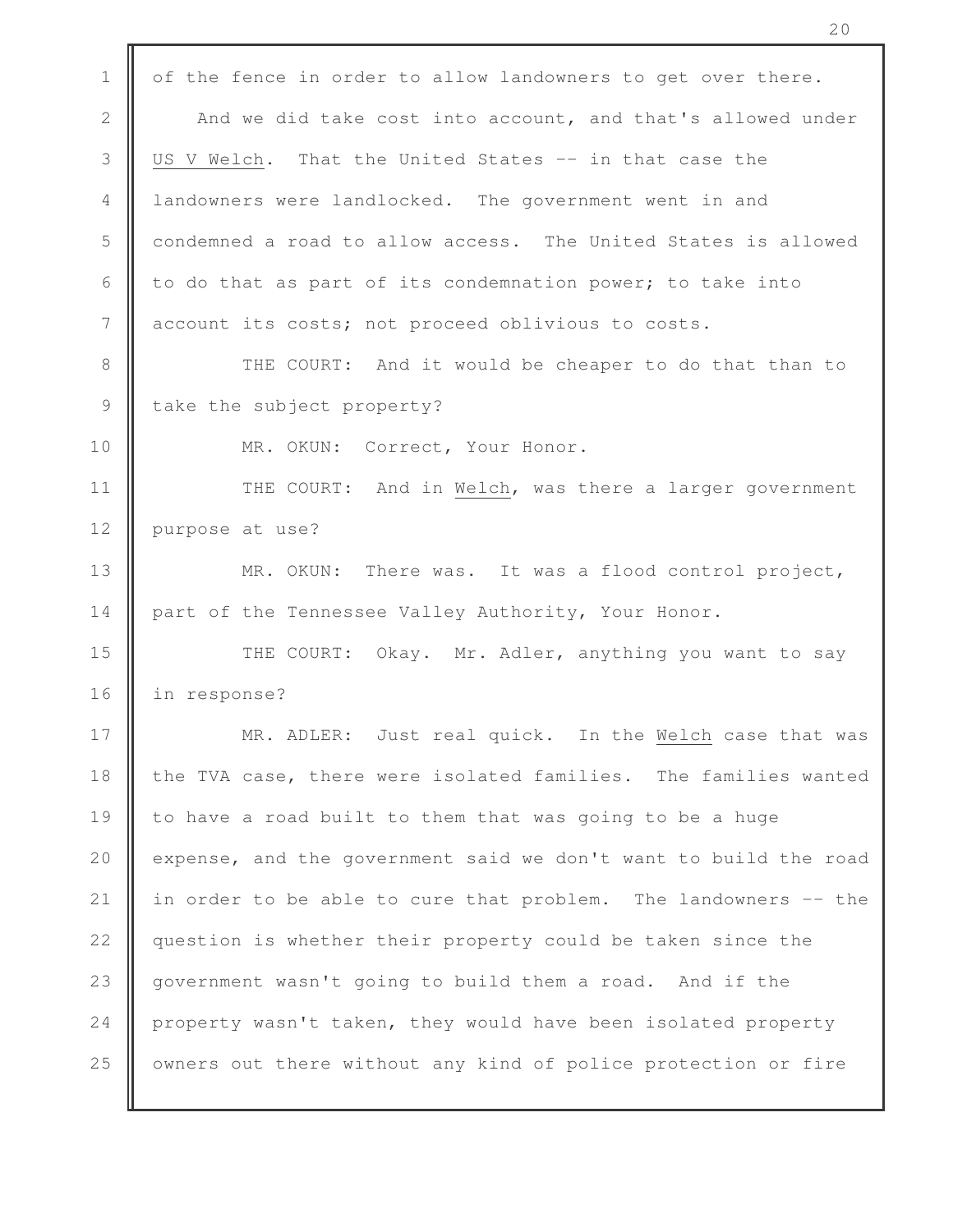1 | protection or anything like that, and the court said we're just 2 not going to let that situation happen, nor are we going to  $3 \parallel$  require the government to build a road.

4 Your Honor, the government is allowed to take cost into  $5 \parallel$  account when they're doing a project, which means that the 6 government can decide whether to put its fence right up against 7 || the river if it wants to. It can also decide it wants to put 8 its fence far away from the river and create landlocked pieces 9 | of property. We recognize that the government gets to make that 10 choice. And in making that choice, you hope and expect as a 11 | taxpayer that the government is looking at the associated costs 12 and weighing those with the national security obligations it 13 | has. But ultimately the government gets to make that choice.

**But it has to live by the choice that it makes.** And having made the choice that it's not going to put its fence up by the  $\parallel$  river, and, in fact, is going to put its fence further away, **then it has to assume the obligation and the responsibility and**  $\parallel$  the cost that comes with that. The government is in a wonderful 19 | position in that they get to decide what they're going to take.

20 || I would point out to Your Honor that condemning this road 21 | does not put these people back into the situation they were in 22 **b** before because now Loop has a road that cuts across his property 23 that he can't cut off. And before the taking, he had people  $-$ 24  $\parallel$  a road that he could say to his neighbors: I don't want you to 25 use it anymore because he has a valid reason or because he just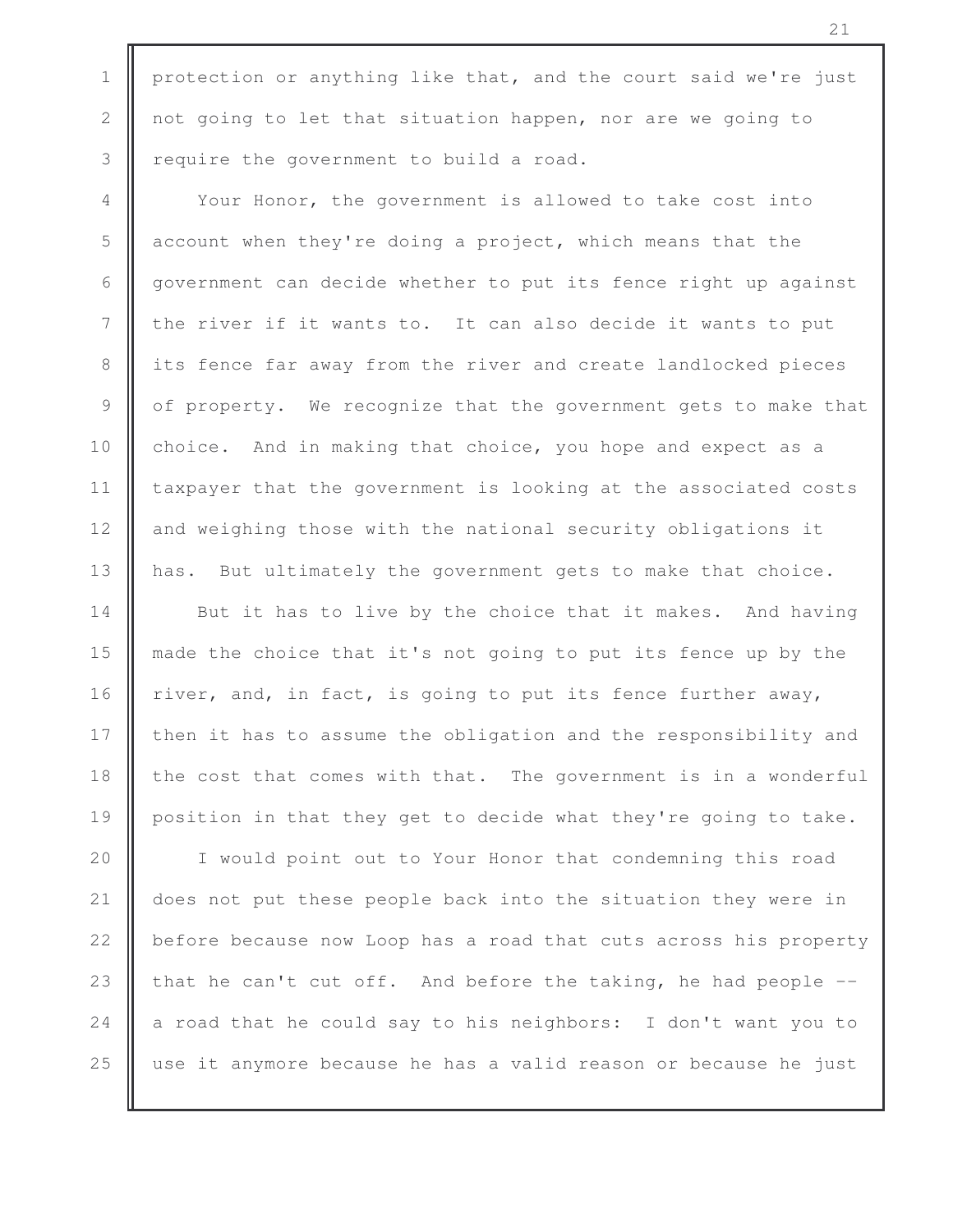1 doesn't like them anymore. 2 THE COURT: Do the Borzynskis -- I'm sorry, Mr. Adler. 3 MR. ADLER: That's okay. 4 THE COURT: Do the Borzynskis have a non-contiguous 5 piece of property other than the subject property? Do they have 6 another piece that way? 7 | MR. ADLER: The Borzynskis do not. The Borzynski 8 | property is all contiguous. 9 **I** THE COURT: That's it? 10 || MR. ADLER: There's another property owner here that 11 | they have an easement that comes across. That's the one that 12 | only serves half their property and really is not a 13 | transversible easement. 14 But, Your Honor, they have the right. There is no evidence 15 **that they wouldn't be able to get from Oklahoma to their** 16 property across the levee. The IBWC grants people the ability 17 to cross that levee up and down this road. And there's no one 18 | that's taken the stand to suggest that they wouldn't be able to 19 get access if they couldn't rely on the kindness of their 20 | neighbors in the before situation. And if there is, Your Honor, 21 if this property is landlocked before because they can't get 22 from Oklahoma, then when the government buys it, they don't have 23 to pay very much because it was landlocked even before they took 24 it. They're not going to be able to make that proof. 25 || And then I would point out to Your Honor just because these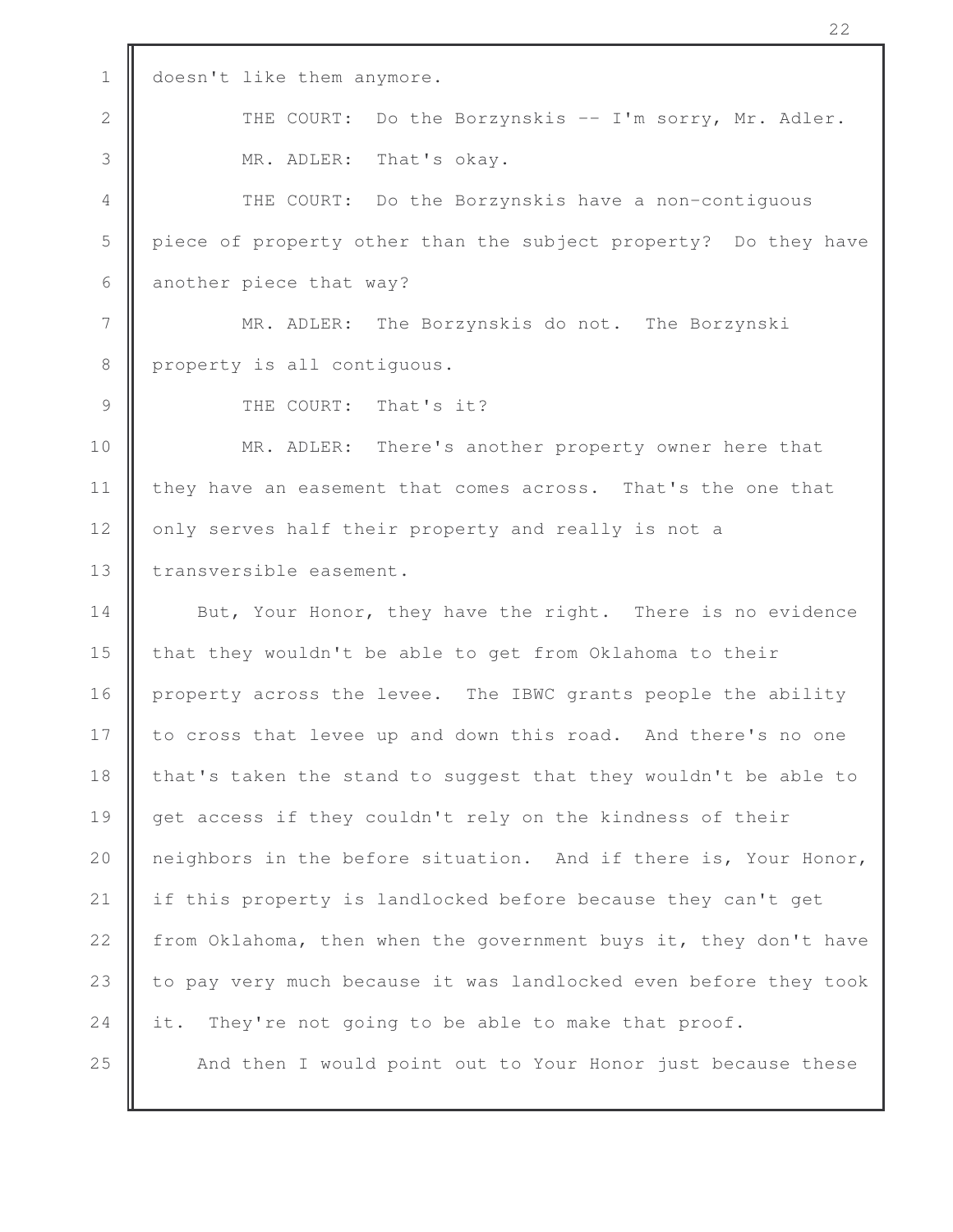1 | things may be relevant later on, the Loop house is right here. 2 | I mean, the Loops built their home on this side of the levee, so 3 there is no prohibition from building here. You have to go and 4 get it permitted or check with the IBWC. 5  $\parallel$  THE COURT: Is this the house we went to, Ms. Deagen? 6 || MS. DEAGEN: It is, yes. 7 | THE COURT: All right. 8 || MR. ADLER: Your Honor, at some point, the public use 9 clause in the constitution has to mean something. If this 10 property owner went to the government and said as part of their 11 | overall project: You know, my property is worth a lot. There's 12 this piece of property across the way that I've always wanted to 13 | have, and I can't get the seller to sell it to me, but you can 14 condemn that and pay half for that which you would otherwise 15 have to pay me, but I can't get this guy to sell it to me. Why 16 don't you condemn that and give it to me. And if you give it to 17 me, then I'll give you this. At some point there has to be a 18 | limitation on what the government can condemn in order to offset 19 || its costs. 20 || In this case there would be no difference between condemning 21  $\parallel$  this road and condemning part of the Loop -- the White Wing farm 22  $\parallel$  to give it to these folks if, rather than being a landlocked

23  $\parallel$  case, we were talking about the land being too small to be 24 economically viable. At some point the public use clause has to 25  $\parallel$  mean something, and this is -- this is the case that the Kelo --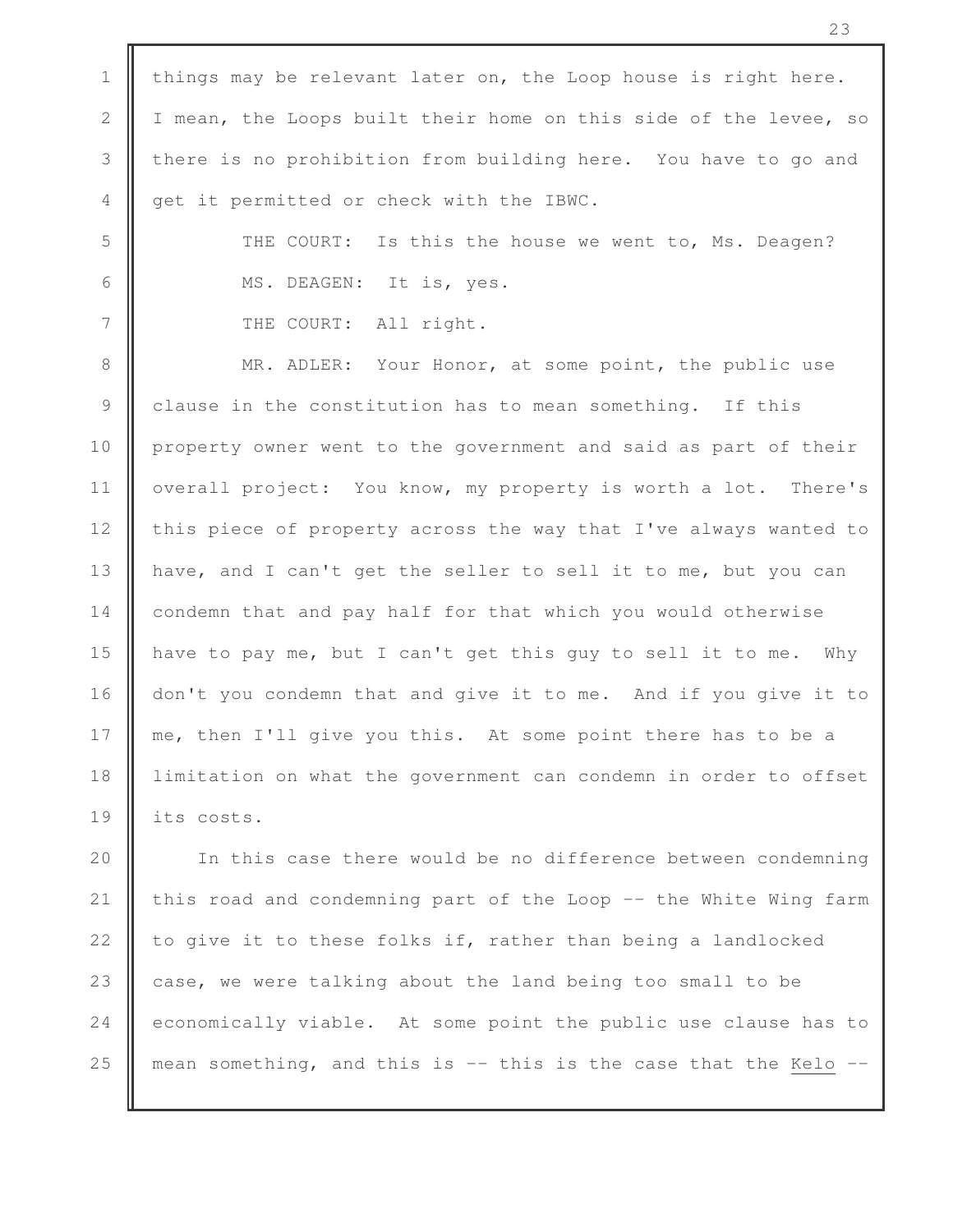1 | both the majority and the dissent pointed to and said watch when 2 this case comes up. 3 THE COURT: Well, of course, part of the problem with 4 the Kelo case was the questionable taking for an economic 5 development. I mean, if the -- would the Kelo case have come 6  $\parallel$  out any differently if it had been national defense at issue? 7 MR. ADLER: I think clearly national defense would have 8 **b** been an acceptable public use. But the question is, is this 9 needed for national defense? And that's the -- we say they're 10 | abusing their discretion in suggesting that that's necessary for 11 | national security. 12 | THE COURT: Okay. Mr. Okun, I'll give you the last 13 word. 14 || MR. WARNER: Judge, if I may, can I -- I apologize. We 15 didn't get a chance to address this when Mr. Hu stood up. If it 16 | would please the court, I was going to address the factual 17 issues as they applied, and I would like a chance before 18 | Mr. Okun wraps up the law just to clear up some factual matters. 19 | THE COURT: Go ahead, Mr. Warner. 20 **MR.** WARNER: Judge, if we -- this isn't going to show up 21  $\parallel$  real good, but if we could look at the actual property. 22 | Borzynski's property line comes in here, Your Honor, and we've 23 got the road that is at subject coming right across here. And 24 we have the Perezes owning this land. We have the Loops owning 25  $\parallel$  this land, and then Borzynski's piece coming in here, and then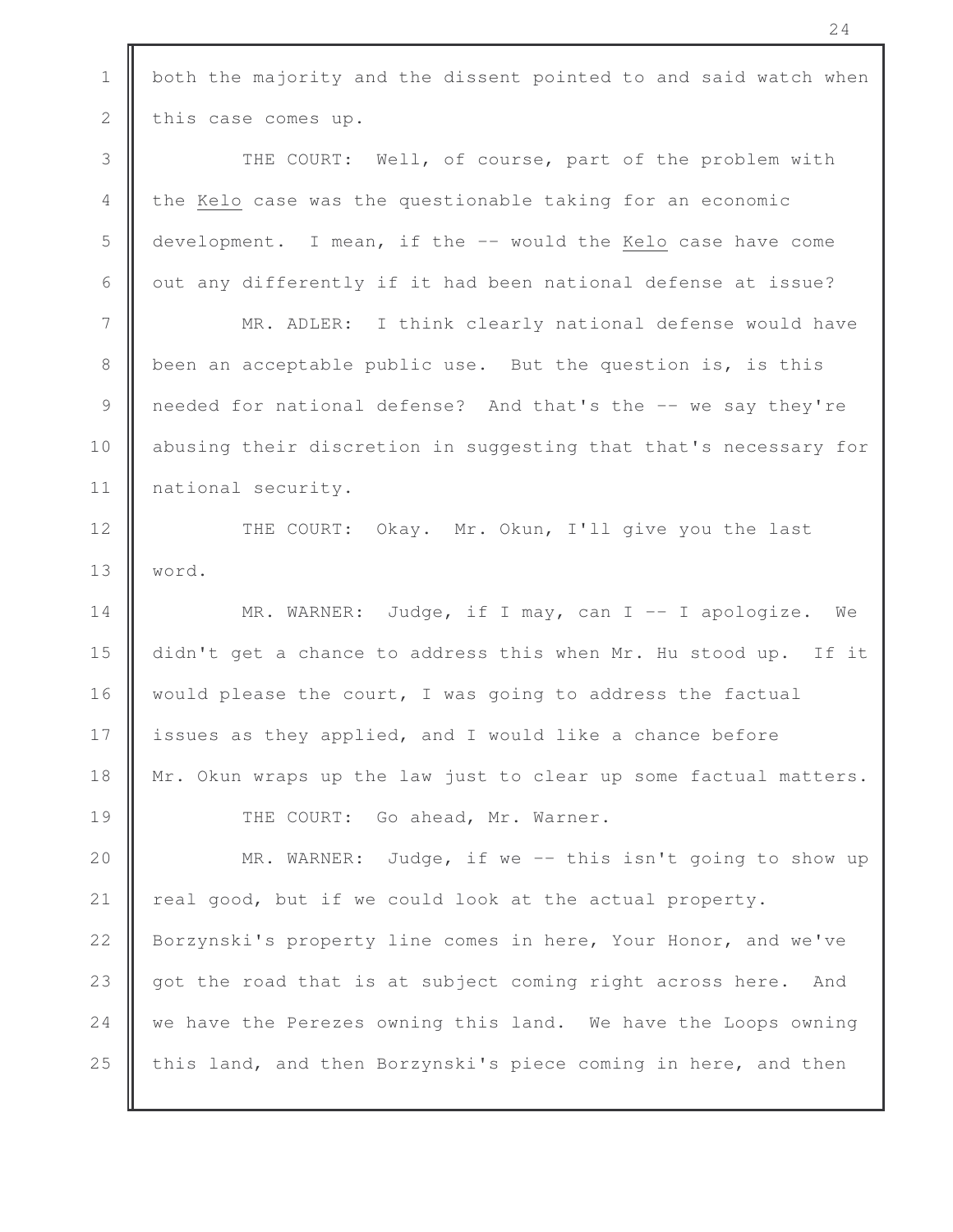1 | Borzynski's piece continues around and is the remainder of the 2 | blue there, Judge. 3 Then looking on the larger map, what we found, Your Honor, 4 as we were going through, because obviously access was important 5 to the United States in this project and making sure that 6 | landowners could continue to access their land in the after. So  $7 \parallel$  in looking at this --8 **THE COURT:** Let me interrupt you just for a minute, 9 Mr. Warner. 10 || MR. WARNER: Yes, Judge. 11 || THE COURT: Where the blue hits Oklahoma -- I assume 12 | that's Oklahoma Road there. 13 || MR. WARNER: Yes, Judge. 14 **THE COURT:** Do they have access that way? 15 **MR.** WARNER: They do not, Your Honor. Not once the 16 fence goes in, they do not. And this is where Mr. Okun was 17 I telling you while they may have had frontage there, they did not 18 have a license from the IBWC to use that as access at the time 19 of the condemnation. 20 || THE COURT: Okay. So there's no -- no gate -- so they 21  $\parallel$  can't -- the only way they access -- how do they access the blue  $22 \parallel$  area? 23 || MR. WARNER: Judge, we determined, and it's in our 24  $\parallel$  response, that -- from their depositions, they've always come in 25 through here. They've always used  $-$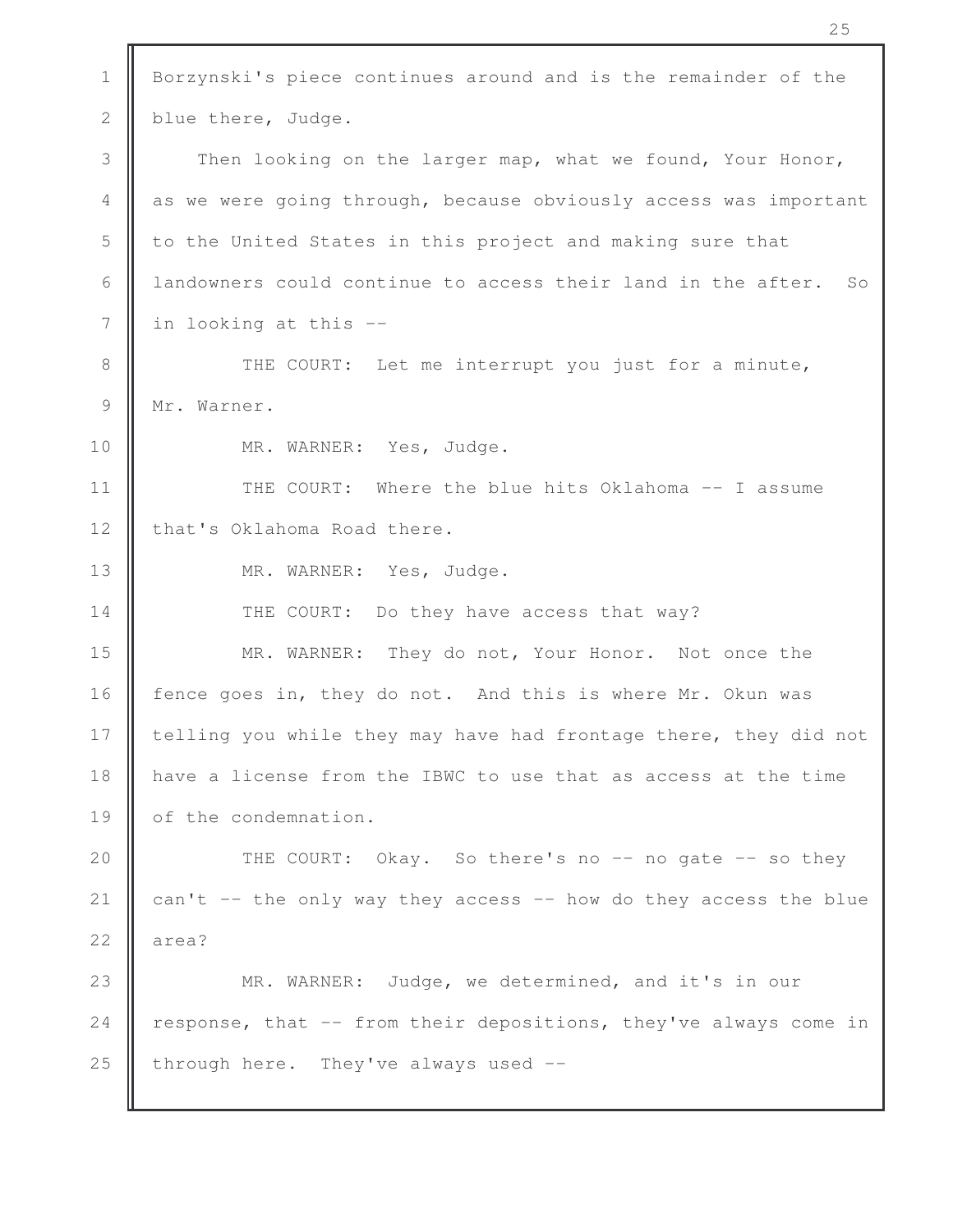1 THE COURT: For both pieces of land? 2 MR. WARNER: Yes, Your Honor. 3 THE COURT: Okay. That's what I was unclear of. 4 MR. WARNER: And so in looking at this larger version of 5  $\parallel$  that, Judge, what we found out after the condemnation was as you 6  $\parallel$  come up to the levee, well, that piece was owned by  $-$  by White 7 Wing, by the Loops. And then as you cross over the levee, Your 8 | Honor, suddenly it started shifting, and then this back piece 9 was owned by the Perezes. And this is the common road, dirt 10 | road, path, whatever you want to call it, that's been used now 11 | for years and years and years. And then, of course, you've got 12 the Borzynskis back here. 13 | And in looking at this, Your Honor, the United States 14 determined that -- well, first off, the Loops could block off 15 **the Perezes from using this common access point.** The Perezes, 16 once the Loops got over, could block the Loops off. And 17 **furthermore, we had testimony from the Borzynskis that this is** 18 | the road that they've used since they bought this piece of 19 property. So the United States not only condemned this for 20 | Borzynski Brothers' access, Your Honor, but also for Perez 21 | access, because obviously the Loops could cut them off, and for 22 | Loop access, because obviously the Perezes could cut them off.

26

23 So the United States is not just simply trying to cure for 24 Borzynski. The United States is trying to cure an access point 25 **for three different landowners who have been involved in these**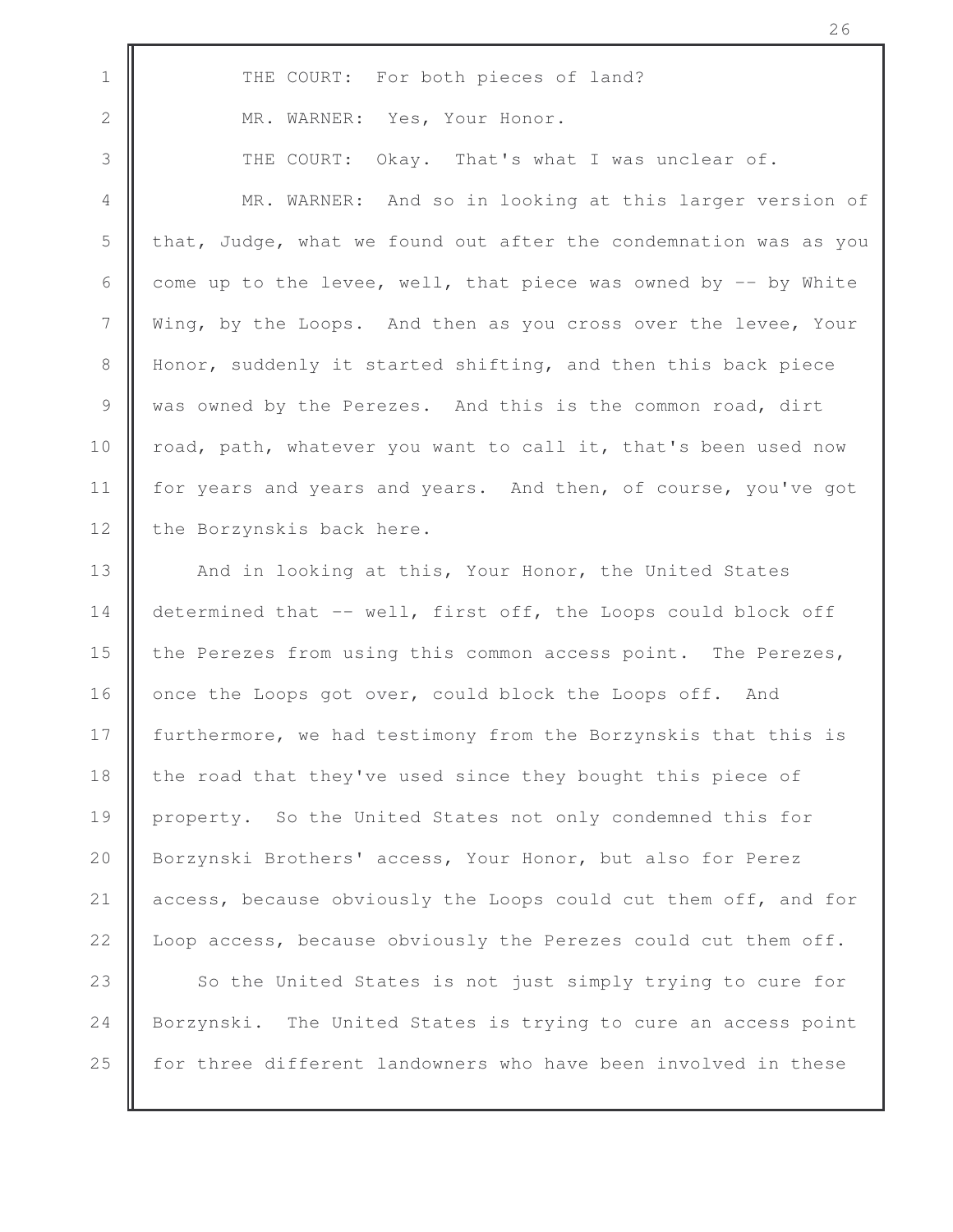1 | condemnations. 2 THE COURT: In the exhibit you're holding up there, is 3  $\parallel$  the light -- is the light green field there at the bottom --4 **MR.** WARNER: This one? 5 | THE COURT: No, the next one. 6 MR. WARNER: This one? 7 | THE COURT: No, to your right. 8 || MR. HU: Oh, right here. This is Borzynski, Judge. 9 THE COURT: Okay. And what is to the right of it? 10 | MR. WARNER: It just continues out. 11 || THE COURT: Okay. So where it's brown -- where it's 12 brown, it's still Borzynski's property? 13 || MR. WARNER: Borzynski comes to right here, Judge. 14 THE COURT: No, but the other. 15 MR. WARNER: Yes, this is also still Borzynski. Yes, 16 Vour Honor. 17 | THE COURT: That's what I was asking. 18 **MR.** WARNER: So I wanted to clarify that, Judge, so that 19 the court understand -- understood the reason factually why the 20 | United States went in and condemned this access point. We 21 determined that we had -- that we needed to get access for three 22 different parties. It wasn't just Borzynski. It was the 23 | Perezes and the Loops as well or White Wing. And so I wanted to 24 clarify that to the court before Mr. Okun finishes. 25 **MR.** ADLER: Just by way -- if I could just respond to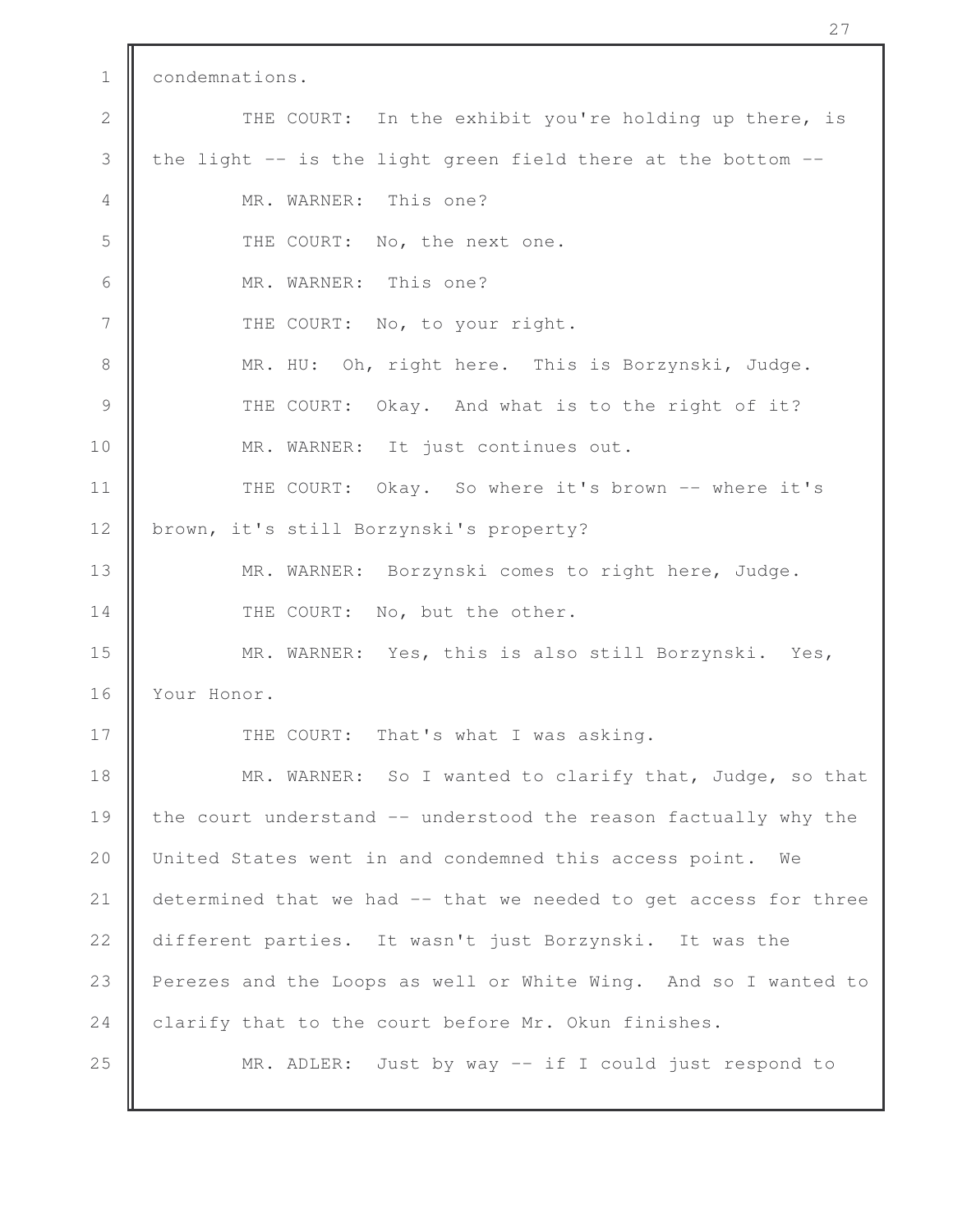1  $\parallel$  this real quickly. The testimony in this case and IBWC is that 2  $\parallel$  they have never denied someone the right to be able to come off 3 | Oklahoma and cross over the levee to get to their property. 4 Now, it's true, the Borzynskis haven't gotten that license 5 heretofore, but then they haven't needed to because all the 6 | neighbors have gotten together and said, hey, we'll use it  $-$ 7 | how about if we use this other road?

8 | And while it is laudable perhaps -- so the property has 9 access off Oklahoma, effectively has access. Has the ability to 10 get access. In the marketplace, a purchaser of that property 11 | would buy that property knowing that they could get access off 12 | of Oklahoma before the taking. And while, Your Honor --

13 || THE COURT: After the taking, they're not only going to 14 | have the levee problem, they're going to have the fence problem.

15 || MR. ADLER: Yeah. Now they can't get in from Oklahoma. 16 There's a wall that is between them now and their property.

17 | And, Your Honor, I would say that while it is laudable for 18 | the government to want to come in and try to fix a road problem 19 | that the White Wing and the Perez and the Borzynskis have 20 **b**ecause there's a road that they all use that meanders back and 21 forth across all the properties, thank you very much, but no 22  $\parallel$  thank you. The Perez don't -- these are neighbors out there. 23 | They've been living with this. It's not the purpose of the 24  $\parallel$  government to come in and try and fix that.

25 || THE COURT: Okay. All right. Mr. Okun, you want to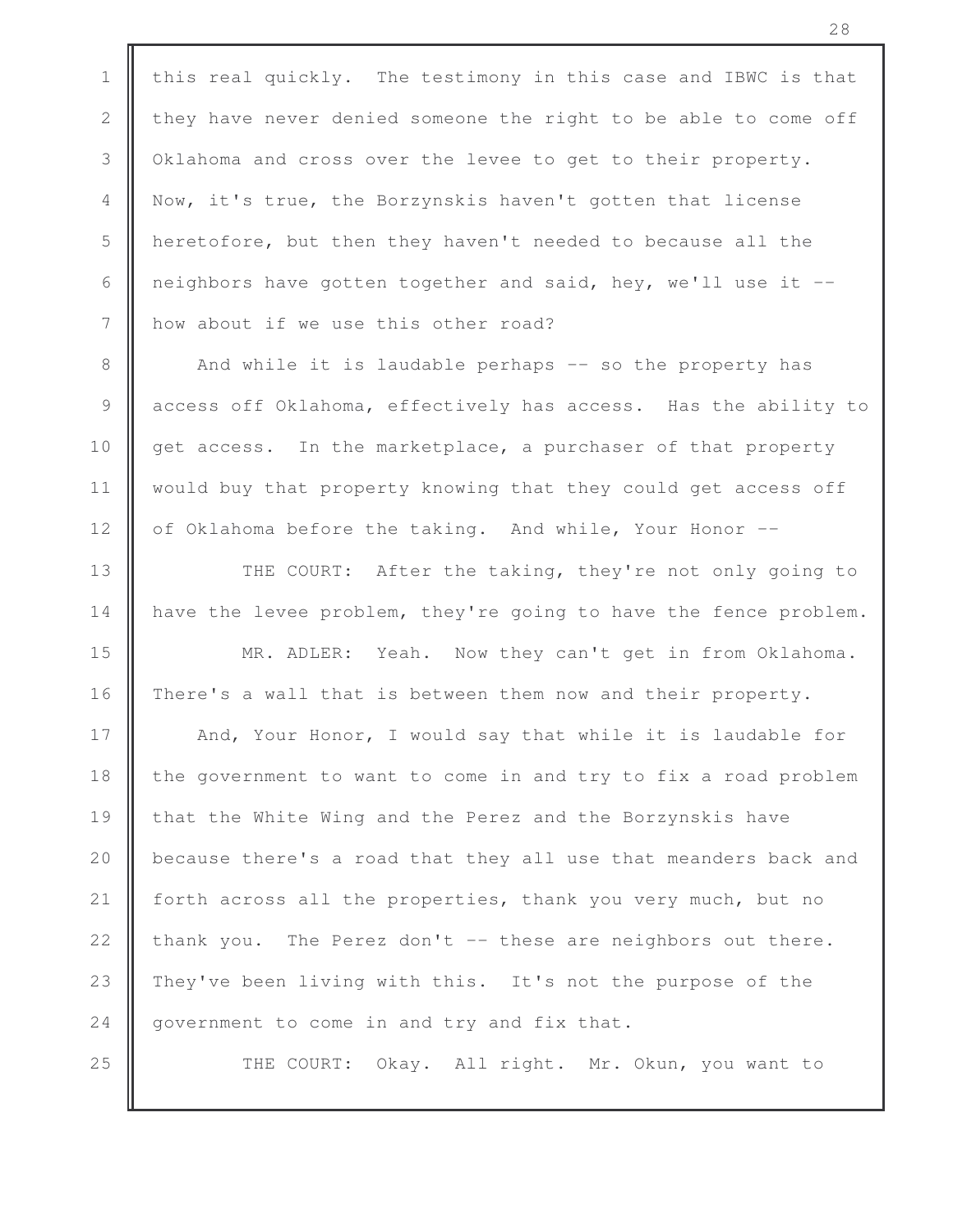1 | wrap up?

2 **MR.** OKUN: Your Honor, I think the more analogous case 3 Would be Hawaii Housing Authority in which the State of Hawaii, 4 || in order to achieve the end of breaking up a land oligopoly 5 broke up and got rid of the few landholders who own land and 6  $\parallel$  gave it to the lessees, the tenants, the smaller ones. So they 7 I took the property from one -- the government didn't take it --8 and give it to these other landowners in order to achieve that 9 end of breaking up the large land holdings in Hawaii.

10 **THE COURT:** Some jurists, Mr. Okun, have a harder 11 | problem with that case than they do with Kelo.

12 **MR.** OKUN: Yes, Your Honor, but that is the more 13 | analogous case here. And that's what the United States is 14 doing. It's the overall project is to secure the border. As 15 part of that project, they want to make it so the after 16 situation is same or similar as can be. And to achieve that 17 end, the means was to condemn that road.

18 || THE COURT: Okay. All right. Thank y'all.

19 || All right. Let me -- let me shift gears then. I mean, 20 | obviously from the court's standpoint, the Kelo issue is 21 intellectually interesting, and it's something that I will take 22 under advisement clearly.

23 But the next issue I want to talk about is of a more 24 practical nature, and it has to do  $-$  it's being brought up in 25  $\parallel$  the context of how are we going to try this case or cases, but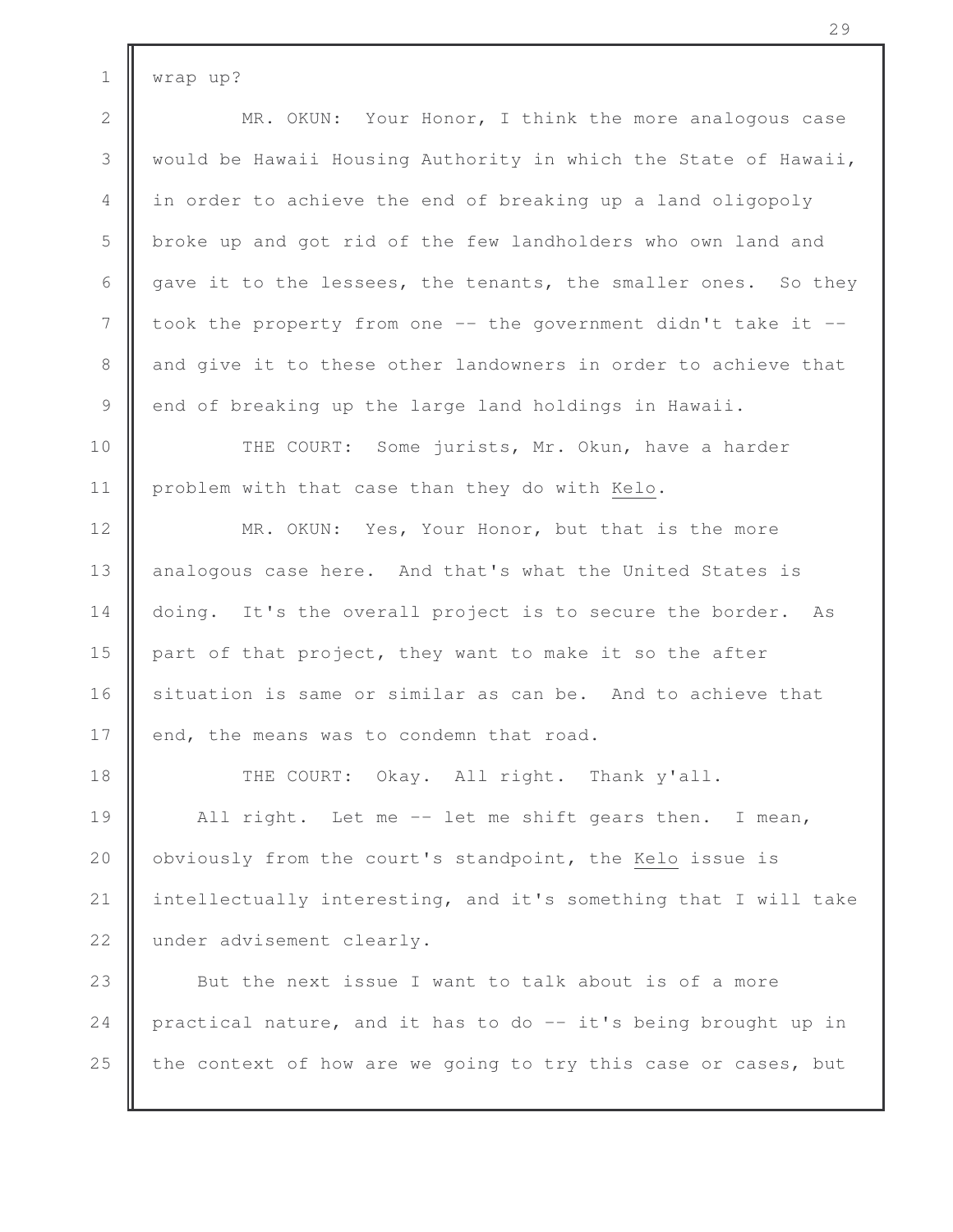1  $\parallel$  it really has brought to head something that's going to affect 2 all these cases and something that, as a practical matter, is 3 important, I would guess, to both sides of the "V," if you will. 4 And that is the issue of the fence -- the fence, the gate 5 | locations, and the access in the future.

6  $\parallel$  And it really -- it really concerns me as a practical 7 matter, but I'm sure it concerns the landowners, and it concerns 8 the lawyers as they prepare to go to trial. It should be on 9 both sides of the fence, no pun intended. Is when we have held 10 these hearings here to date, I mean, one of the big issues is, 11  $\parallel$  okay, you're condemning the back 40, but you're really not. 12 | You're only condemning the strip between me and the back 40. 13 || And the reason you're not condemning the back 40 is because 14 there's a gate right here. And it may be inconvenient, and it 15 may diminish the property value a little bit. But, you know, 16 instead of driving my tractor in a straight line, I've got to go 17  $\parallel$  around to the gate and come in. All right. It may be a pain. 18 Certainly doable. But it's only doable if there's a gate.

19 | And I guess, Mr. Okun, I'm going to start with you or Mr. Hu 20 | or Mr. Warner or whoever wants to weigh in on this. It's kind 21  $\parallel$  of been raised in the terms of a motion in limine, but it's more 22  $\parallel$  than that. And that is, if the landowners don't have some kind 23 | of guarantee of permanency of these gates, what is being taken? 24  $\parallel$  I mean, if I was the lawyer representing the landowner, I'd be 25  $\parallel$  saying: Look, if you don't promise me that gate is going to be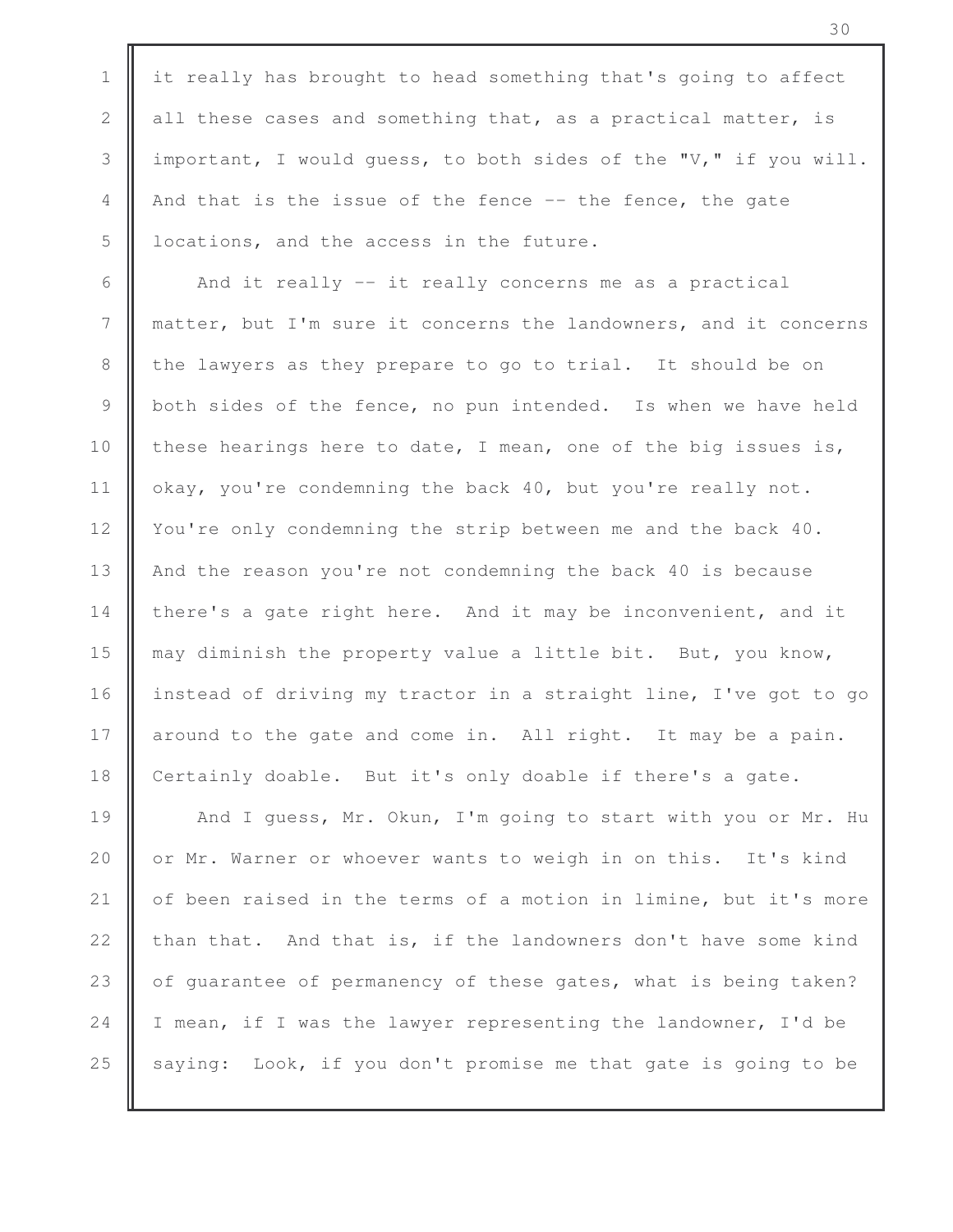1 there, you're taking the whole thing. You're taking everything. 2 Because that land -- how am I going to sell that land? You 3 know, it's going to be -- title company, it's going to be 4 interesting if they try to -- try to sell that land, and, you 5 know, what's a title company going to do? Well, you may or may 6  $\parallel$  not be able to get to it. How tall are you?

7 | T mean, and this is a real problem because we -- I mean, 8 even in the last two weeks, and obviously this isn't evidence in 9 this case and it's not something I will consider in any way, but 10 | just in the lay news, I mean, you can see the administration 11 | backing off the building of the rest of the fence. They're not 12 going to fund it. Now, that also depends on what -- who you 13 | read and what source you read; so, I mean, there's a big caveat 14 l there.

15 **But, you know, if you're the landowner and you're worried:** 16 | Okay. I've got my gate here, and it's going to be 17 electronically, and I can go to the key pad and I can punch it 18 in and it will open and I'll drive my pickup through and I'll 19 get to the back. But if the administration decides, whether 20 **i** it's this administration or the next administration or the 21 | administration after that says, well, you know what? We've 22 decided we don't want to fund gates anymore. So, Mr. Landowner, 23 you're, you know, up the creek in a canoe without a paddle.

24  $\parallel$  And that's why I think it's a broader issue. I mean, it's 25  $\parallel$  a -- now, it is going to be an issue of what am I going to allow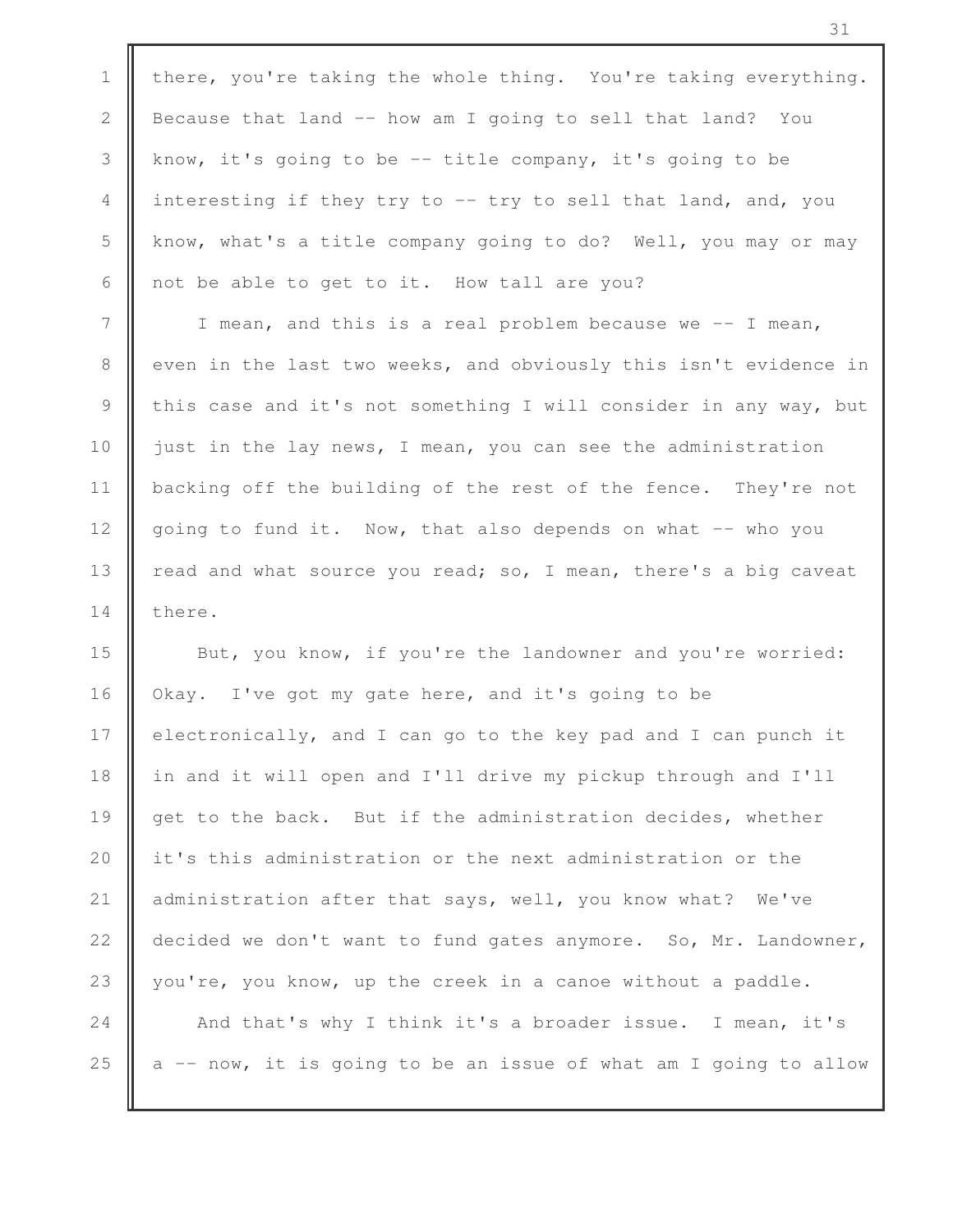1 experts to testify to. I mean, if they get up and say: We've 2 got a gate right here. Yes, it's a pain. This was good 3 farmland, and it was worth \$100 an acre as good farmland. Now 4 it's harder to get to, so it's only worth \$75 an acre, so you 5 diminished the value of the land by \$25. That's one thing. 6 | It's good farmland. It's \$100 an acre. But, oh, by the 7 way, there's no guarantee you can ever get to it. I mean, I can 8 see a jury going, well, if you're not promising me I can get to 9 it, maybe instead of \$75 an acre, it's only worth \$5 an acre. 10 And, I mean, I think that would be a reasonable conclusion. 11 | So I guess I want to kind of flesh out -- and I don't know 12  $\parallel$  that we have to come to a decision today, but I want to put this 13 | issue out there. I mean, we don't have anything that's on the 14 trial docket imminently, but I think it's a concern not only for 15 | these landowners, but for every landowner we have in these 16 cases. You know, the couple properties that the court's been 17  $\parallel$  out on that we've looked at, I mean, we walk out there. We 18 | look. You know, obviously one of the first questions I've asked 19 || is, well, how do you get into it? Now, so the gates are an 20  $\parallel$  issue. 21 The second issue, I quess, is the ability to get to the 22  $\parallel$  gates, because every time -- and I guess -- and I'll throw 23 | myself on my sword that I hadn't focused on this, because every 24 time we've been out  $-$  for instance, we went out to the Tamez

25 property, and we were with Dr. Tamez, and she was nice enough to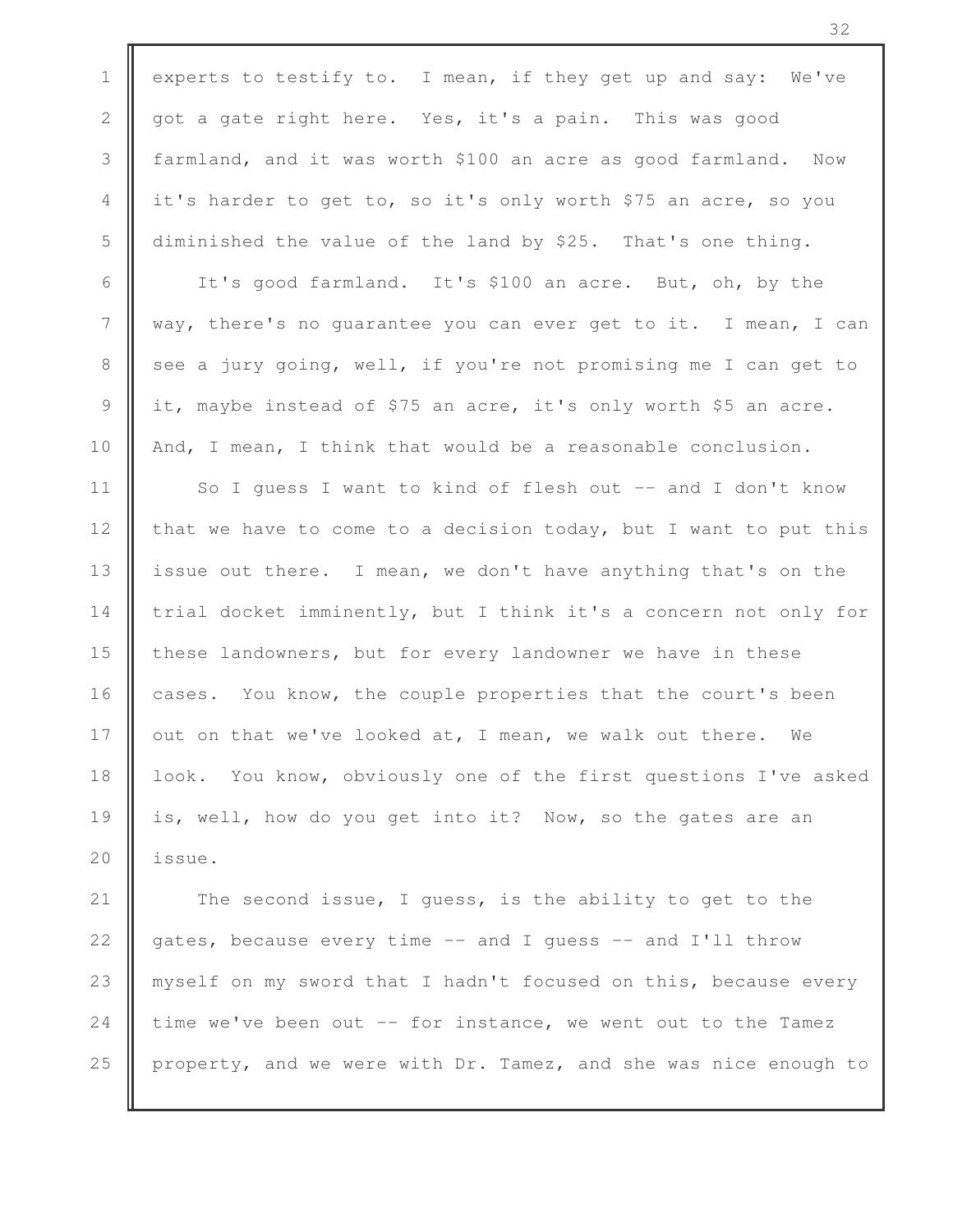1 | host us at her property. And we walked out  $-$ - you know, out her 2 backyard up to the gate and we said: Okay. How do I get to the 3 fence? There will be a road right here. You can just go on 4 down to the gate, come back on the other side, and there's  $5 \parallel$  either going to be a road on the other side of the gate, or you 6  $\parallel$  can -- the levee is right there. Get on the levee. In fact,  $7 \parallel$  when we walked it, we walked on the levee.

8 So I guess the issue then becomes -- and it's one that 9 greatly concerns me and, I'm sure, greatly concerns the 10 **||** landowners is: Wait a minute. Are you telling me there's no 11 | guarantee there's going to be a road here that I can get to the 12 gate? Or what right do I actually have to drive on the levee?

13 || I mean, there are some issues here that I think we need to  $\parallel$  flush out -- flesh out. Flush may be a better word, but flesh  $\parallel$  out is what I meant to say -- before we get too far down the 16 iine, because these are going to be big issues. And, I mean,  $\parallel$  just from the legal standpoint, not having a dog in this fight, 18 | I can see, you know, a jury being over here if there's good **access and permanent access and quaranteed access.** But if 20 there's not, they're going to be over here, and the verdicts are  $\parallel$  going to -- I mean, what we're going to look at are going to be  $\parallel$  two different ball parks completely if there's no guaranteed || access.

24 That's my intro. So, Mr. Okun, help me here. Help the 25 **l** landowners. They're going to want to say: Do I have a gate or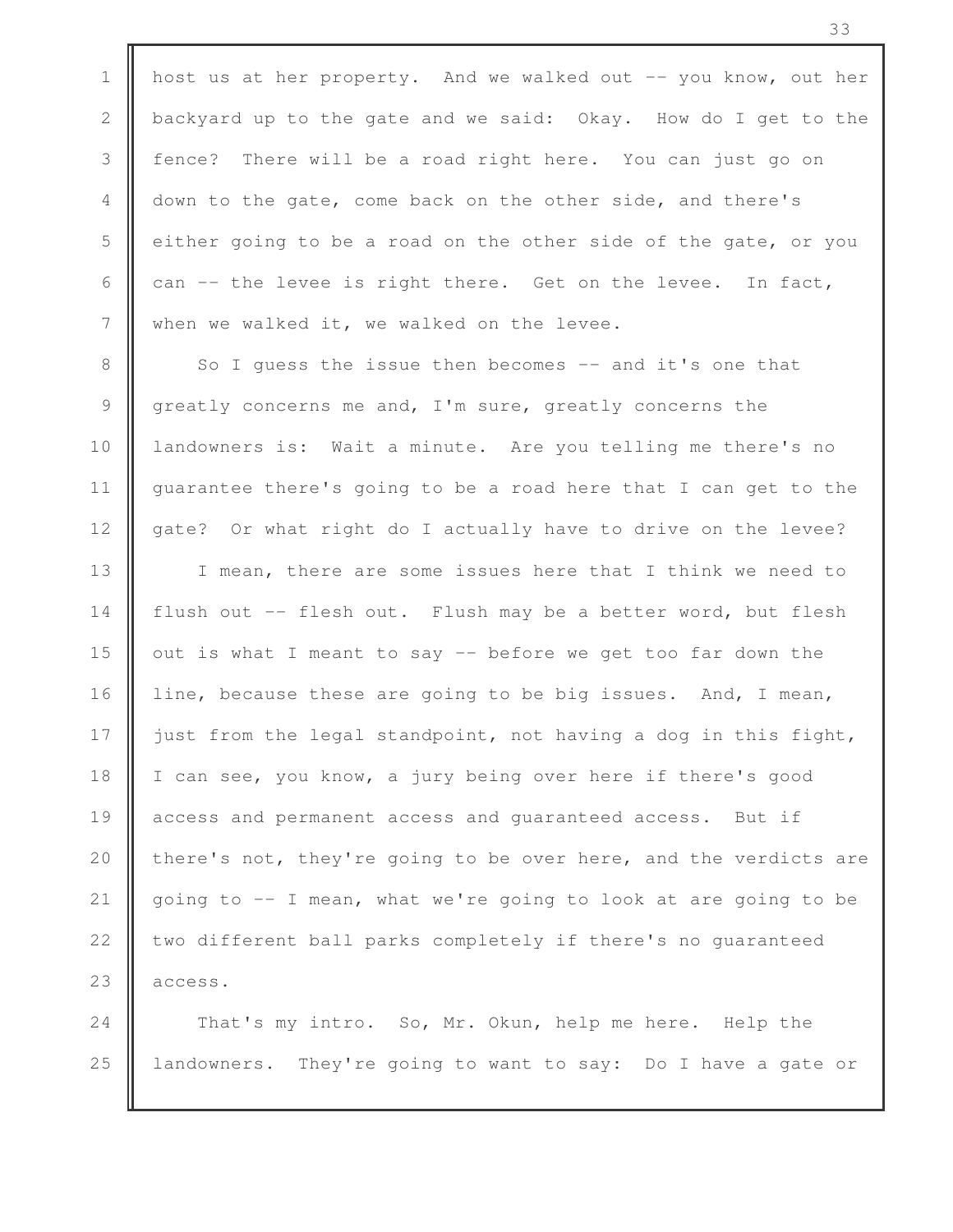1 don't I have a gate? If I go to transfer my property, does the 2 person I try to sell the property to, you know, they're not 3 going to buy it or they're not going to pay what it's worth 4 to -- you know, or what it ought to be worth if I can't get to 5 it. Help me.

6 | MR. OKUN: Your Honor, there's an interplay between the 7 **e** estate taken and the factual situation. The estate taken tells 8 what the rights are. The factual situation, the border barrier 9 explains how those rights are going to be utilized and, thus, 10 **how** the remainder property should be valued. So it is a jury 11 || question.

12 The landowner can argue: We don't have the rights; thus, it 13 | needs to be valued as landlocked. But the government can 14 present evidence in the form of plans, in the form of 15 specifications, witnesses who are authorized to say: No, there 16 will be gates there. And the situation will be in the future as 17 if a levee was there or any road was there, and it will be 18 | valued in the future with that in mind with that access there.

19 || THE COURT: And so it's -- I mean, think about what 20 you're suggesting. And I'm not saying you're wrong necessarily. 21  $\parallel$  And as I said, I'm not -- we're not going to decide this today 22  $\parallel$  because I think this is the tip of the iceberg, but it's a big 23 | iceberg.

24 **Am** I going to allow the jury to decide whether or not 25 there's access? And if they decide there's not access, come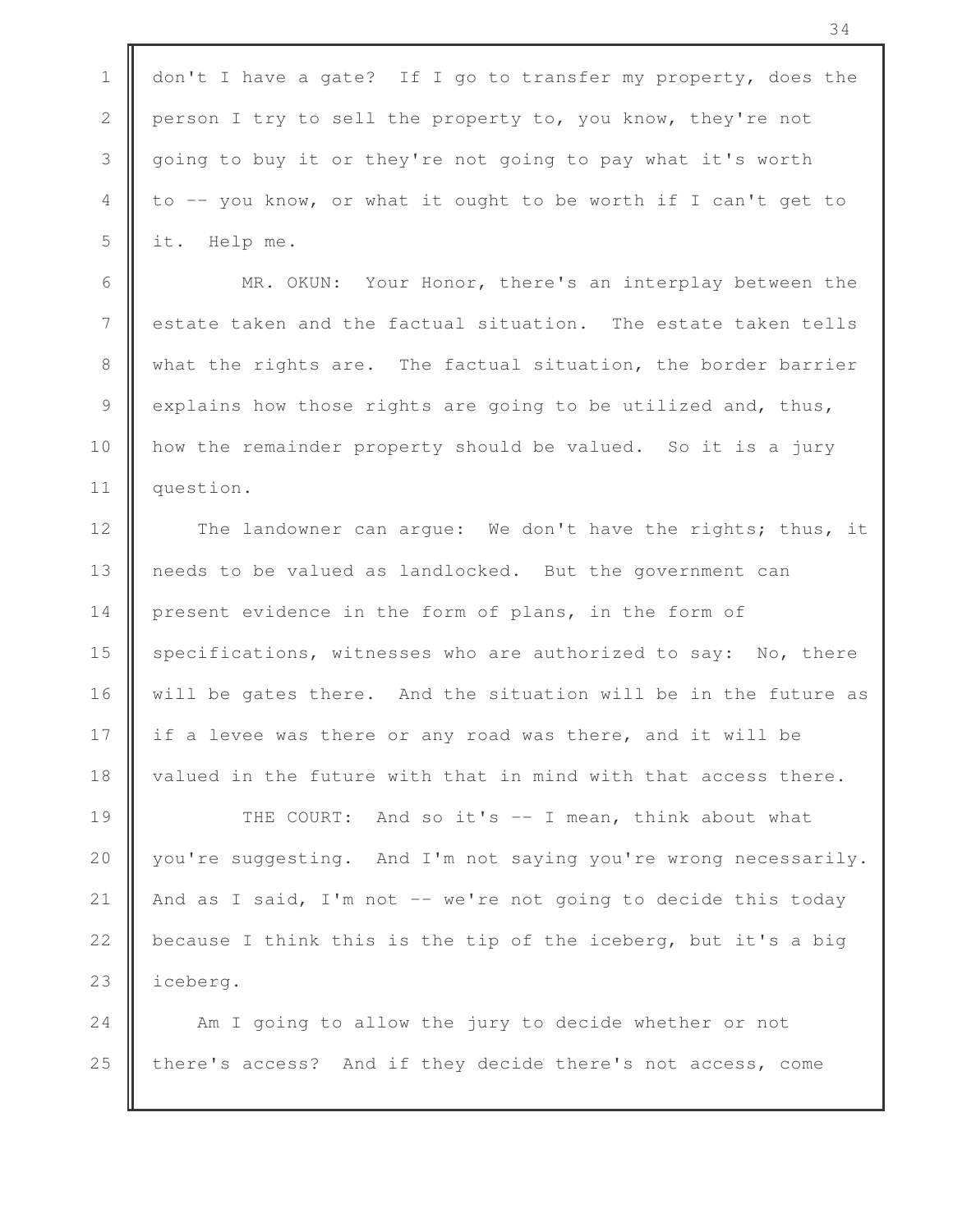| $\mathbf 1$ | back with a verdict commensurate with that?                      |
|-------------|------------------------------------------------------------------|
| 2           | MR. OKUN: Yes, Your Honor. As 60,000 square feet and             |
| 3           | 9.94-acres, which the defendants pointed out, those were         |
| 4           | questions for the jury. That government -- in that case, the     |
| 5           | government was saying: This is our promise. It has to be         |
| 6           | valued in the after situation based on our promise. And the      |
| 7           | judge said no. While we -- you can rely, jury can rely on a      |
| $8\,$       | government promise or government plan, it is ultimately for the  |
| 9           | jury to determine what that remainder situation will be like.    |
| 10          | And it is $-$                                                    |
| 11          | THE COURT: So the jury would in effect -- and I didn't           |
| 12          | mean to interrupt you. I'm sorry. But the jury in effect would   |
| 13          | be deciding how good the government promise is?                  |
| 14          | MR. OKUN: Essentially, Your Honor.                               |
| 15          | THE COURT: Okay. So let me -- I mean, that could open            |
| 16          | a whole panoply of evidentiary problems for me, and that's why I |
| 17          | want to start talking about this now before we get the first     |
| 18          | case to trial.                                                   |
| 19          | I mean, for instance, I'll take an easy example close to         |
| 20          | home. I think my dates may be a little off because I wasn't on   |
| 21          | the bench then. But in 1990, let's say, may have been '89,       |
| 22          | somewhere in that time period, Congress passed a law that said   |
| 23          | judges will get a COLA raise every year. And it's now 19 years   |
| 24          | later, and we've gotten that raise four or five times.<br>SO     |
| 25          | Congress made us a promise, and three-fourths of those years we  |
|             |                                                                  |

ī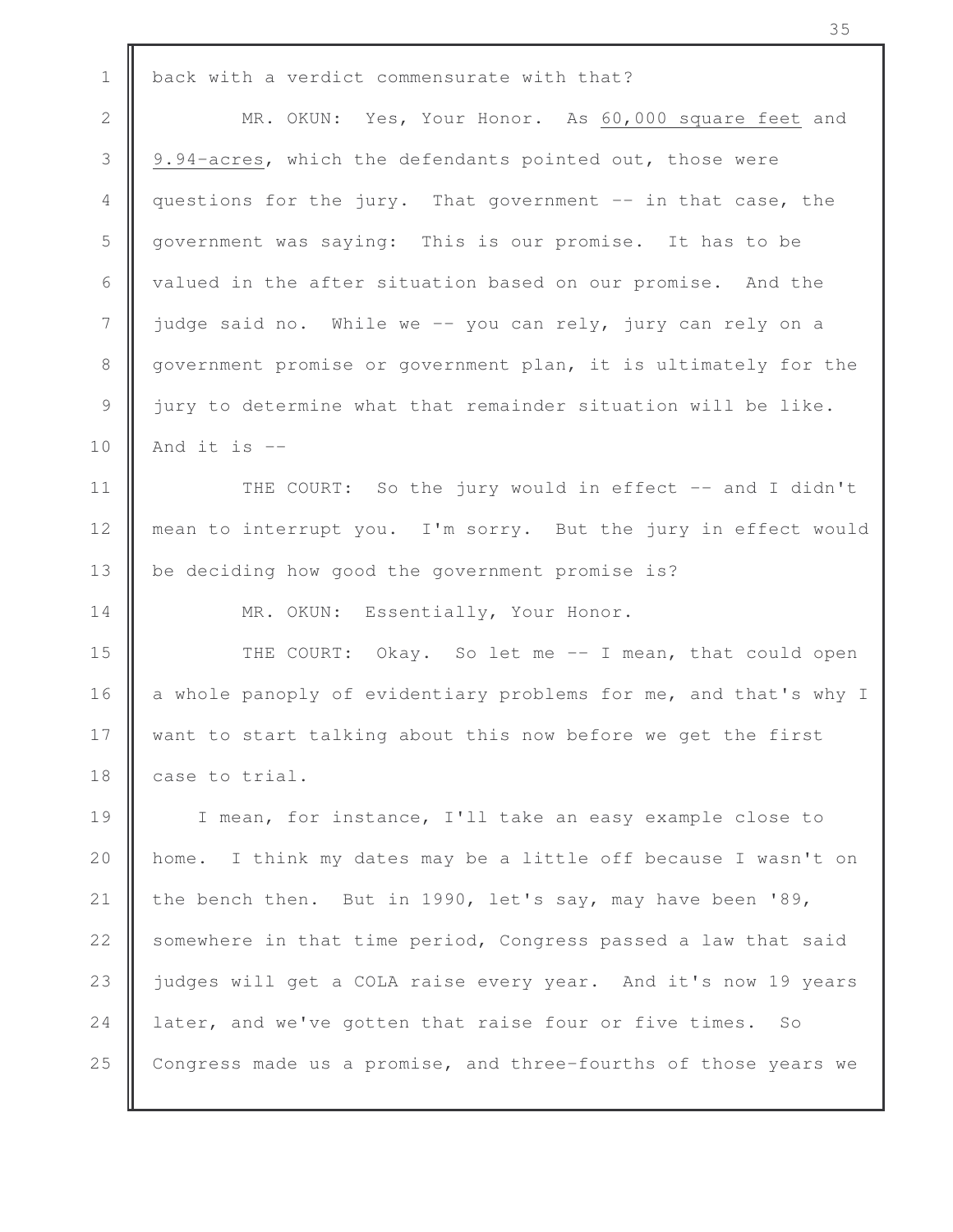1 didn't get it.

2 So, now, would that be admissible to show how the landowners 3 can rely on Congress?

4 MR. OKUN: It could be, Your Honor. I don't know how 5 **F** relevant that would be, but certainly you can look at other 6  $\parallel$  projects to determine, well, did the government follow through 7 Weith those plans and specifications? And we can come in -- and 8 furthermore, Your Honor, it could be, maybe for some of these 9 trials a year, two years down the road, the gates are actually 10 l there.

11 || THE COURT: Well, I don't -- I'm not -- I guess I'm not 12  $\parallel$  worried -- maybe I should be. Now that you raise that, maybe 13 || you're bringing a worry I hadn't thought about. I mean, I 14 | hadn't worried about the fact that the gates wouldn't be there 15 | in the short-term. When I read the briefing, I began worrying 16 about: Wait a minute. What about five years from now? What 17 about ten years from now? Are the landowners going to be 18 able -- you know, are they going to be -- you know, we've come 19 | in -- and you haven't been here, but Mr. Hu and Mr. Warner have 20 **b**een here, and every hearing we have maps like that and aerial 21 photographs. And they've been very helpful to me because I'm a 22  $\parallel$  spatial person, and I can -- when I can see a map, I understand 23  $\parallel$  things and I feel like I understand the land, although with the 24 river squiggling as much as it does, it's sometimes not easy to  $25$  | know what direction we're looking.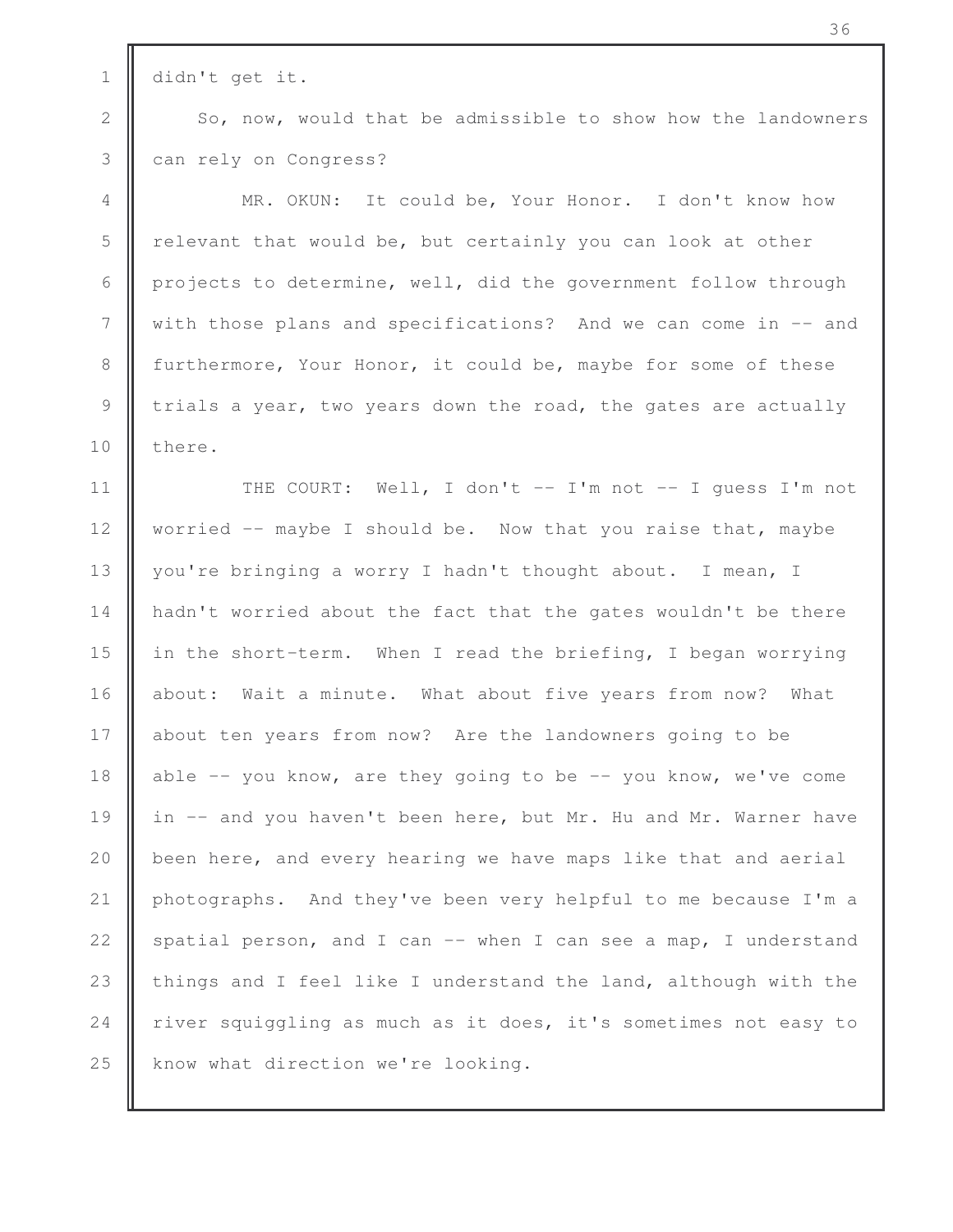1 But every time we've done that, we've talked about here's 2 the land in question. Here's the nearest gate. And there 3 are -- there's plans, there's drawings. They've all been shown 4 to the landowners. The landowners' experts have looked at these 5 drawings. Their appraisers have looked at these drawings. And 6  $\parallel$  I don't want to go so far as to use the word reliance because 7  $\parallel$  that has too many -- too much baggage with it legally, 8 iudicially or whatever, but basically they've looked at it, and 9 they're going to want to know -- well, let me use the easy 10 example. If the Loops' house is just on the other side of the 11 gate and they come home one day and there's no gate, how do they 12 **g**et to their house?

13 || MR. OKUN: Your Honor, I think I refer back to the 14 defendant's quote from *Nichols on Eminent Domain* and that 15 **S** section discussing that. If the United States does not in the 16 future, you know, live up to those plans, for some reason that 17 changes, that gives rise to an inverse condemnation claim down 18  $\parallel$  the road.

19 THE COURT: Let me ask you this. So whatever -- when do 20  $\parallel$  the plans -- when does the United States become bound by those 21 | plans?

22 **MR.** OKUN: The United States' position is that it's 23 | bound by those plans at the time of trial, what it says it is 24 bound by. That's  $-$  that's the situation that is going to be. 25 There's going to be gates. There's going to be access. Here's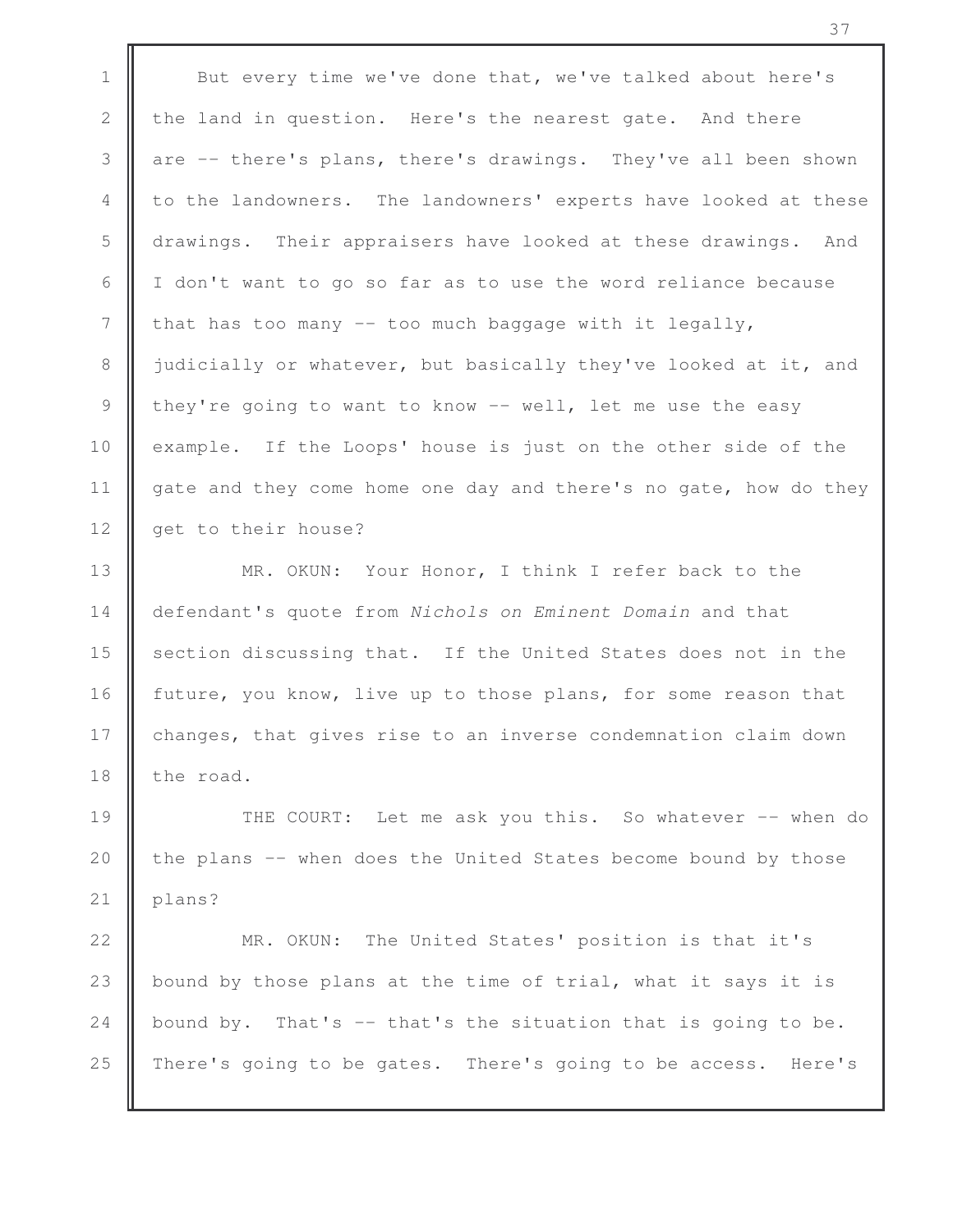1 Where the gate is. It's going to be 24/7 access unless there's 2 an emergency which they assume invoke the police powers. This 3 is where it's going to be. And the property should be valued 4 based on that. Doesn't mean the defendants can't argue, no, 5 they have the rights to close it. It should be valued as 6  $\parallel$  landlocked. But it is a jury question to determine what that 7 | value is for the remainder property, what the fair market value  $8 \parallel$  is.

9 || THE COURT: Okay. All right. If -- let me -- and I 10 want y'all to think about this. And I'm looking at the 11 government table right here because it's going to affect y'all 12 more than I think it will affect the landowners. All I want you 13  $\parallel$  to do is keep -- I want you to give that some real strong 14 | thought, if you will, not from a practical standpoint which, 15 quite frankly, is what the landowners were worried about. 16 They're worried about how they're going to get home at night.

17 **But** just from y'all's standpoint, look at it from a legal 18 **S** standpoint. How will a verdict, if that's the standard and 19 || that's what the jury considers, how would it ever be reversible? 20  $\parallel$  I mean, because what you're basically saying  $-$  and I guess what 21  $\parallel$  I'm saying, how would I as a judge -- let's say the verdict 22 comes back, and it's a zillion dollars. And, Mr. Okun, you come 23 in and say: Judge, that's wildly excessive. Wildly excessive. 24 This couldn't  $-$  I mean, this is so far apart from any evidence 25  $\parallel$  that was ever admitted at trial that they -- you know, obviously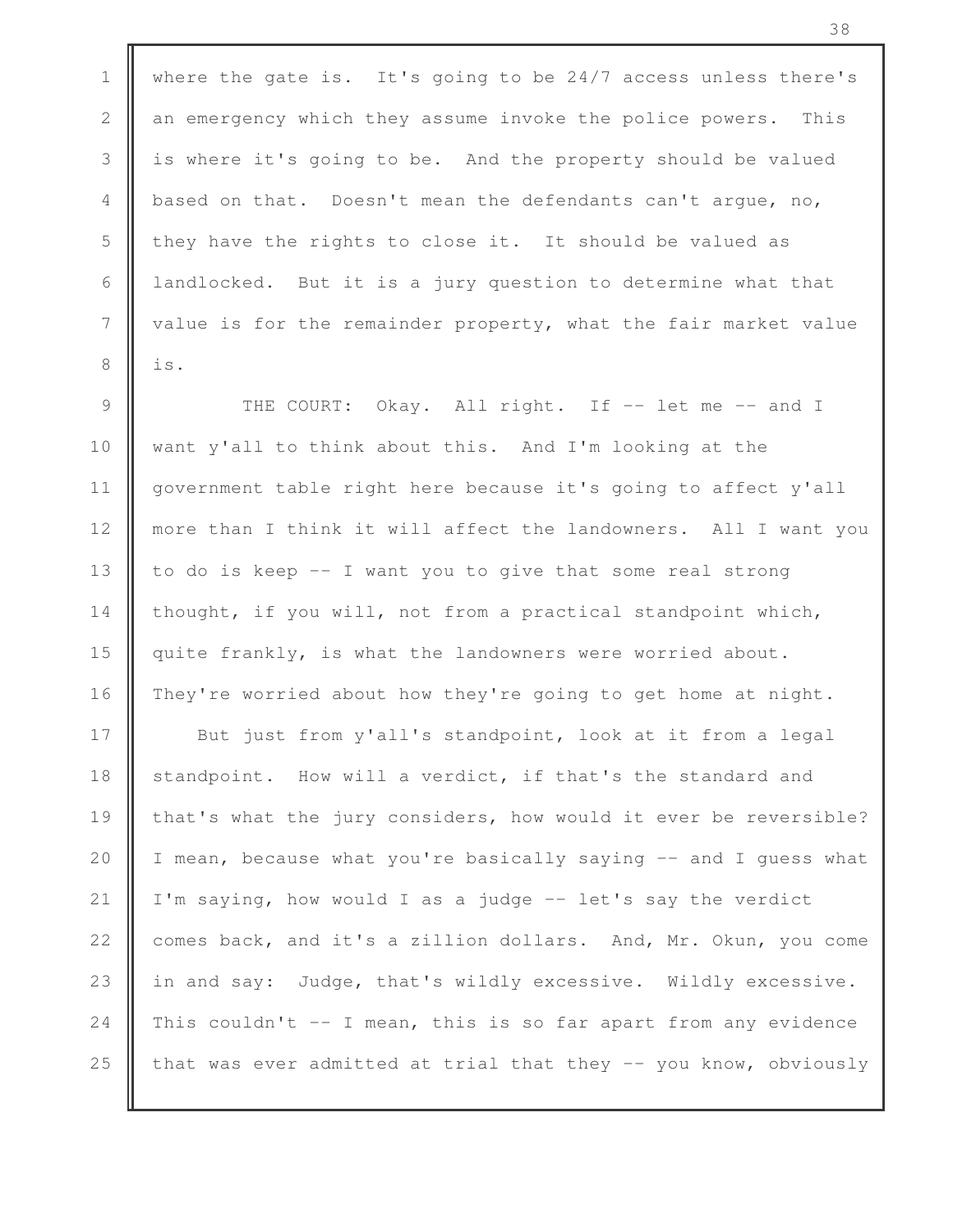1 the jury came back, and they just  $-$  they hated the government 2 because they hate the fence and, you know, blah, blah, blah, 3 blah, blah. I mean, you can see that scenario going down. 4 How would I ever judge that, or how would the 5th Circuit  $5 \parallel$  ever judge that when what we're telling -- what I think you're 6  $\parallel$  suggesting we give to the jury is the right to decide whether 7 | the property's landlocked or not? 8 **MR.** OKUN: Correct, Your Honor. That is a jury 9 question. 10 **THE COURT:** Okay. Mr. Adler, what's your sense of that? 11 || MR. ADLER: I think that there are fact questions for a 12 jury to decide, and then there are legal questions that the 13 | court has to decide. And I don't know whether our motion in 14 | limine was the right way, but you're right. From the very first 15 | time we were in the court on all these cases, we were saying we 16  $\parallel$  can't go to trial because we don't know what's going to happen. 17 We don't know what kind of instructions to give to our 18 || appraisers. 19 What precipitated this, Your Honor, was there were four 20 months of negotiations out at Dotty's property -- you visited 21 Dotty's property -- about where the gates would be, where access 22  $\parallel$  would be. Four months of negotiations, and then we came up 23 Weith: Okay. These are the things that we can agree to. Let's 24  $\parallel$  agree to these things, and let's put them into an order, and the 25 government says no. The government says we are not really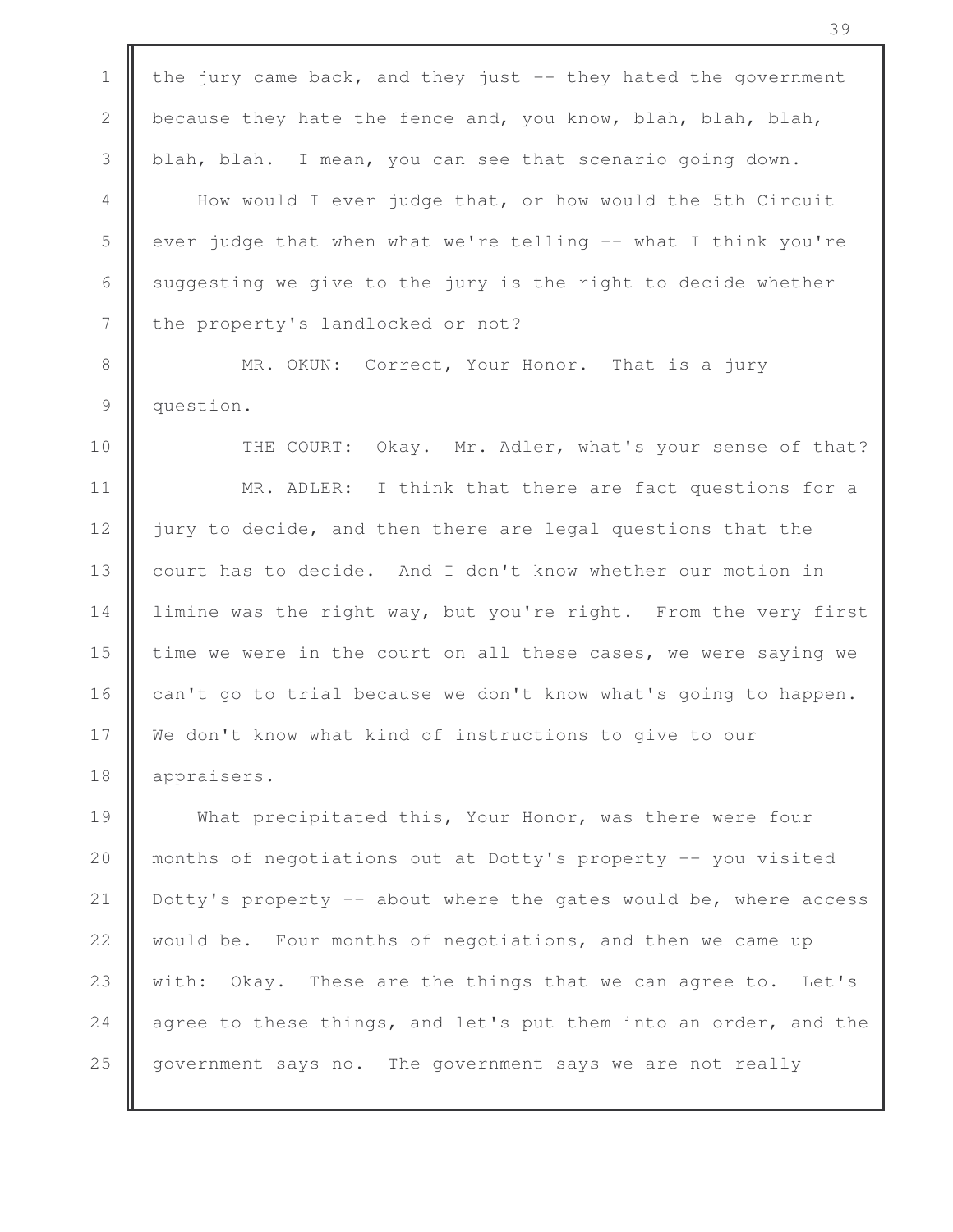1 Willing to commit to these things. These are the things that 2 we'll tell you we're going to do, but certainly don't ask us to 3 | really commit to these things.

4 And that's what's precipitated this, because we realize we 5 | don't know what kind of instructions to give to our appraisers. 6 And, Your Honor, you're right. It is the tip of the iceberg 7 because it's the gate issue. But it goes beyond the gate issue. 8 | It's who has the dominant estate.

9 And we have -- there's language issues in their pleading 10 where they seek to reserve and to grant to the property owners 11 the right of access across the land that they're condemning. 12 There's -- it's not subject to national security needs. It is 13 an out-and-out reservation and grant of access rights across 14 this property, which clearly is not what they meant. But in 15 **f** five years, Your Honor, when we're no longer here and our 16 clients have sold their property to somebody else who were not 17 in the courtroom, and these guys, they've gotten promoted and 18 they're U.S. attorneys in some other cities, and you're on the 19 | 5th Circuit bench --

20 || THE COURT: I don't think you have to hold your breath 21 | for that.

22 **MR.** ADLER: -- the only thing that people are going to 23 | be able to look at with respect to what rights they have and 24 don't have is the declaration and the complaint in these cases. 25 || I mean, what's to stop -- and I know it's not evidence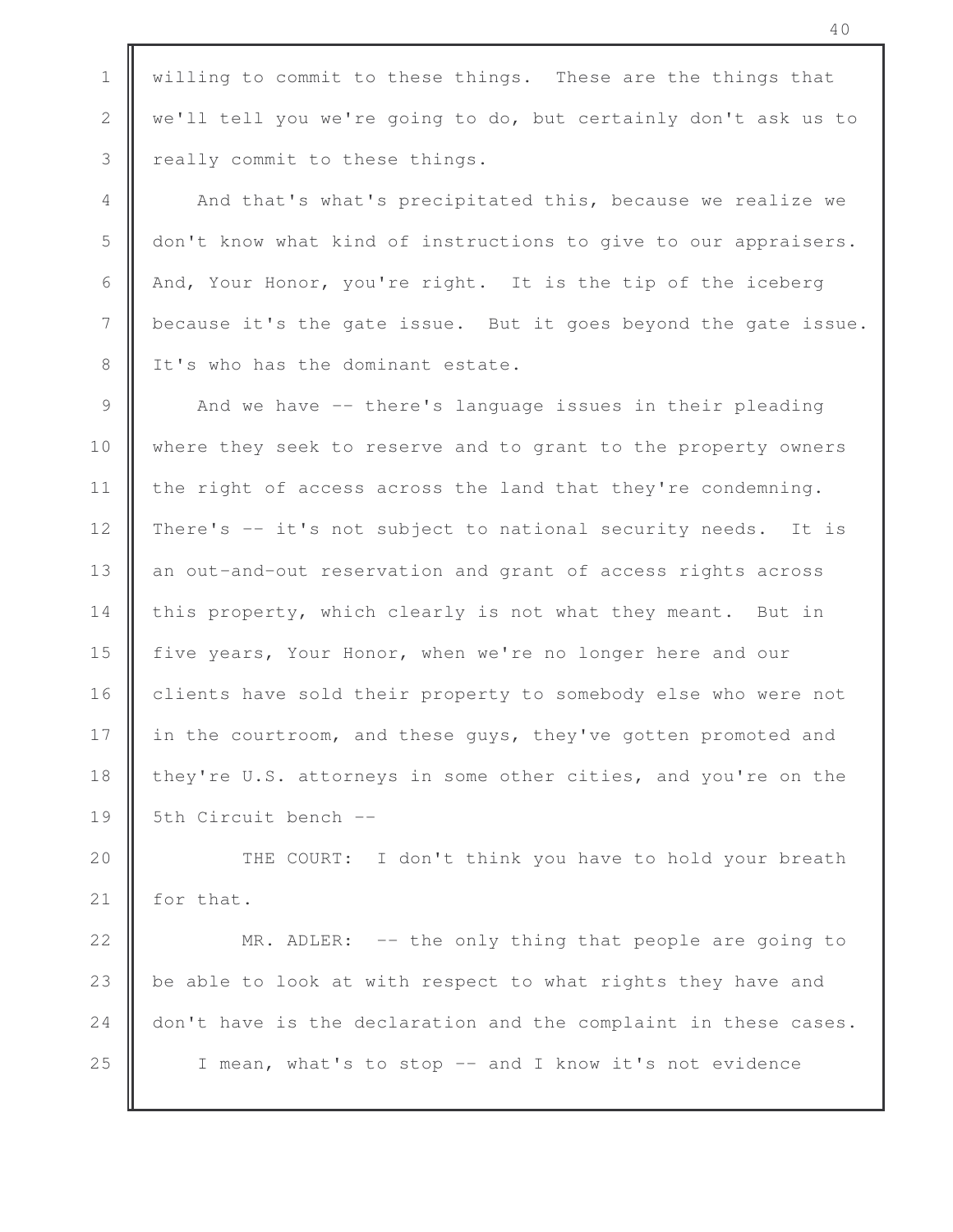1 | either because it's common news, but here's the newspaper here 2 | today where the governor is still waiting to get word now from 3 the United States as to whether they'll bring troops down to the 4 border.

5 This is the fence that Israel has. It not only has the main 6  $\parallel$  fence; but in order to retard movement, it has fences on both 7 sides. It has roads. It has moats. The government, for 8 || national security reasons, if they wanted to come in and use 9 that entire 40-foot strip for whatever national security needs 10 are necessary in five years or ten years or 15 years, we may not 11 | have the right, even if there was a guarantee of a gate, to be 12 able to come through that gate and travel down either side of 13 | this fence.

14 We're just asking the government to decide, because they --15  $\parallel$  they have the ability to decide. They have the control. They 16 can put into their complaint and into their declaration these 17 are the rights that are left to you. They decide that. And  $18$   $\parallel$  there are financial ramifications of the decisions that they 19 make.

20 || THE COURT: Mr. Adler, hold on. I have to interrupt 21 | you. I've got to go. I'm tagging in for Judge Tagle in 22 | something that's going to be real short. Let's take about a 15 23 || minute break, and we'll come back and pick it up here.

24 || MR. ADLER: All right, sir.

25 *(Recess taken from 10:43 to 11:04)*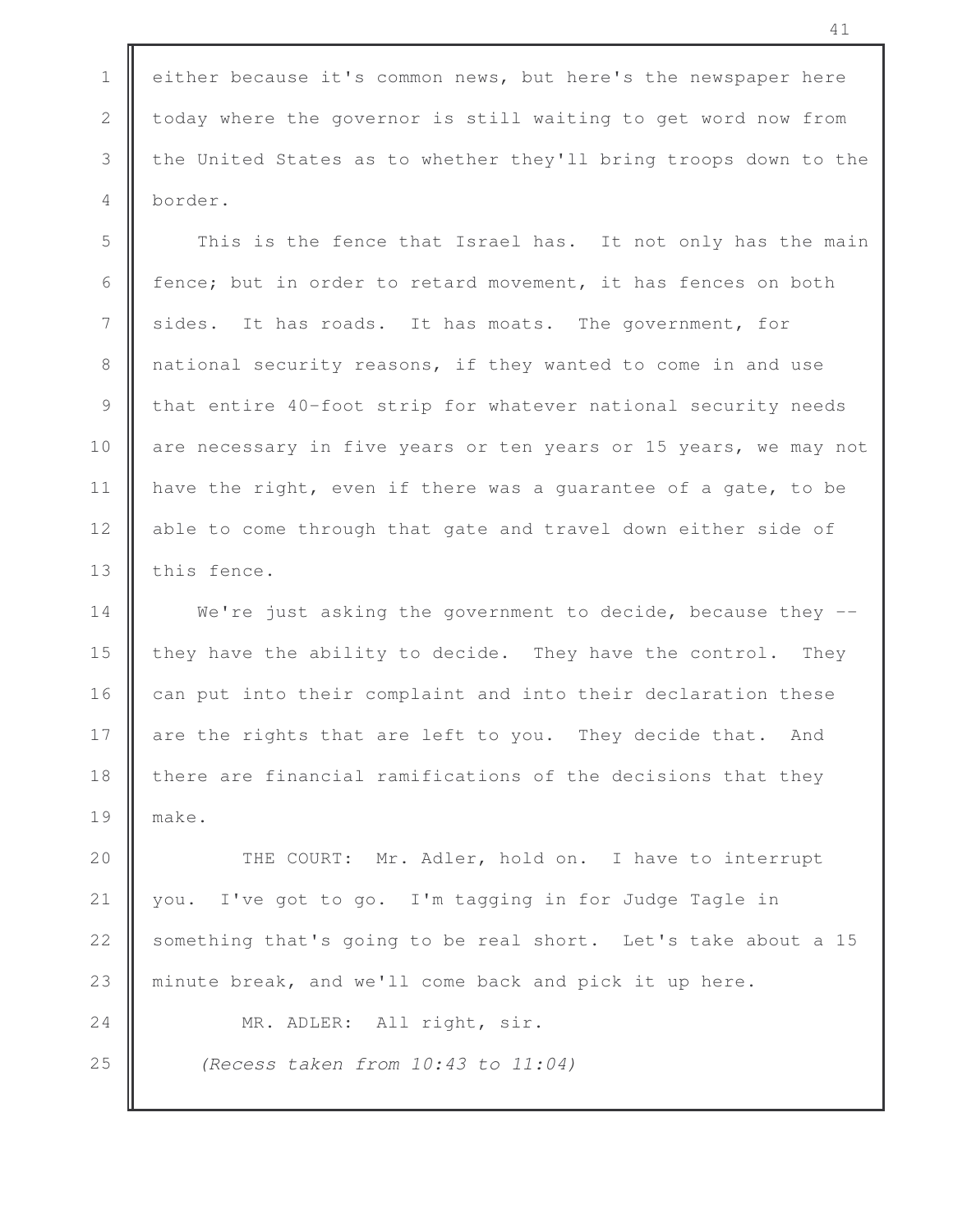1 THE COURT: All right. Be seated. I apologize for 2  $\parallel$  that. I promised Judge Tagle I'd handle that. 3 Let me -- let me pose a hypothetical to both of you. We try 4 these cases; and in most instances, I think, maybe not, 5 depending on, I guess, how fast the construction goes. But we 6  $\parallel$  try the cases, and at the time we go to trial, the gates are in 7 place. We know -- we know what's there at least now. 8 And so the case is tried. And, Mr. Okun, for a minute, I'm 9 going to -- I'm going to assume that we try them under your 10 Suggestion, that basically it all goes to the jury. We're going 11 to let the jury decide. And three years from now, the 12 | government decides, well, we don't need gates. What we really 13 || need is a solid fence or a solid wall all the way through, and  $14$  so we're closing the gates. We're going to have a solid fence. 15 | Under your scenario -- and again, I'm not saying you're 16 wrong. You may be 100 percent right. But under that scenario, 17 do the landowners have any recourse? 18 **MR.** OKUN: Your Honor, landowners always have the 19 | recourse of an inverse condemnation if something changes. 20 || THE COURT: Well, but wait, wait. Let's think about 21  $\parallel$  this, though. Let's think about this. If you're saying that 22  $\parallel$  the fact that the fences can change or the gates can change  $-$ - I 23 guess the fences could change too, but let's concentrate on the 24  $\parallel$  access, because I think that's most everybody's biggest concern, 25  $\parallel$  and that that issue ought to go to the jury, and the jury can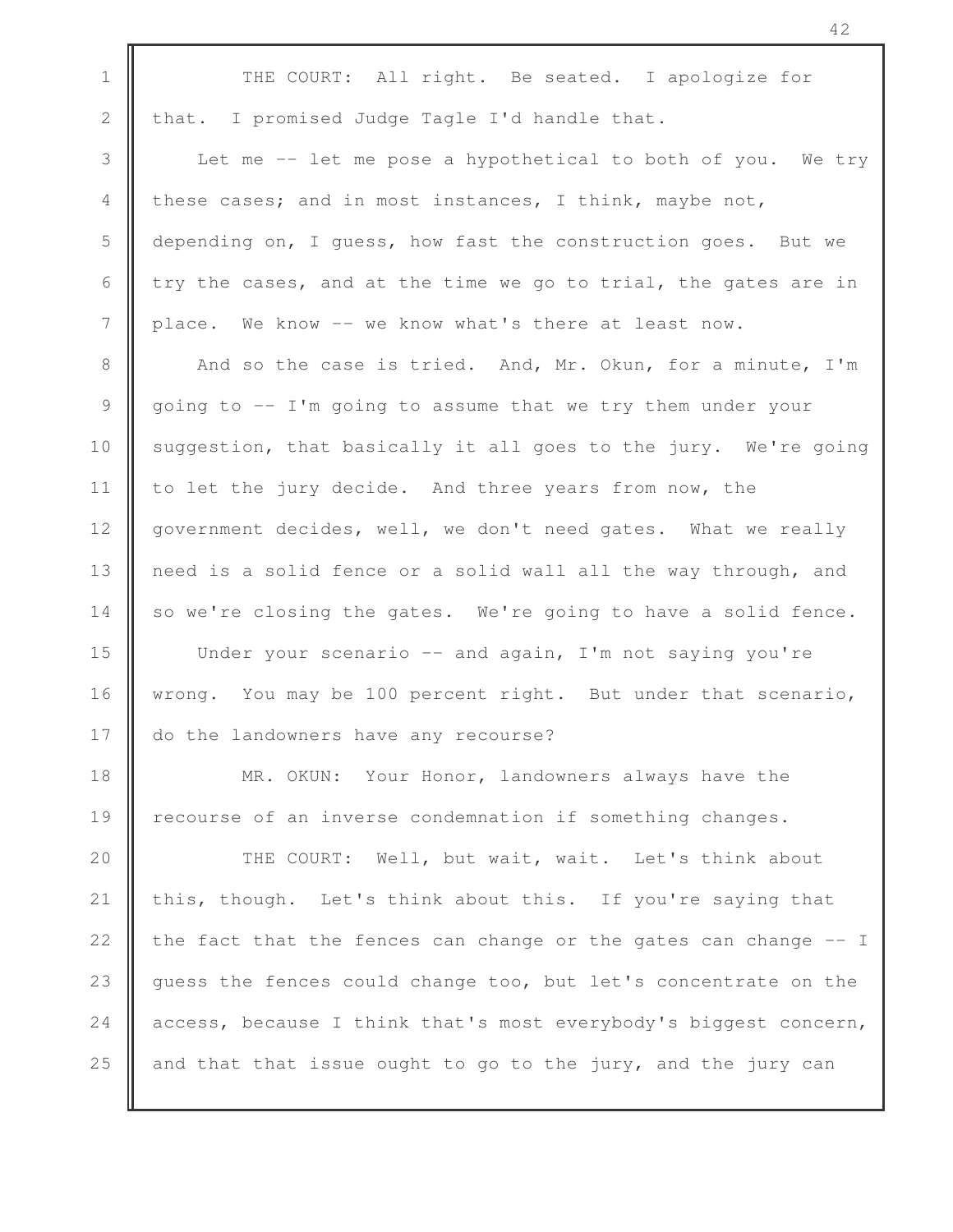1  $\parallel$  either believe that the fences and gates are going to be there 2 from now to the end of time or from now until -- for all 3 practical purposes, these landowners or whatever, successor 4 landowners can use them for access, or they can disbelieve it. 5 They can say: You know what? This is the equivalent of a total 6  $\parallel$  taking. We're taking the whole thing. 7 || If we try the cases that way -- and again, I'm not saying 8 || you're wrong. That may be the way we need to try them and may 9 be the way the law requires us to try them. If something 10 changes later on, why aren't the landowners barred by res 11 | judicata? 12 || MR. ADLER: I think we would be, Your Honor. If what is 13 | being tried is their right to close the fence any time they want 14 to, then they have taken the right to close the fence anytime 15  $\parallel$  they want to. 16 | THE COURT: See what I'm saying? 17 || MR. OKUN: I do understand, Your Honor. But again, when 18 | you're determining the fair market value of a remainder 19 property, you're determining how the market perceives that 20  $\parallel$  property in the after situation. 21 | So really if I could go back to the seminal case of the 22 | United States v Olson, the Supreme Court laid down the 23 evidentiary threshold, which was elements affecting value that 24 depend upon events or combinations of occurrences, which, while 25 within the realm of possibility, are not fairly shown to be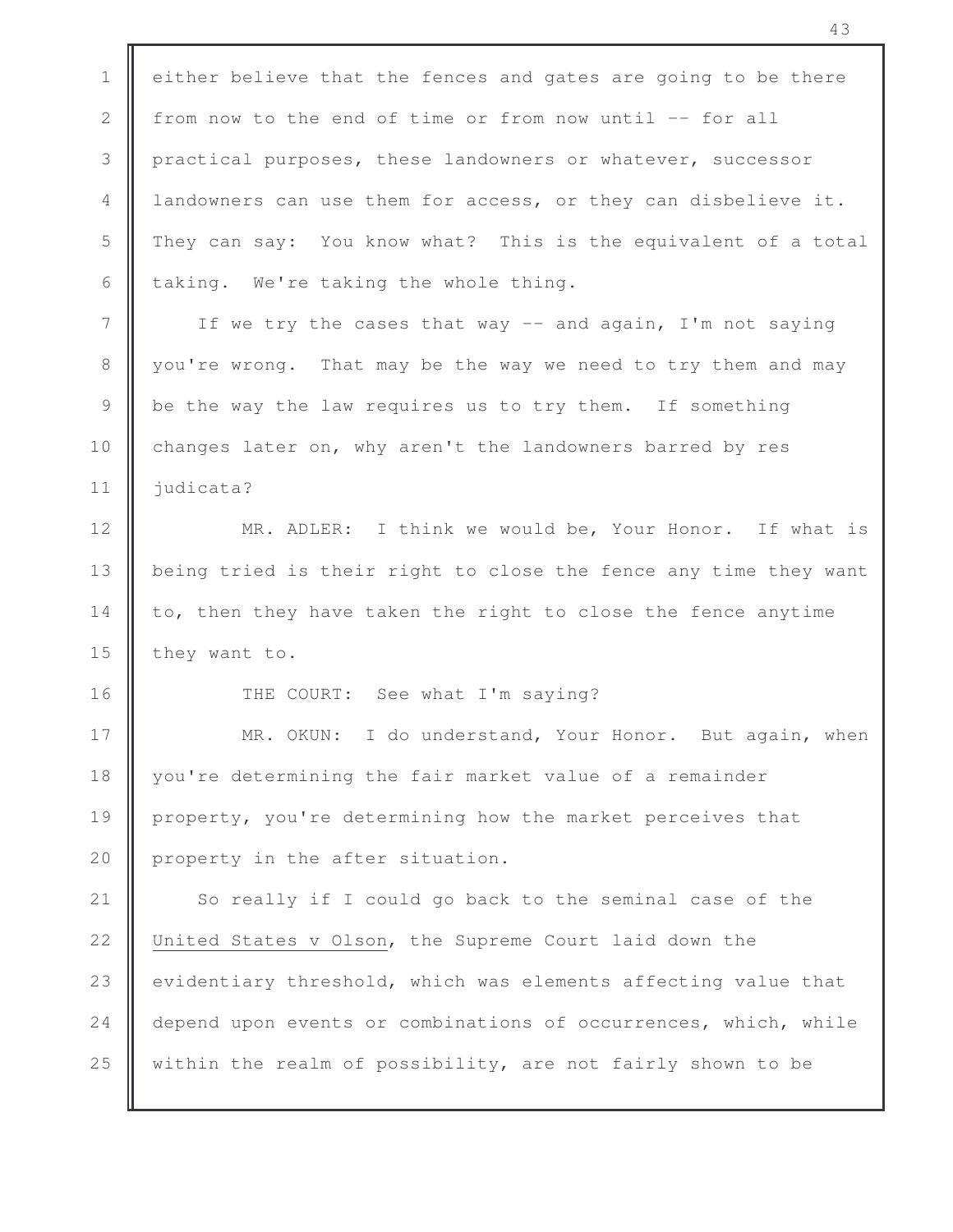1 | reasonably probable, should be excluded from consideration.

2 So the reasonable probability in this case, the government 3 would propose, is the wall will be there. Speculative evidence  $4 \parallel$  that it will be gone should be excluded.

5 | MR. ADLER: Your Honor, if I can reply to some of the 6 things he said in his first argument, because now my evidence 7 has turned into the speculative part of this case, which isn't  $8$  | the way that it is.

9 Your Honor, there is a difference between plans and 10  $\parallel$  specifications, which I believe are admissible at trial in this 11 case because that's a fact. The government can come in and say: 12 This is our plans and our specifications. That's a fact. The 13 jury can go out and look at the property, and they see gates 14 there. That's a fact.

15 But the government should never be allowed to have anyone 16 take the stand and say: We promise those gates will stay. Nor 17 should they allow anyone to go on the stand and say: We 18 Speculate or think that they will stay. Nor should the 19 | government be able to take the stand and say: It is our intent 20  $\parallel$  that those things should stay.

21 The question of whether -- I mean, the question was posed  $\parallel$  earlier, are we going to put the government credibility on trial **h** here? And I understand how the COLA raises are important to  $\parallel$  you. There are lots of things that I'd like to raise myself if  $\blacksquare$  we were  $-$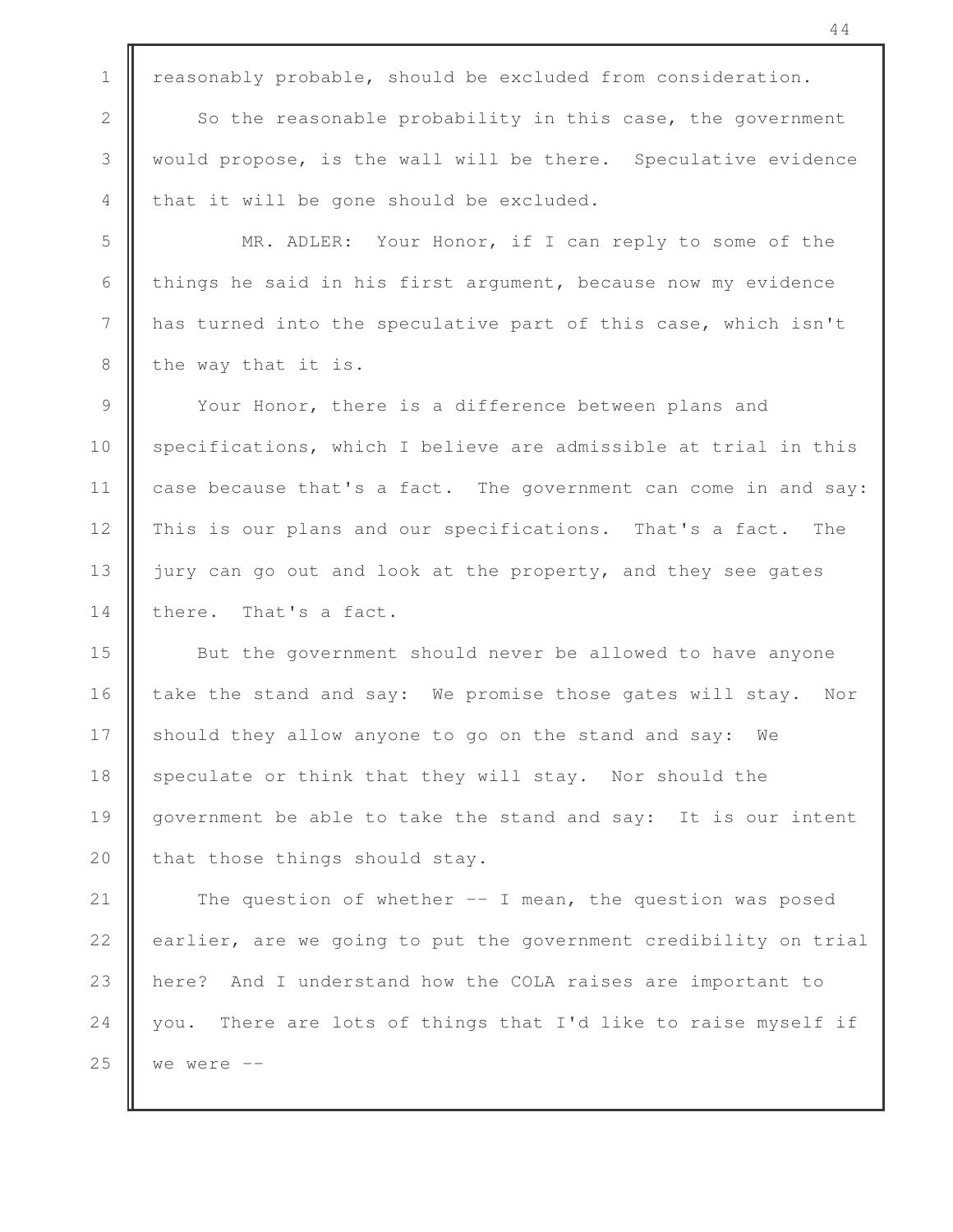1 THE COURT: We've given up on those. 2 **MR.** ADLER: Right. If we're going to be trying the 3 credibility of the government to make and keep these kinds of 4 promises, I just want no more than three or four days on that 5  $\parallel$  part of the case. But we're not entitled to that. 6 | THE COURT: Well, let me ask you this. And I don't mean 7 | to cut you off, Mr. Adler, and I'll let you do it. 8 | If Mr. Okun is right -- and, again, he may be. Assume with 9 me hypothetically he's right. You may disagree with him, but 10 assume with me hypothetically he's right. Won't you -- and I'm 11 | not holding you to this, so don't  $-$  don't feel like this is a 12 | judicial admission. But won't you and all the other counsel 13 | representing all the landowners try every case as a total

14 | taking?

15 MR. ADLER: Yes.

16 **THE COURT:** Because it would almost be malpractice not  $17 \parallel \text{to.}$ 

18 || MR. ADLER: It would be. What we will say is, and we would expect the court to instruct the jury on the law because  $\parallel$  the jury shouldn't be -- we shouldn't be standing up in front of  $\parallel$  the jury arguing to them about what is the legal rights that are  $\parallel$  being taken. What is being tried to the jury is how the marketplace will value the rights that are taken. But it's your  $\parallel$  responsibility to instruct the jury as to the legal rights that  $\parallel$  are taken. And where that begins, Your Honor, is with what they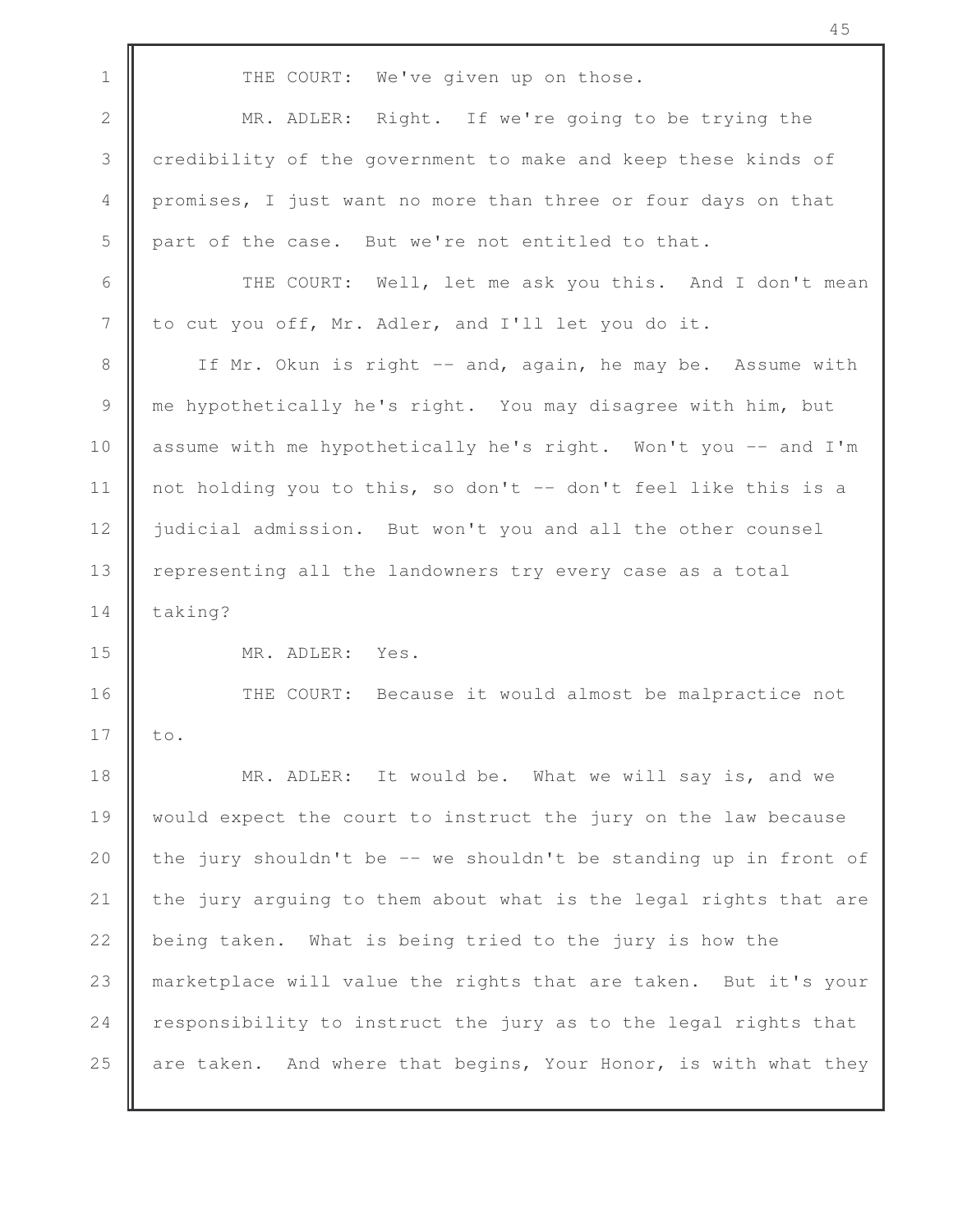1 | have in their pleading. I mean, they have  $-$  in this case they 2  $\parallel$  have said  $-$ 3 | THE COURT: Cristi, can you darken it? 4 | MR. ADLER: This is E, and I have other copies. 5 THE COURT: That's all right. I can see it fine. I 6 just needed the glare off of it. 7 MR. ADLER: And I think it might be on your screen as 8 Well. They are taking -- they say that when they do their 9 taking, they're reserving and granting to the landowner, his 10 successors and assigns a right of way across their land. 11 || Now, there's no way to read this but to say that we have the 12 dominant estate. I know that is not their intent because every 13 | person that we've deposed and every conversation we have, 14 clearly the national security reasons are the dominant as 15 | opposed to the servient estate. But if, in fact, they're going 16  $\parallel$  to come out of this trial with a final judgment that says that 17 the national security interest of the dominant estate, I don't 18 want them reading that language to the jury, but they are 19  $\parallel$  entitled to read to the jury the language of what they're taking 20 | in this case. 21  $\parallel$  So when we talk about the tip of the iceberg, the government 22 | really ought to take a look at that language and say: Do you 23  $\parallel$  really, really mean that? 24 But it's not only that. With respect to the public roads,

 $25$  there are public roads that are perpendicular to our property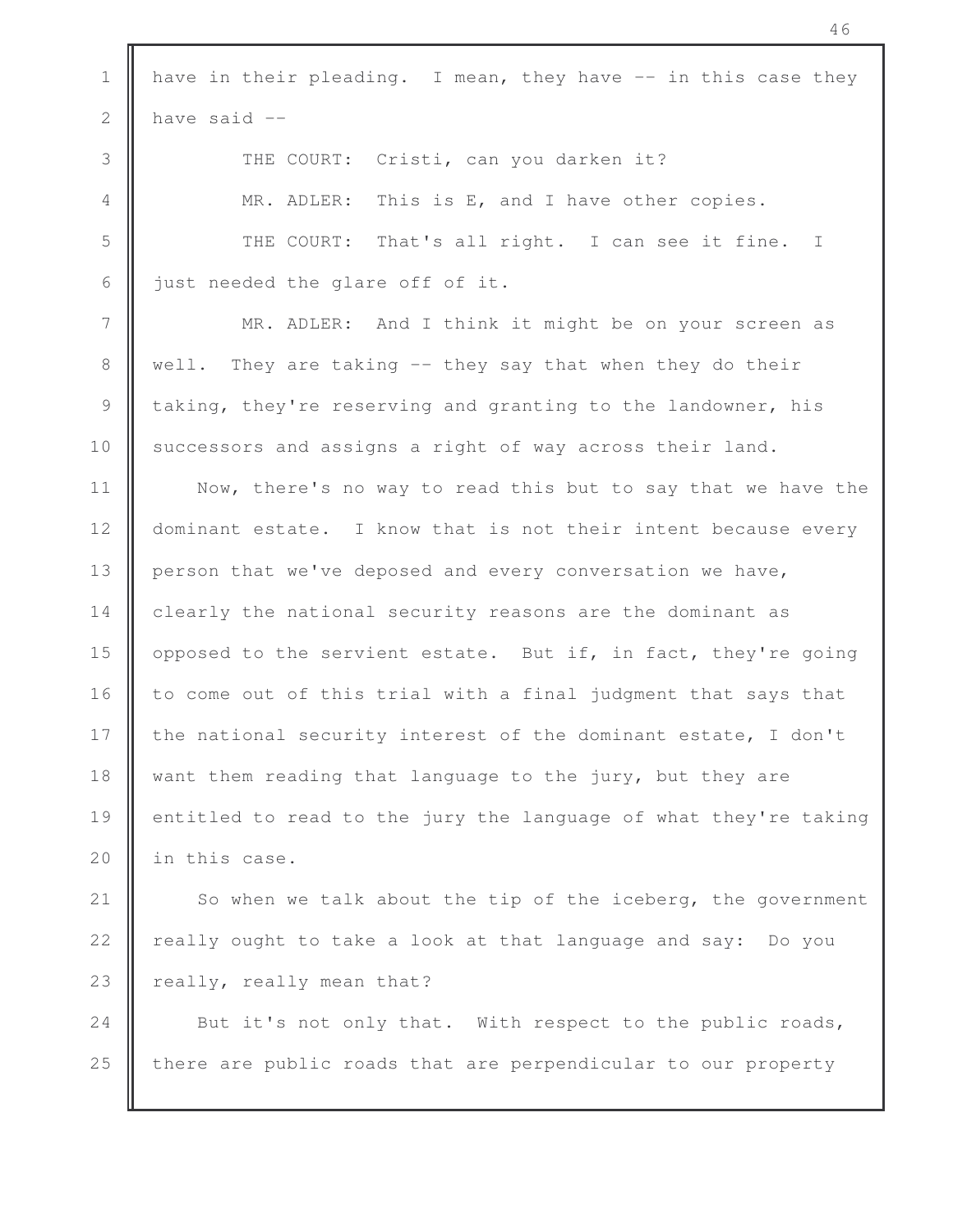1 | that enter the trap. 2 || THE COURT: Wait a minute. Back up to what you just  $3 \parallel$  said there. 4 || MR. ADLER: Yes, sir. 5  $\parallel$  THE COURT: And then I'll let you go on. 6 MR. ADLER: Yes, sir. 7 || THE COURT: If they are granting you the dominant  $8 \parallel$  estate  $-$ 9 || MR. ADLER: Yes. 10 **THE COURT:** -- and a perpetual right of way --11 || MR. ADLER: Yes. They have a right to do that. 12 || THE COURT: -- well, then you have that. And then for 13  $\parallel$  them to close -- I'm going to ask you the flip side of the 14 | question I just asked Mr. Okun. Then if they close it, isn't 15 **that another taking, so you wouldn't be barred by res judicata?** 16 || MR. ADLER: Yes. If they came in in the future and 17 tried to condemn that, the right to close it, that would be a 18 future taking. If they wanted to put a gate -- if they wanted 19  $\parallel$  to put a gate in it -- for example, if they wanted to put a gate 20 | in it, they could come back in and say: We're going to  $-$ - now 21  $\parallel$  we want the right to put a gate in it. We want that to be 22 | dominant to your right to be able to tear down the wall in those 23 | places where we have to tear down the wall in order to really 24  $\parallel$  get access to the nearest gate. 25 **They don't mean that.** They could, if they wanted to, give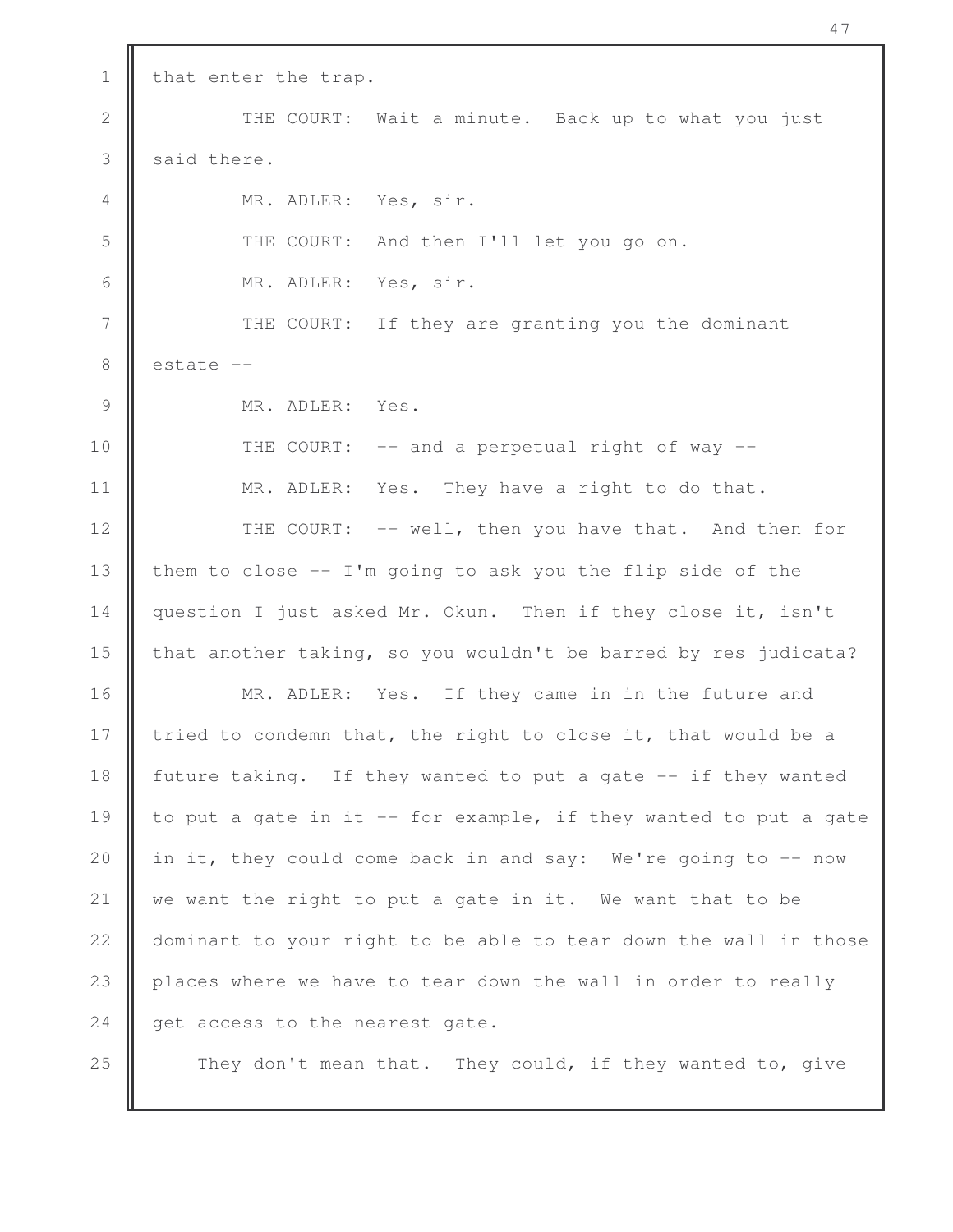| $\mathbf 1$     | us that right, and then all we'd be asking the jury for is the   |
|-----------------|------------------------------------------------------------------|
| $\mathbf{2}$    | cost to cure, to tear down the wall in those places that we need |
| 3               | to tear down the wall in order to be able to get to the gate so  |
| 4               | that we have access on and off our property. They don't mean     |
| 5               | that.                                                            |
| 6               | THE COURT: Well, maybe they do.                                  |
| $7\phantom{.0}$ | MR. ADLER: Well, in their pleading and in their                  |
| 8               | briefing, they've told us that they don't. And I don't know.     |
| $\mathcal{G}$   | But either way, I don't care. I recognize that I don't have the  |
| 10              | right -- our clients don't have the right to decide that         |
| 11              | question. Only they do.                                          |
| 12              | But at this point, Your Honor -- and it goes to the              |
| 13              | practical problems that we have -- they are pleading for         |
| 14              | something that is different than what they say that they are     |
| 15              | taking. And the same thing is true with the public roads.        |
| 16              | There are public roads that come into the property that are      |
| 17              | platted, dedicated public roads, and they intend to either put a |
| 18              | wall against it or a gate across it. So they either intend to    |
| 19              | permanently block it or have the right to temporarily block it,  |
| 20              | but yet their takings are subject to existing public roads.      |
| 21              | Well, they really don't mean that. It's really not subject       |
| 22              | to those roads. They are condemning the dominant estate so that  |
| 23              | they can either put a wall across it or put a gate across it.    |
| 24              | They don't mean that either.                                     |
| 25              | So I'm not sure how to try the case. Do we try the case the      |
|                 |                                                                  |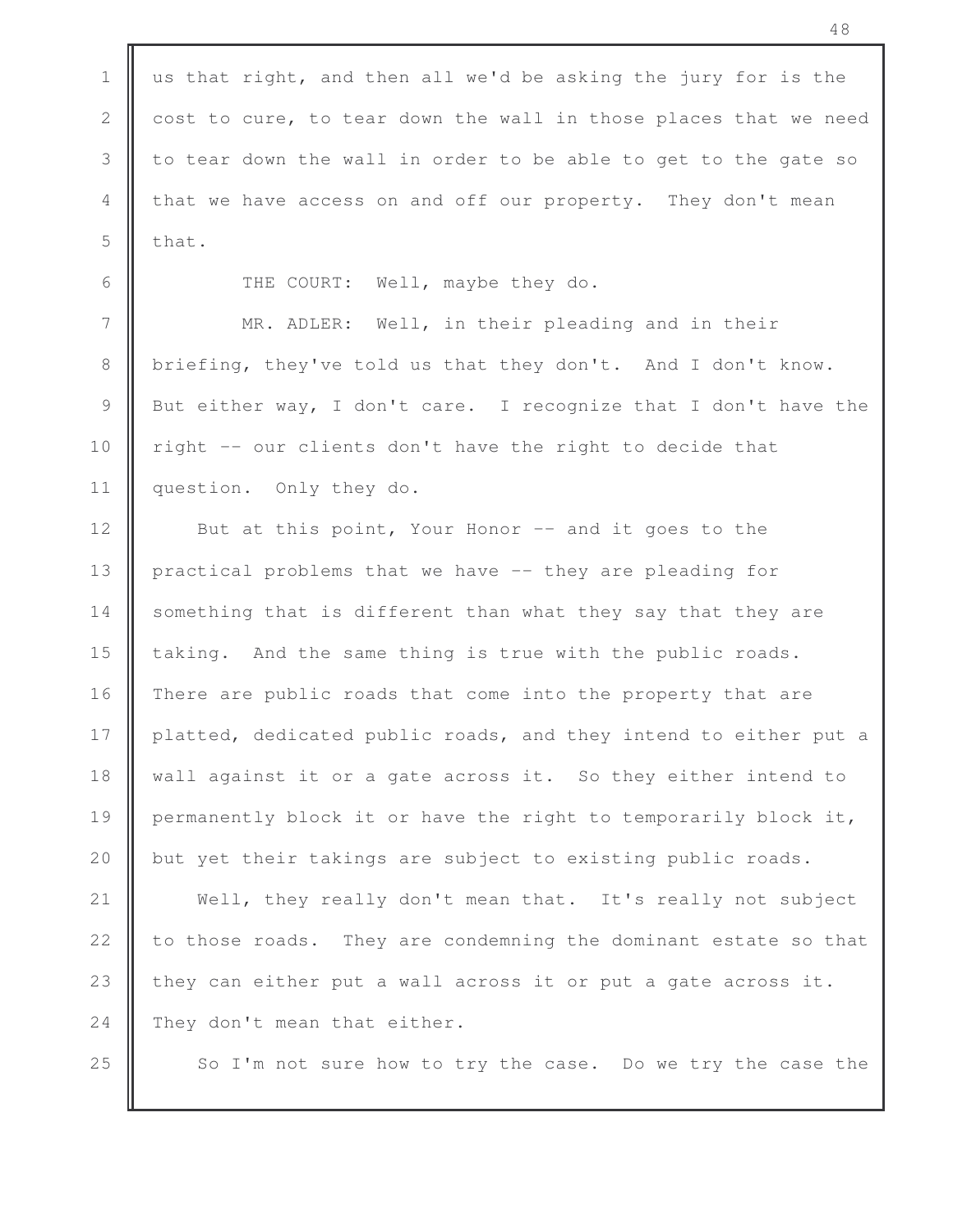1 Way that they've pled it in their declaration and in their 2 complaint, or do we try the case the way that they say 3 everybody's told you that we intend to either put walls? I 4 don't know how to try this case. 5 **And then the levee issue down here too.** It seemed as if 6 they were trying to grant us the right to come across, to drive 7 | across the levees, which, of course, they can't. And there is 8 no right, no legal right for me to drive across the levee on my 9 neighbor's property because the levee is a flood control. 10 There's no -- ever has been a grant for anybody else to drive 11 across the levee. 12 **I** THE COURT: Who owns the levees? 13 || MR. ADLER: The property owner owns the levees. 14 **THE COURT:** Subject to the --15 || MR. ADLER: Subject to the easement for flood control, 16 berm purposes that the county had, that the county owns that 17 I then became part of the IBWC. 18 || THE COURT: All right. Now, as a practical matter, the 19 Border Patrol, for one, but private citizens too here drive on 20  $\parallel$  the levees. 21 **MR. ADLER:** Right, but a property owner has --22 | THE COURT: No, I mean -- let me finish my question. Is 23  $\parallel$  it just -- do people do that just out of we're all good 24  $\parallel$  neighbors. We let people do that. It's not bothering anybody. 25  $\parallel$  I mean, is there any legal right for anyone to drive on the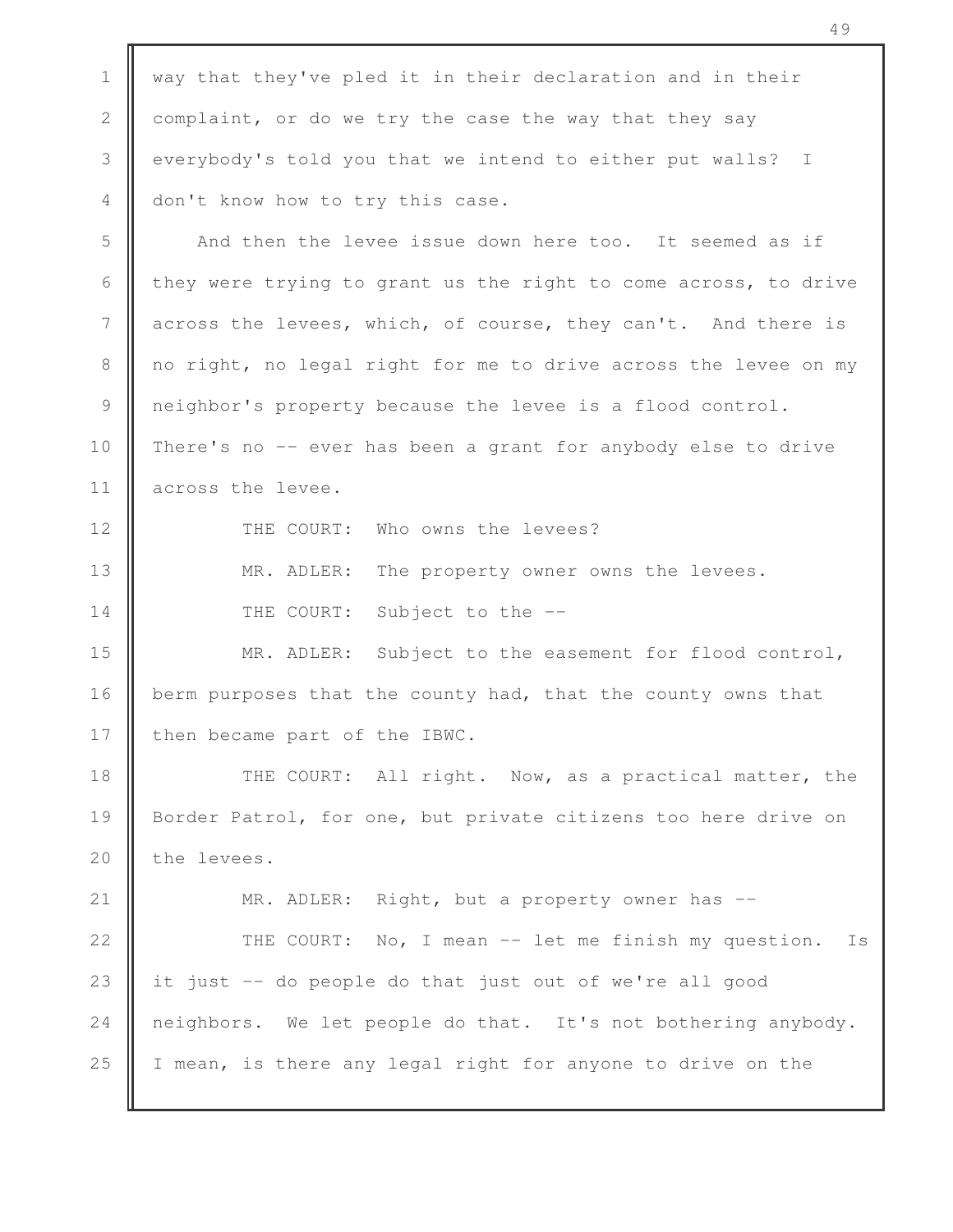1 levees?

2 || MR. ADLER: I can't speak to the Border Patrol because I 3 don't know if there are national security or law enforcement 4 statutes that let people go onto private property. That may 5 control here. I don't know. But as far as a private property 6  $\parallel$  owner goes, a neighbor, it is totally permissive. And there are 7 property owners that put fence across the levee road with locks 8 | that the Border Patrol has the keys to or the ability to get 9 through. But there are places where there are fences across 10 l there.

11 | THE COURT: I didn't know that.

12 **MR. ADLER:** But, Your Honor, the -- when you were 13  $\parallel$  talking about the tip of the iceberg in this case  $-$  and the 14 | problem we have is I know that the trial settings are far off, 15 but we have -- by virtue of the scheduling order that you've 16  $\parallel$  signed, we have appraisals that are due in mid to late June. My 17 | folks have already spent almost \$100,000 in appraisal work and 18 | appraisal testimony across all these cases, and I'm looking now 19 || in having to pull together an appraisal for a June setting, and 20  $\parallel$  then the takings are going to change.

21 || And we've already been told that there are going to be 22  $\parallel$  subsequent takings that they're going to file to fix the private 23 || road issue. So I now have the potential of two and three cases 24 on the same piece of property where we're going to do the first 25  $\parallel$  taking on this property, and then there's going to be a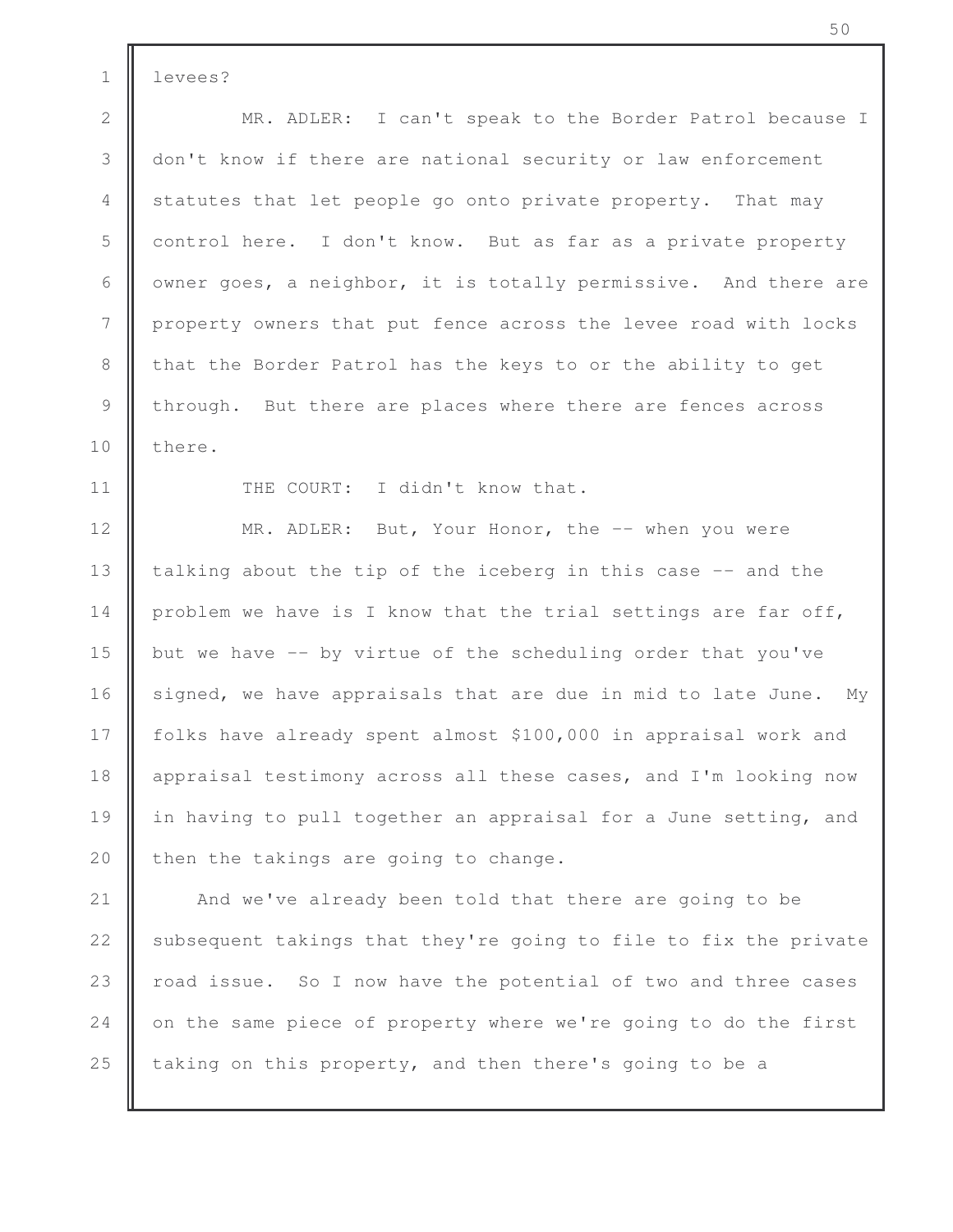1 different lawsuit. This road taking is the second one in the 2 | Loop case. The Loops, White Wing, ought to have one trial where  $3$  all of the takings associated with this are in that case. 4 || THE COURT: Well, I promise you that will happen. 5 MR. ADLER: So -- 6 | THE COURT: So that we'll cure. I can guarantee you  $7 \parallel$  that. 8 || MR. ADLER: My folks need, to whenever degree the court 9 can give to us, the opportunity to only do one more set of 10 **a** appraisals because we don't have the money to keep doing 11 | appraisals and coming back. We're going to lose this case 12 **because we run out of money unless the court sends the** 13 | government away and says: Government, think about really what 14 it is that you want to do, what you don't want to do. The 15 **n**egotiations with Dotty where they list the things, either 16 commit to them or don't commit to them. 17 But anyhow, Your Honor, back to the argument. There is a 18 difference between this is where you -- there's a difference 19 **b**etween putting into evidence the plans and specifications, 20  $\parallel$  because those are a fact, and putting in something which is a 21 | promise or a future intent, which is not fact. 22  $\parallel$  The language in the court's  $-$  and we've given the court in 23  $\parallel$  the briefing lots of cases that say  $-$  and in Nicholas, the 24 court said  $-$  Nichols, they all say the same thing. You can put 25  $\parallel$  in plans and specifications because those are fact. But we will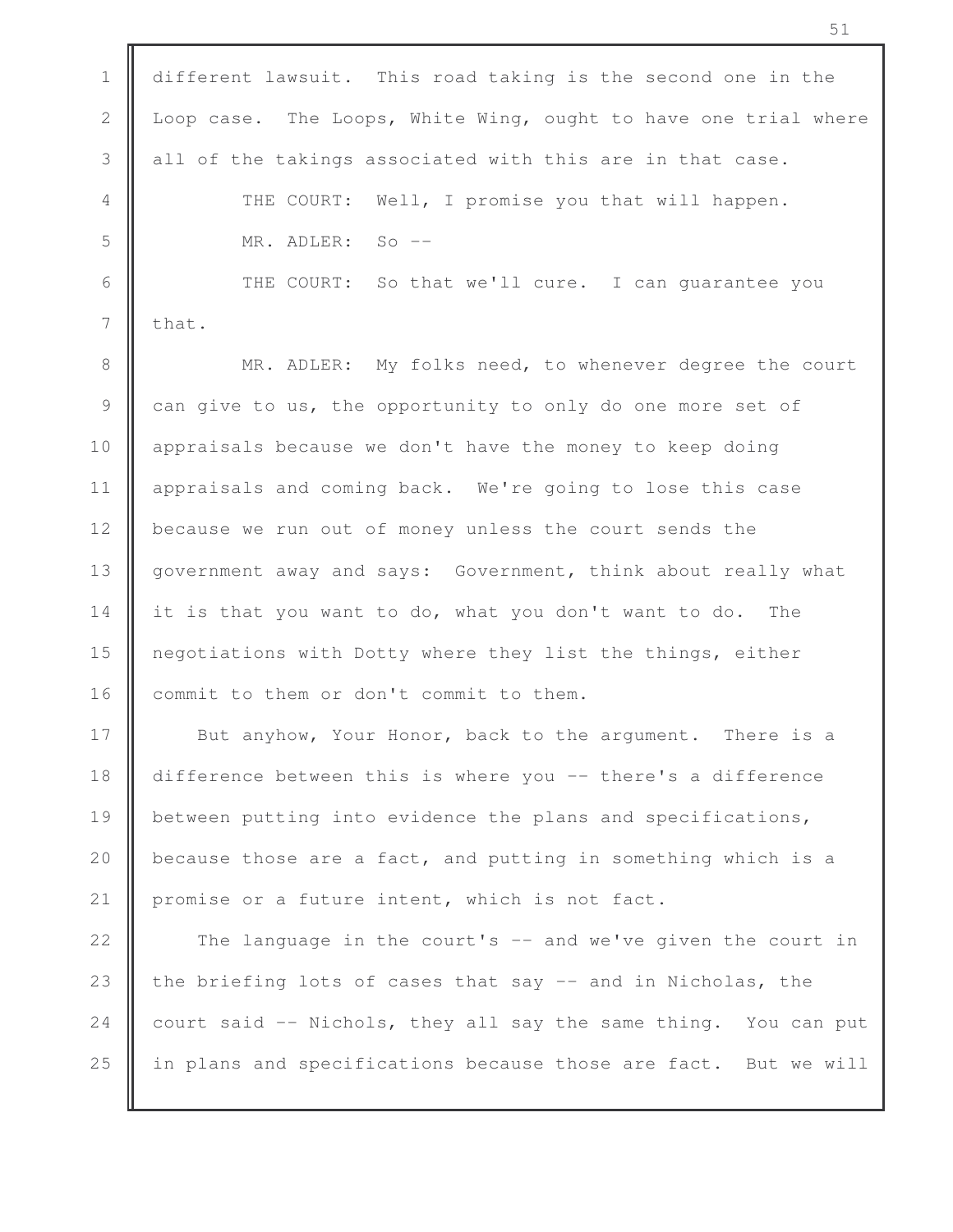1 | not let the government take the stand and say what it intends to 2 do or what it promises to do.

3 "In the argument before me it has been said and the 4 government is to be assumed to be fair minded and that over 5 course treat owners fairly. We are not dealing here, however, 6 With speculation of what may happen. The government is operated 7 by officers who necessarily change from time to time. The good 8 intentions of the present officers have no binding effect upon 9 the action of future officers. If the owners are to be bound by 10 the fair statements of those representing the government 11 | presently engaged in this case, there would be no necessity for 12 | litigation. We all hope to be treated well and to receive 13 **compensation,"** and it goes on and on.

14 | You don't put the government's credibility at trial. It 15 doesn't happen. That's not how this case will get tried. The 16 case will get tried by them coming in and the court saying to 17  $\parallel$  the jury: They're going to show you the plans and 18 specifications that they have adopted. I am instructing you 19  $\parallel$  that they have chose -- chosen to also purchase the right to 20  $\parallel$  close those gates any time they want to because you are  $-$ 21 that's what they have chosen to buy in this case, if they choose 22  $\parallel$  to do that.

23 || If they choose not to do that, if they choose not to buy the 24 right to close it, then they can do that too. But the only 25  $\parallel$  thing that gets tried to the jury is what they are taking and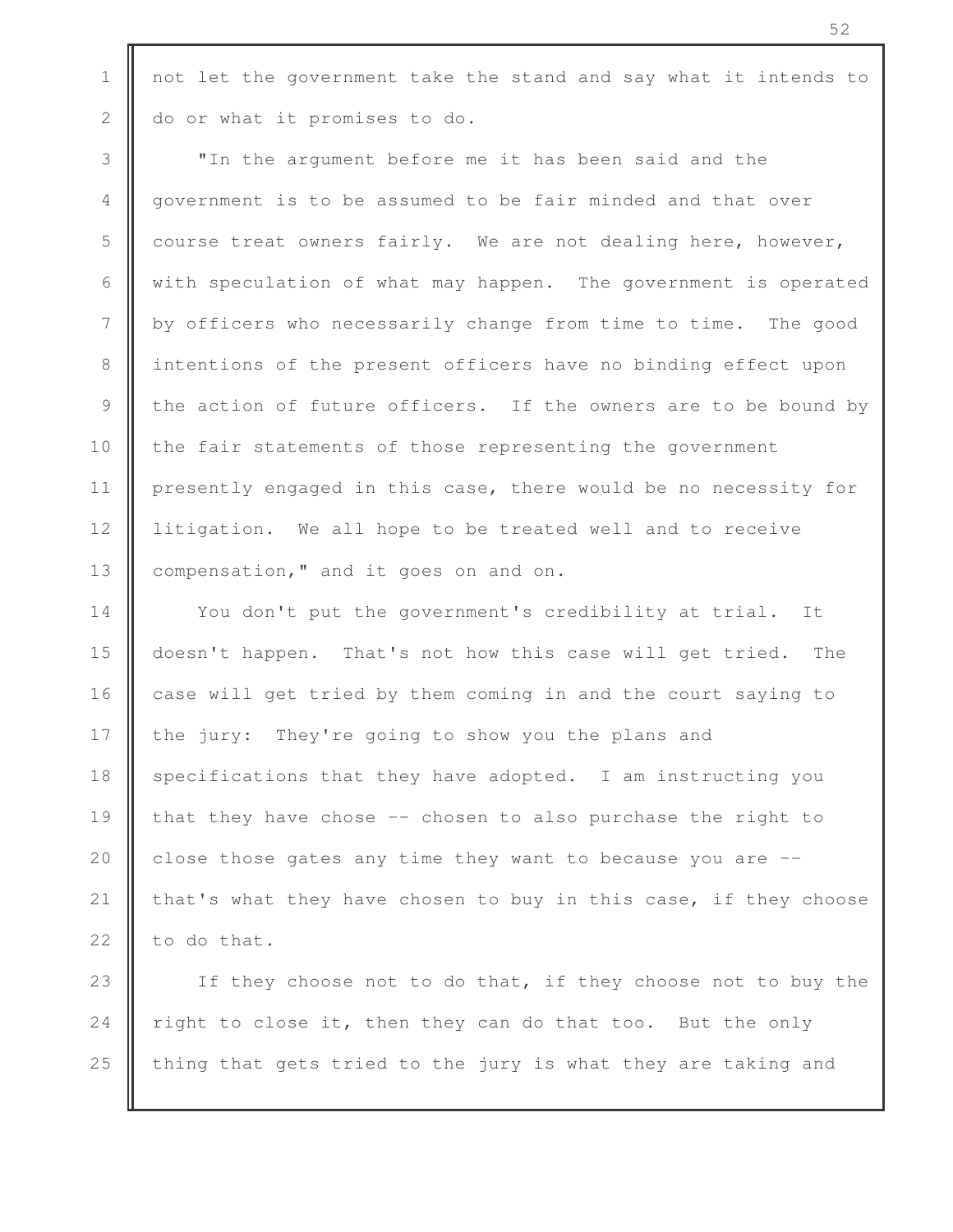1 | then the facts. And then the appraisers apply those facts and  $2 \parallel$  the legal determinations that the court makes in determining how  $3$  | the market would  $-$  would value those things. 4 THE COURT: All right. What -- let me -- since, 5 | Mr. Adler, you and I are currently talking, how would you 6 | suggest the court resolve this? And I don't mean end result. I 7 mean, that's between the parties. But, I mean, procedurally, if 8 | I said, "Mr. Adler, draft the order," what would the order say? 9 || MR. ADLER: This is where I would begin. Your Honor, 10 what precipitated the hearing today was the government filing 11 | their declaration and their complaint in Dotty's case. You went 12 | to her property, and they asked for a possession order. Rather 13 | than sign the possession order, because in the motion that we 14 filed opposing that, we raised all these issues. You looked at 15 **i** it and said: Wait a second. At the very beginning of this 16 process, I recognized there were uncertainties, but I gave the 17 | government rope. And I said, you know, I'm going to give you 18 | time here to clean this up and to come up with certainties and 19 **decide what it is that you want to do and figure all the stuff** 20  $\parallel$  out that you said you were going to figure out so that you can 21 commit to what it is that you're going to do. And you gave the 22 | government some rope. And all that's happened since that time 23 | is it's gotten worse.

24  $\parallel$  So this is what I would request you do as a first step. 25 | One, don't grant possession in Dotty's case because they don't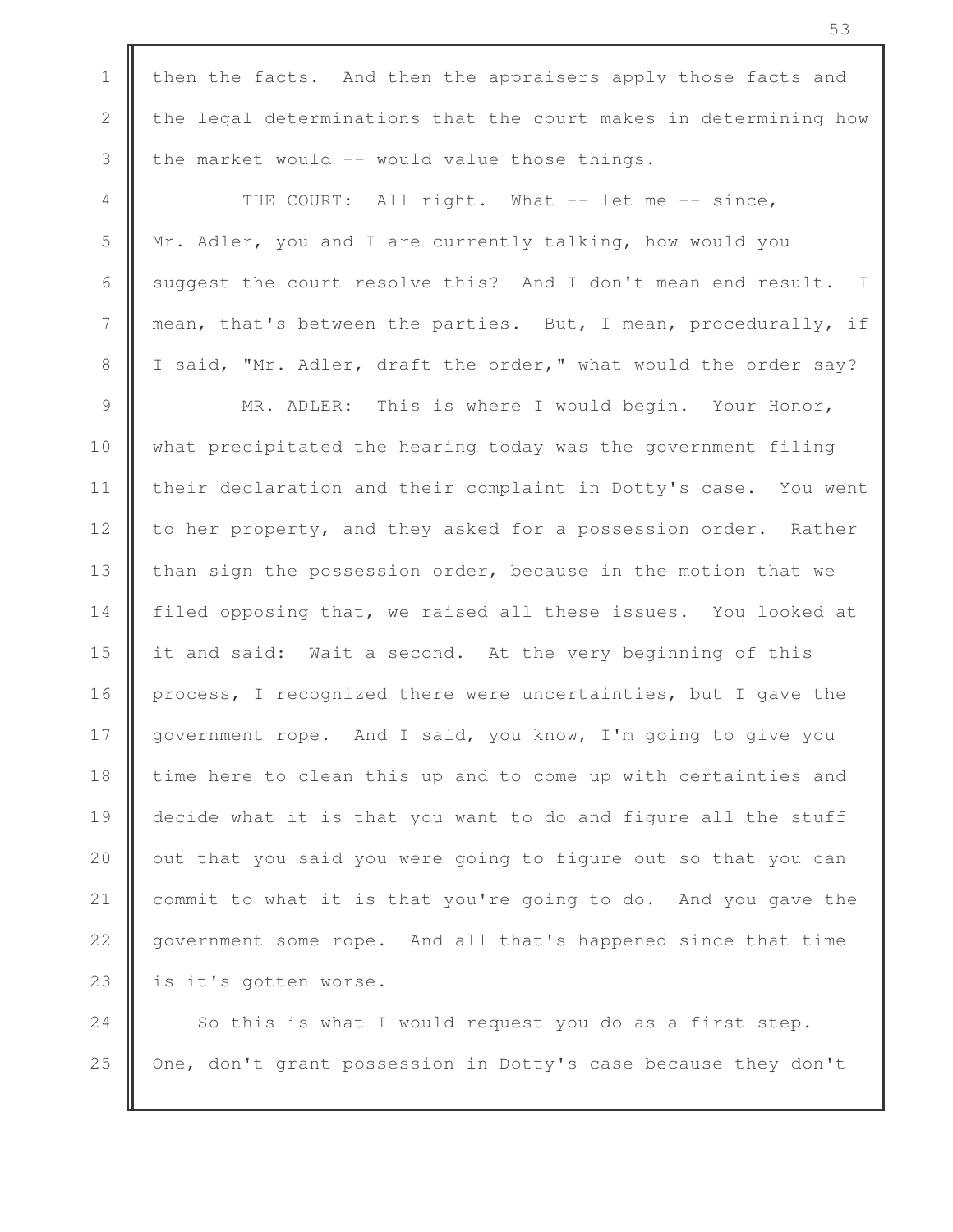1 know what they want.

2 Second, Your Honor, I have motion orders here that would --3 I that would end the possession in the other cases that are before 4 you right now.

5 Your Honor, there are -- in the Loop property, we received 6  $\parallel$  12 hours notice, less than 24 hours notice this week that they 7 | intend to go across the properties and begin to cut trees. 8 There's orchards. There are horses that are out there in the 9 area. There's fencing that's going to be coming down. And 10  $\parallel$  still we don't know whether the taking, even the most basic 11 | things, the dominant or the servient estate in what they're 12  $\parallel$  taking.

13 || So what we would ask the court to do is to sign the orders 14 that remove possession at this point. And then I would go back 15 | to the government and I would say to the government: You get to 16 decide what's going to be tried in this case, but make sure that 17 what it is that you want is consistent with what it is that you 18 are pleading you're going to take. Because whatever it is that 19 you plead you're going to take is how this case is going to be 20  $\parallel$  tried. If you want to suggest to the jury that they can rely 21  $\parallel$  upon the fact into the future that there will be a gate or that 22  $\parallel$  you can drive down the road or that you can't drive, whatever it 23  $\parallel$  is that you want to do, put it in there. Because if you put it 24 in there, then the jury will be  $-$ - that's how I'm going to 25  $\parallel$  instruct the jury, and that's what they're going to value.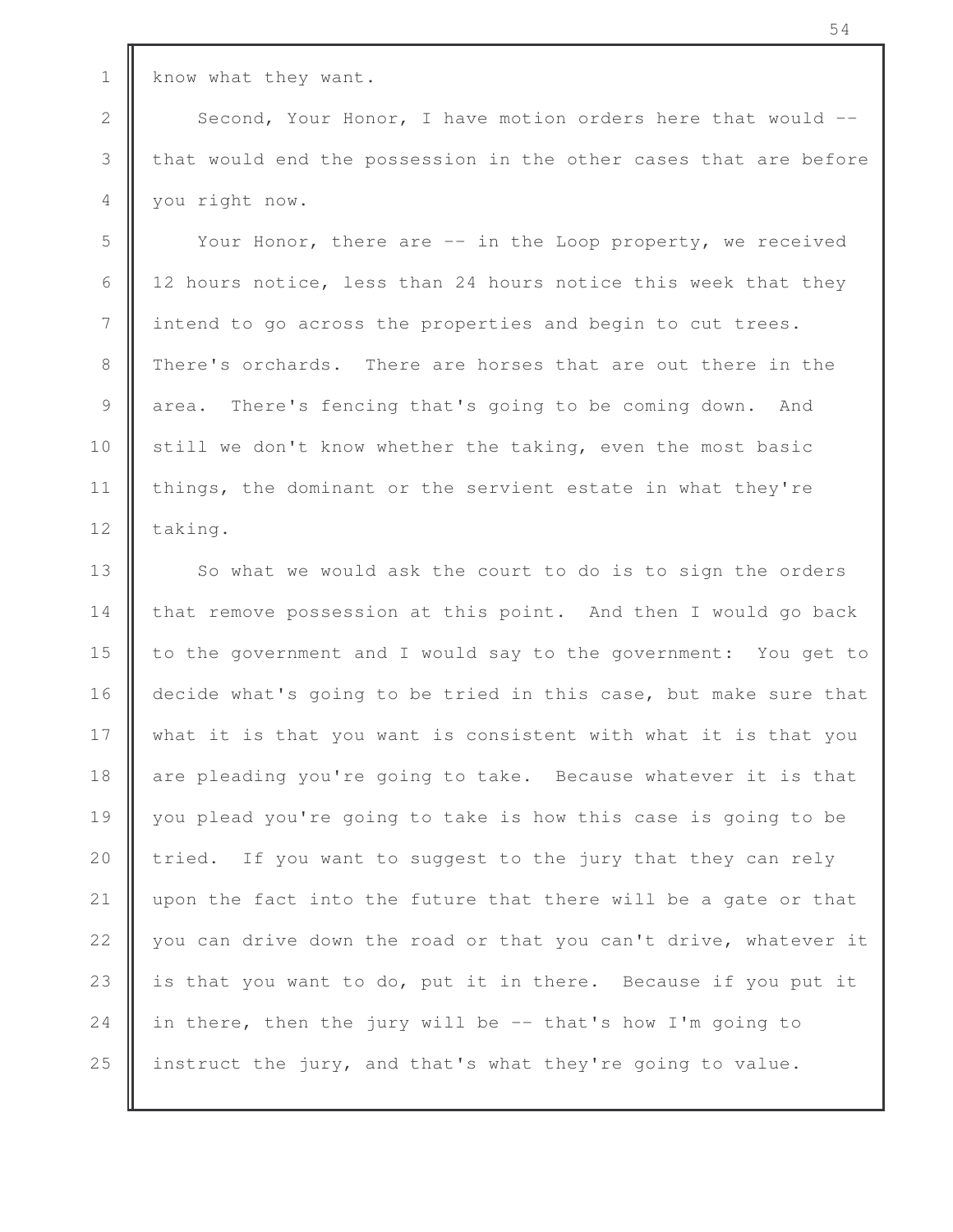1 But to the degree that you make the decision that you are 2 not going to commit to any of these things or whichever ones you 3 choose not to commit to, then I'm going to instruct the jury 4 that you made the affirmative choice to pay for the right not to 5 commit to those things. And I think if the court would just do 6  $\parallel$  that, then the United States Government would sit down and 7 figure out what it is that it wants to do. But so long as the 8 | court has given the government the possessory interest in these 9 properties and said go ahead and proceed, the government hasn't 10 **b**een forced to sit down and figure out exactly what it is they 11  $\parallel$  want to do because why should they? They have the  $-$  tomorrow, 12 if not this afternoon, they are starting to steamroll through 13 | the Loops' property, and they shouldn't be able to on the state 14 | of how they have defined or not defined what they're taking in 15  $\parallel$  this case.

16 | I think, Your Honor, you have to tell the government to go 17 back to the beginning and figure out what it is that they want. 18 | And, quite frankly, nobody wants to be the last person to be 19 || killed in a war. You don't want to be the last guy to die. And 20 **that's kind of like what we feel like here because we've read** 21 the same thing about the new policy decision that's been made 22  $\parallel$  that says, hey, there are better ways for us to do this than 23 building this wall. And if you would send the government back 24 with that question, say the court there has stopped us from 25 **h** having the possessory interest, we now have to decide what it is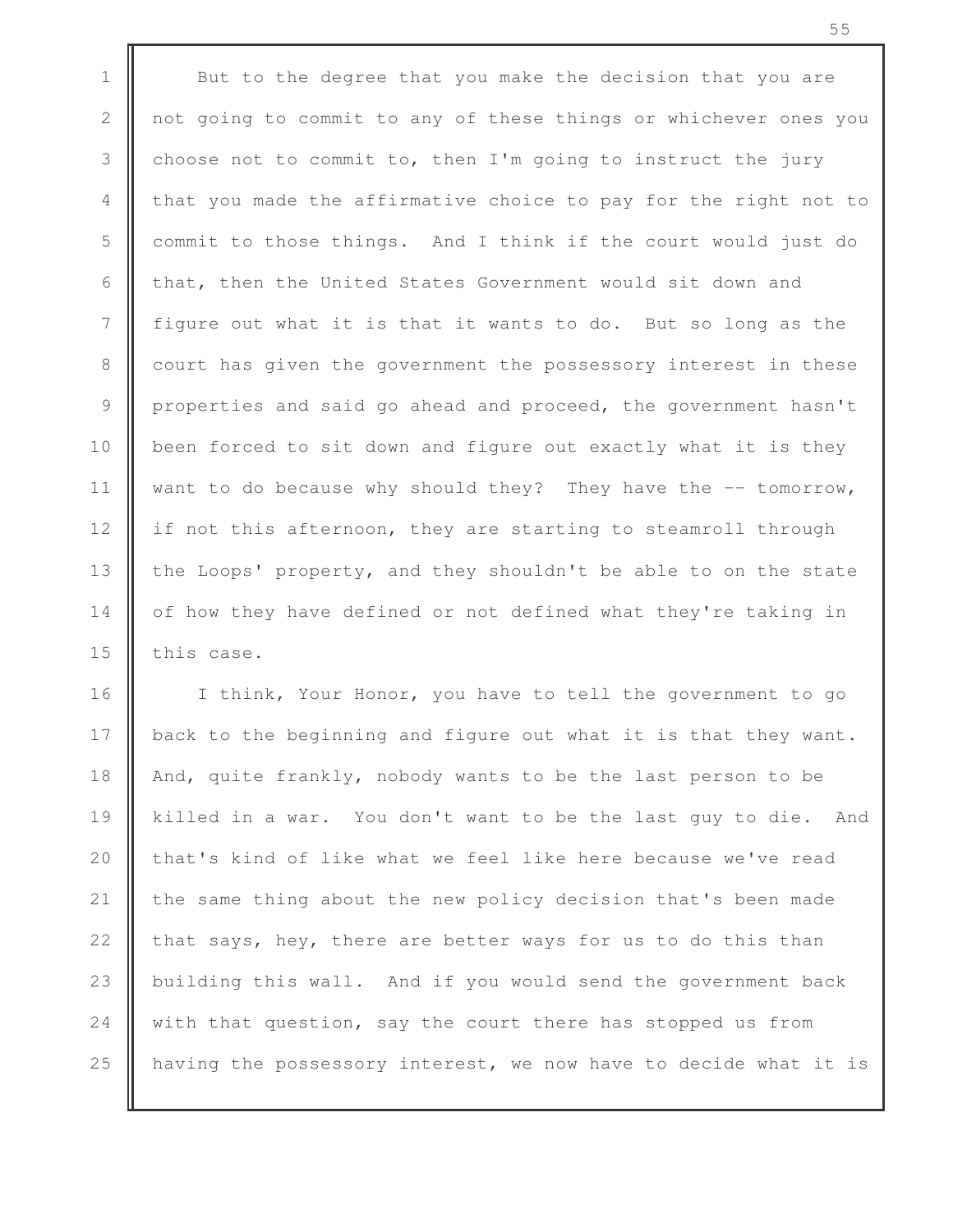1 | we're going to guarantee and not guarantee. And if we're not 2  $\parallel$  willing to quarantee it, the jury is going to be instructed that 3  $\parallel$  we're not willing to quarantee it, it might very well be that 4 the government looks at this stretch of the border wall and 5 says: You know something? Whatever it is we're doing 6 everywhere else, from now on we'll do that here too.

7 | THE COURT: Well, for whatever good or bad it does, all 8 the lay sources that were not considering this evidence all say 9 they're going to finish Brownsville.

10 **MR.** ADLER: Unless I think you send it back to them that 11 | says we're not going to let you -- you have to actually confront 12 these issues before you do. That's why I think there's a chance 13 | that if they actually had to sit down and figure out what it is 14 that they want to do in Brownsville, maybe they won't. But even 15 if they decided they wanted to complete Brownsville, don't let 16  $\parallel$  them start until they do decide what it is that they want to do.

17 || THE COURT: All right. Mr. Warner, Mr. Okun, I am 18 | worried. Address this for me. Help me with this.

19 MR. ADLER: Yes, sir.

20 || THE COURT: Not -- I want them to help me with this 21 | because, I mean, I assume that what Mr. Adler said is right. I 22 mean, you guys want the dominant estate, don't you? 23 || MR. WARNER: That is correct, Your Honor. 24 THE COURT: I mean, I thought that was a given. 25 MR. WARNER: Judge, I think that our briefing points out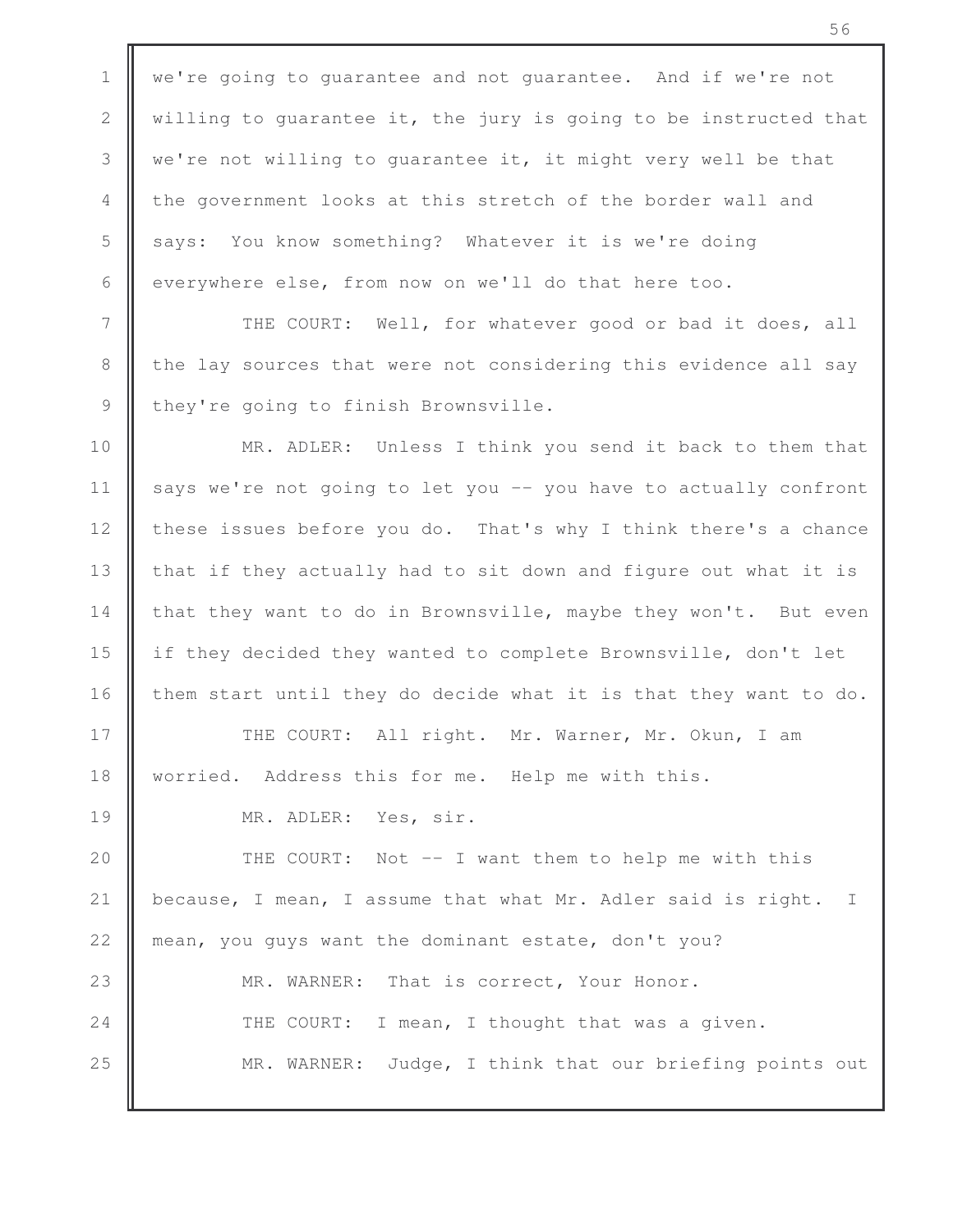1 that you  $-$  you read the estate taken along with the public 2 purpose of the plan in general. And when you read both those 3  $\parallel$  together, it's just -- it's clear that we are the dominant 4 estate, and they are the servient estate. And, you know, 5 Mr. Adler wants to come in here and tell the court it's not 6 clear. Well, if we start at the top, Your Honor, subject to 7 existing easements for public roads. Well, if it's a public 8 | road, we haven't taken it yet. If it's not a public road, well,  $9$  then, we have.

10 || And so what we've been trying to determine is what are 11 | public roads and what are private roads. And there are roads 12 along Oklahoma Road, Your Honor, that are platted as public 13 | roads, but they've never been accepted into the county's 14 | maintained road system. On top of that, Your Honor, we have a 15 **l** levee that went through and severed those roads at some point in 16 the past and may very well have severed the public nature of  $17$  | those roads.

18 || So in terms of this "we don't know what they're taking," 19 || well, we think it's pretty clear when it comes to roads, Your 20 Honor. If it's a private road, we took it. If it's a public 21  $\parallel$  road, we didn't take it. And we told the court and defendants 22  $\parallel$  in our responses that to the extent we didn't take public roads, 23 we will be filing new condemnation actions to take those public 24  $\parallel$  roads so that we can put gates there.

25  $\parallel$  So I don't -- I don't understand the confusion with that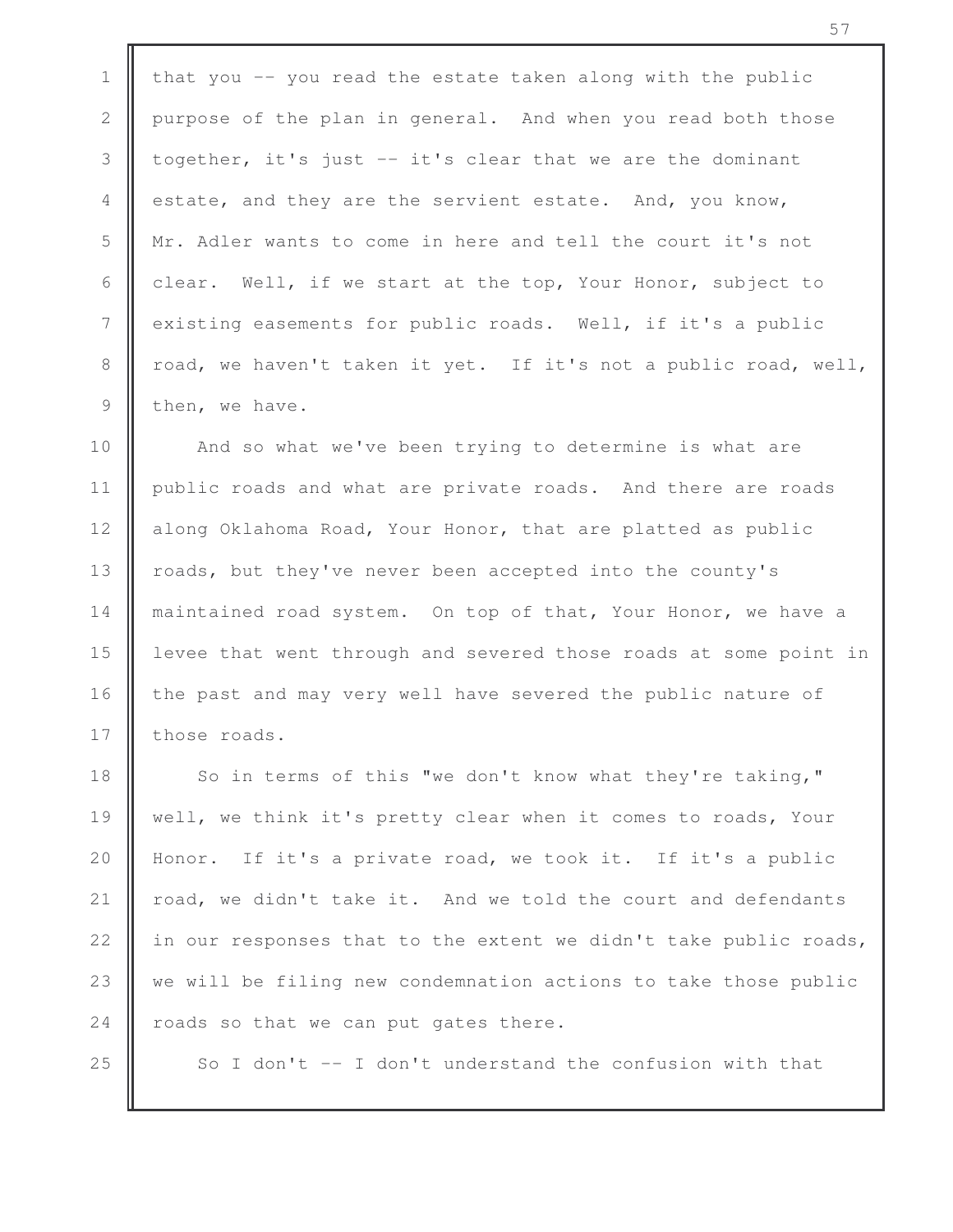1 one, Your Honor.

2 Then he wants to come down and say that the federal levee 3  $\parallel$  right of way is not clear. Well, if the court looks at that, 4 what we've told them is you can use -- you have a perpetual 5 The right of way across our take essentially to get to the nearest 6  $\parallel$  border gate to then cross over the levee right to the extent 7  $\parallel$  that you have existing rights to do that. Because  $-$  and it may 8 not be a right, Your Honor. Maybe it's a privilege. But there 9 are people who have gone out and they have gotten licenses from 10 the IBWC to get their access across the levee.

11 || And if the court wants to go back and look at the historical 12 | nature of this, at some point in our past, this land didn't have 13 a levee, you know, a 16 or 18-foot levee coming through it. And 14 | then at some point it was determined that we needed flood 15 control, and that levee severed land. Way before this fence 16 ever got here, that levee severed land. And the landowners, 17 what they did was they went in and they started using it. Was 18 it right? Was it good use? Was it legal use? I don't know. 19 But they certainly used it, and that's how the Valley adjusted.

20 || And historically landowners have used this levee to traverse 21 | sometimes over other people's fees that are underneath the 22 | levee, Your Honor. We're not changing that. The whole purpose 23  $\parallel$  of this was if you have a right to use it, we haven't taken that 24 away from you.

25 || THE COURT: Whoa, whoa, whoa. Let me back up a little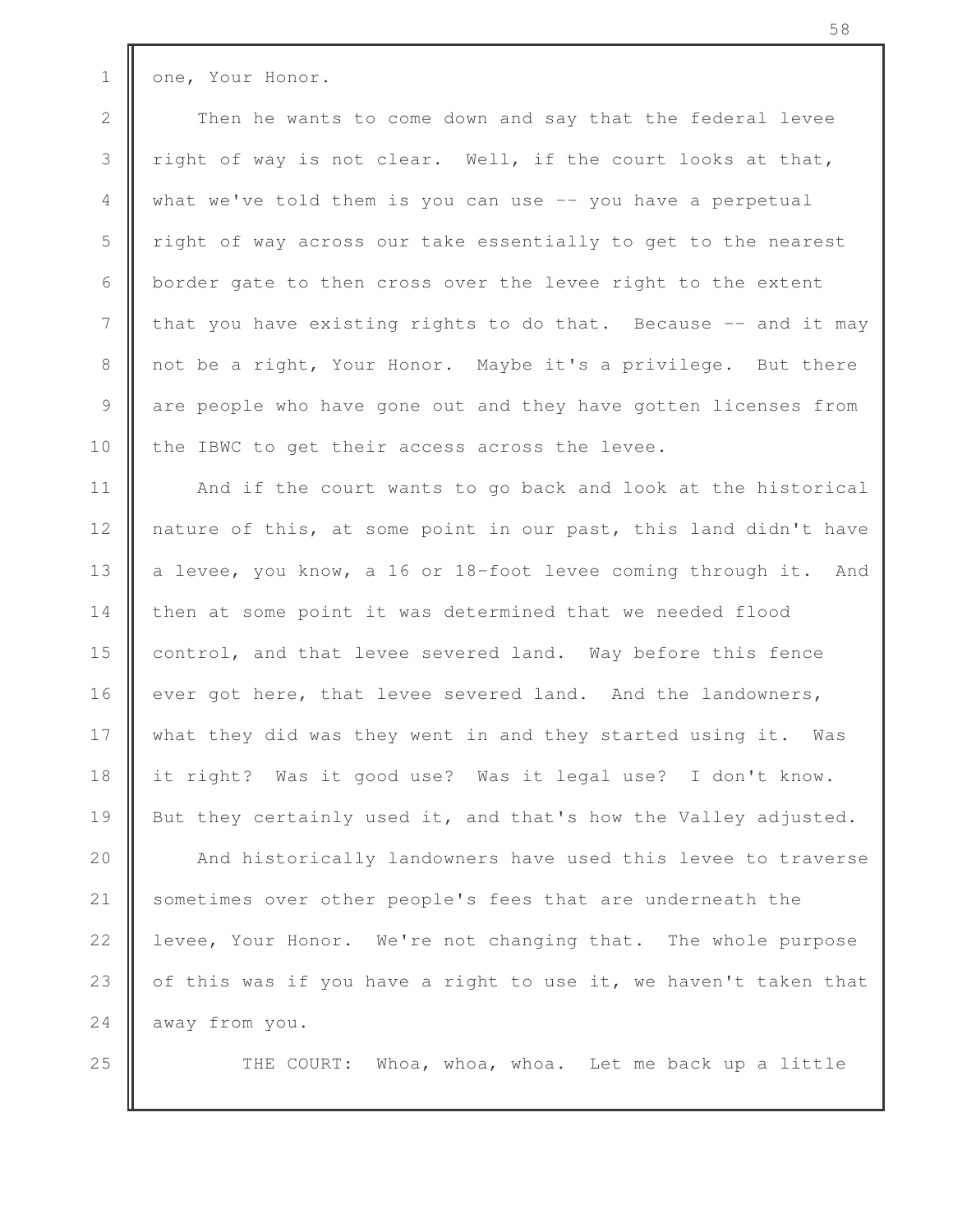$1 \parallel \text{bit.}$ 

2 MR. WARNER: Okay. 3 THE COURT: You are changing it to this extent. Maybe 4 other extents, but it occurs to me that to the extent that 5 someone's land is over here, but the nearest gate is over here, 6  $\parallel$  to get to that gate and then back to their land, I mean, they're 7 going to have to do something to do that. It's not like they 8 can go out and walk over. They may have to walk over the levee, 9 but at least they'd be on their land the whole time. 10 **MR.** WARNER: Your Honor, I would offer to the court that 11 **there are landowners down here who drive over a mile on the** 12 levee in some of these segments before we ever put the fence in 13 | to get down to land that already was landlocked. 14 **I** THE COURT: And I don't doubt that. 15 MR. WARNER: That's why we don't understand why this is 16 so unclear. Because to the extent that people may have been, 17  $\parallel$  for lack of a better word, illegally using the levee, it seems  $18$   $\parallel$  to me that what defendants want this court to declare up and 19 down this river is that all of that use is illegal, and you 20  $\parallel$  can't do that anymore. 21 || THE COURT: Well, no. 22 || MR. WARNER: And I don't know that that's what the court 23 **W** wants to do. 24 **THE COURT:** I think it's a little different. I think 25  $\parallel$  it's a little different, and here's why. At least in my mind,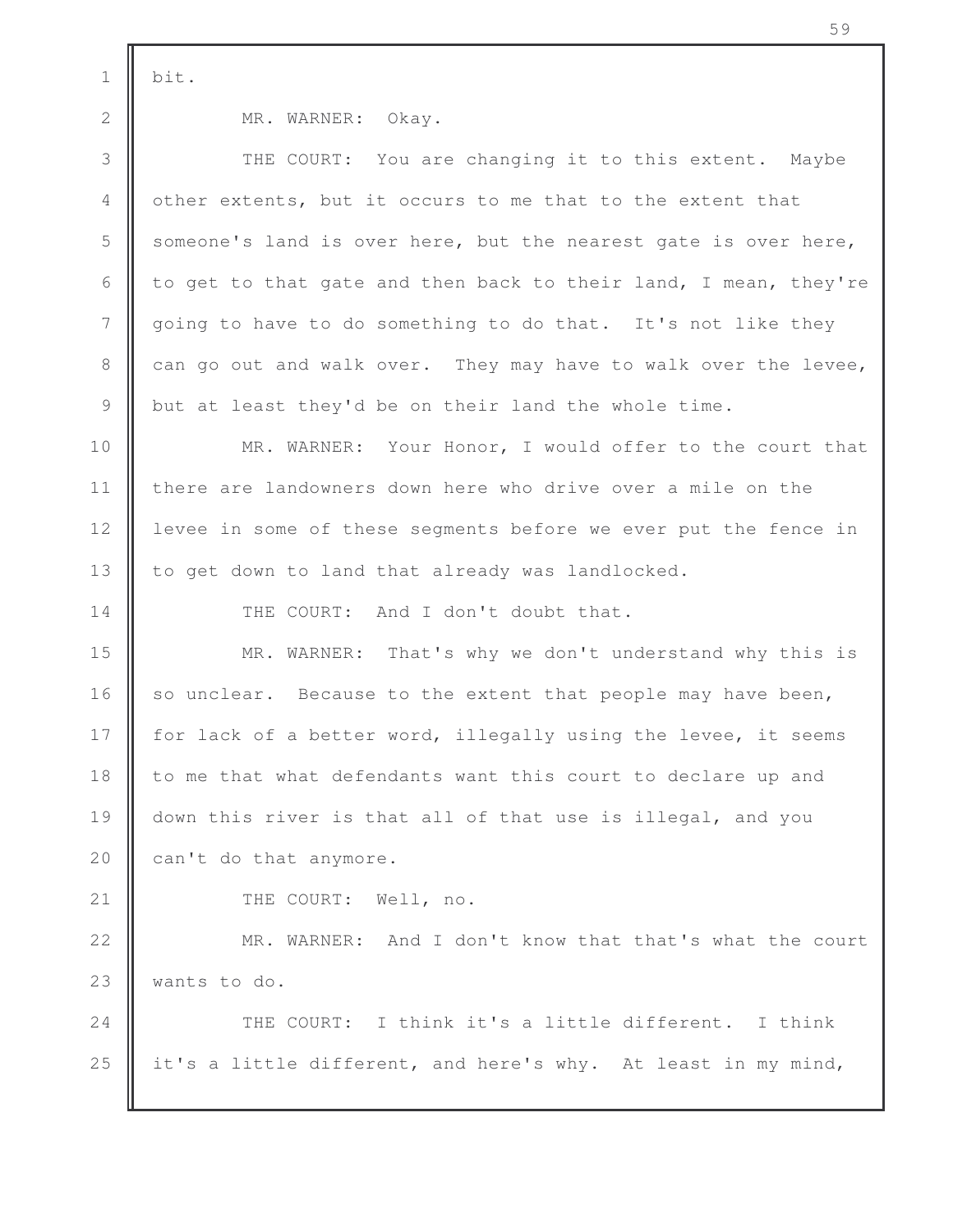1 it's different. Maybe I shouldn't impute my motivation to them.

2 No. 1, they're worried about access. No. 2, and this is my 3 worry, although it should be y'all's worry as the lawyers, not 4 necessarily the landowners' worry, but No. 2 is how are we going 5 | to try this? What are we going to ask the jury to value? And 6 While  $-$  you know, I'll have to confess, I've probably driven on 7 a levee, and I certainly didn't own the levee I drove on. Maybe 8 | I was technically trespassing on somebody's property when I did 9  $\parallel$  it.

**But it's different when we're going to ask jurors to come**  back with a verdict, because they're going to be asked in some 12 form or instructed in some form, you know, we want you to value  $\parallel$  X. And as the judge, I'm going to have to describe X to them. 14 It will be their job to tell us what X is worth, but we're going  $\parallel$  to have to somehow describe to them what X is and if X has  $\parallel$  access, no access. If it has, you know, access that's a quarter  $\parallel$  of a mile away, the  $-$  you would suspect at least, depending on 18 where on the river it is, that the verdict would be less than if  $\parallel$  the access is a mile away because their use of the land is more 20 | inconvenient. There's still access, but it's inconvenienced,  $\parallel$  and it's -- you know, you would think, you know, in real estate  $\parallel$  parlance, it's more remote. I mean, it wouldn't fall into the 23 | location, location, location part of it.

24 But -- so, I mean, I'm really concerned about how we're 25  $\parallel$  going to do this, No. 1.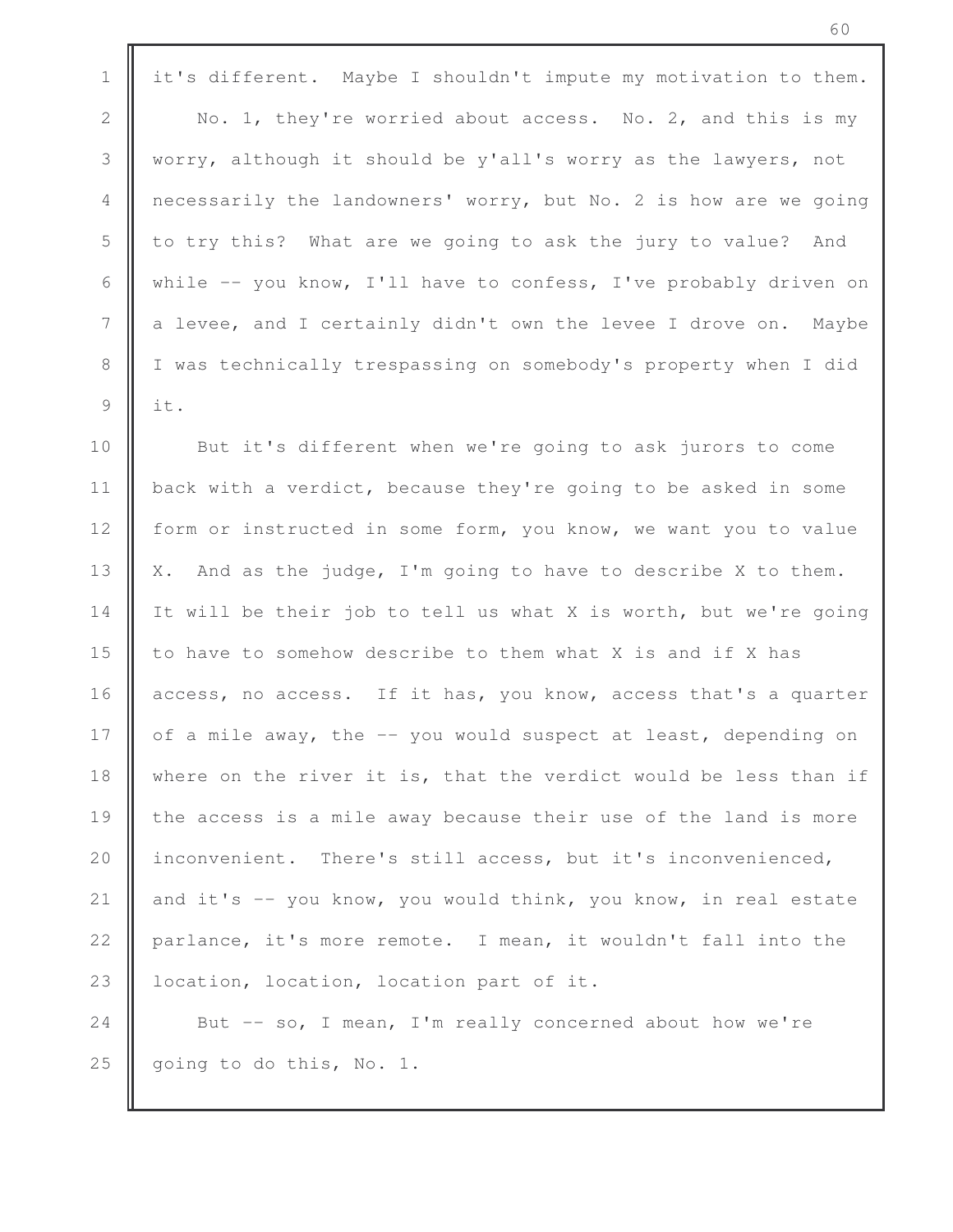1  $\parallel$  And No. 2, how are we -- I mean, I'm troubled by the 2 government's suggestion -- and by saying that, you may be 3 100 percent right, so I'm not saying you're wrong. But I'm 4 troubled about letting the jury decide in some fashion whether 5  $\parallel$  or not there's access. And I quess this is maybe my fault, and 6 | I'll throw myself on my sword or whatever because, I mean, it 7 never occurred to me that the gates and stuff that we've been 8 Showing in the courtroom might not be there tomorrow. And I'm 9 sure for a certain number of landowners, it never occurred to 10 them that they might not be there tomorrow. 11 | So it's -- from my standpoint, it's more than just a 12 | practical concern. Well, it's both. It's a practical concern 13 | of how we're going to try the case. But for the landowners, 14 it's how are we going to use our land, or maybe even can we use 15  $\parallel$  our land. 16 MR. ADLER: Or sell it in the future. 17 | THE COURT: And that's really what it comes down to. I 18 mean, you know, some of this land has been in the same families 19 for generations, as we've heard. Some of it for hundreds of 20 years. But some of it, you know, for instance, I would quess 21 the Borzynskis, they bought it for a commercial purpose. 22 | They're going to own it as long as there is a commercial purpose 23 | for it. And if, for whatever reason, their commercial purpose 24 ends, they're going to want to sell it. And if they can't sell 25 it because you can't get to it, you know, then the value of that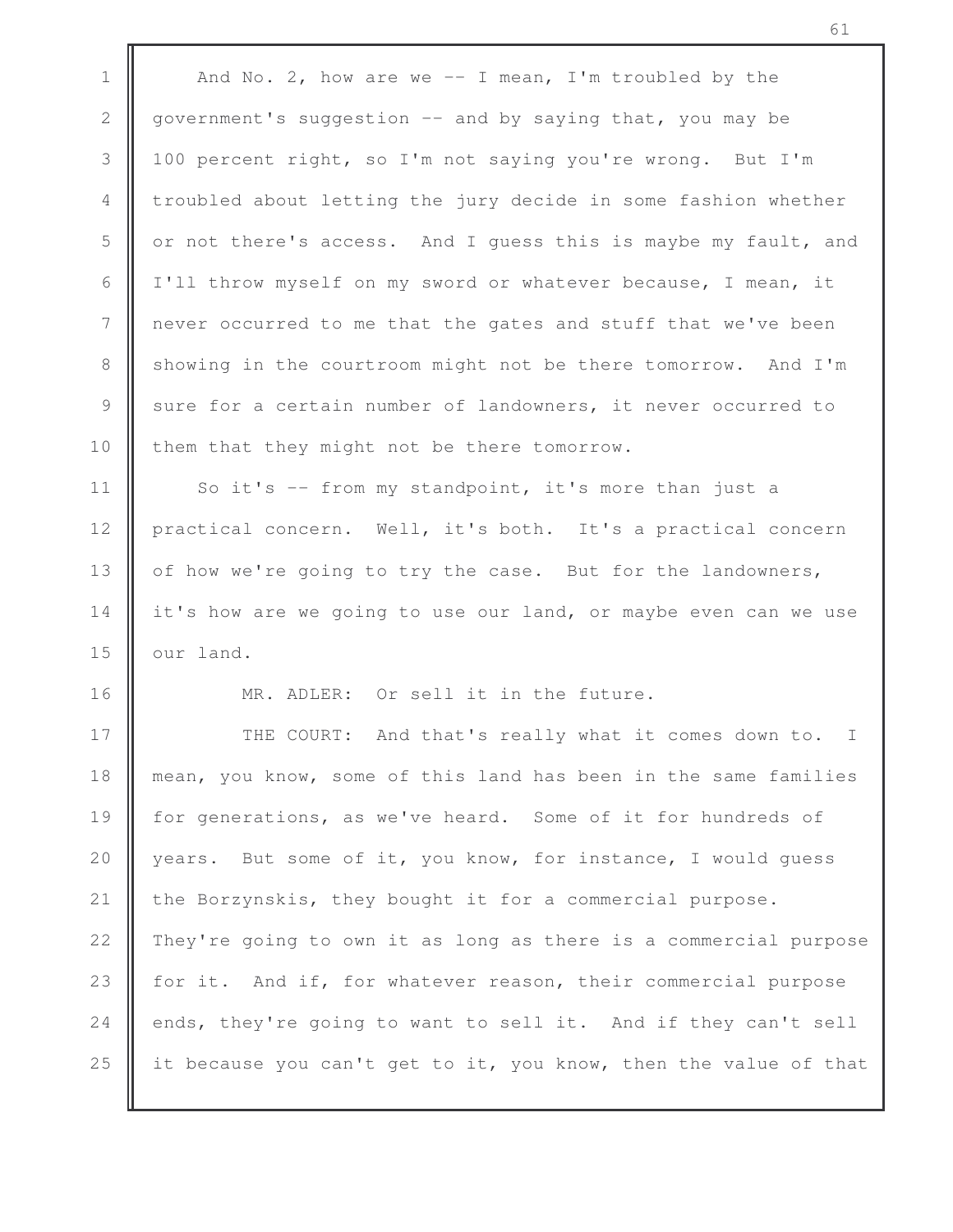1 | land is certainly different than the value of land that sits on 2 | Oklahoma Road where you can get to it without having to go over  $3$  the fence.

4 Let me -- let me do this. I'm going to unfortunately put 5  $\parallel$  y'all under a short deadline. I'm going to -- first of all, I'm 6 going to suspend for these four cases or the five cases, the 7 existing deadlines as far as final reports from appraisers.

8 **Today** is the 22nd. Let me ask y'all by the 5th, that's two 9 weeks, and I'm asking both sides to prepare for me what you 10 think the jury instructions should be. I mean, every law school 11 | seminar you go to says before you ever file your case, do your 12 jury instructions, but I know no one does that. I never did 13 that. No one does that. It's good advice that no one ever 14 | follows. But let's really put some thought, not that y'all 15 | haven't, but, I mean, it's  $-$  nothing sharpens the point by 16 actually having to put it in writing of what you think we will 17 ask the jury or what you think I should instruct the jury. 18 **B** Because obviously it's occurred to me during this hearing this 19 **m**orning, just like I asked Mr. Adler a minute ago, that if this 20 | is the case, if this is the situation, every  $-$  it never 21 | occurred to me that every landowner is going to ask for a total 22  $\parallel$  taking. They're going to say you've taken the whole thing. If 23 | I can't get there, you've taken it. And the logic will be very 24  $\parallel$  appealing to a jury.

25 MR. ADLER: Your Honor, would you also be willing to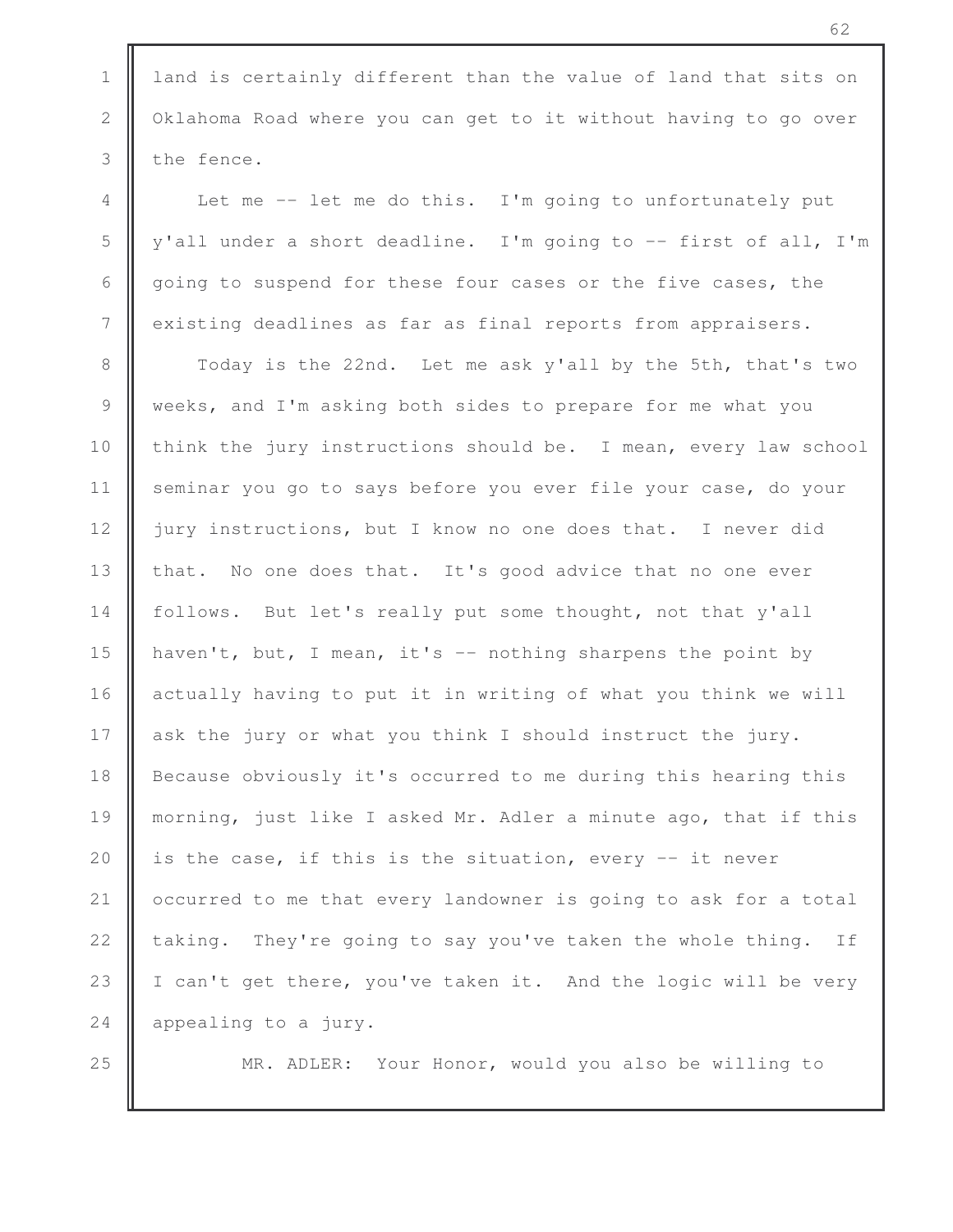1 | suspend the possession just for this three-week period of time? 2 THE COURT: I'll do it for the two-week period of time 3 I'm talking about. 4 MR. ADLER: All right. 5 MR. HU: That could pose a serious difficulty for the 6 government, Your Honor. As I understand it, the contracts are 7 already out for the segment of 021, and literally tens of 8 thousands of dollars in costs could be incurred by delay, even 9 two weeks. 10 **THE COURT:** Well, why don't you -- Mr. Adler, have you 11 | given the government copies of these orders? 12 MR. ADLER: Yes. 13 || THE COURT: Why don't you look at those orders, Mr. Hu, 14  $\parallel$  and come back with me with how you're going to be hurt by it. 15 But here's the issue. Well, we've focused on the one issue. 16 **On the second issue, though, and I quess it plays into it,** 17  $\parallel$  I'd like the government, and I'd like you to do it in writing, 18 | to respond to what it is you're taking. And you can do it in a 19 short period. I mean, you can do it in a short, you know, 20  $\parallel$  two-page brief as far as I'm concerned. I mean, if  $-$  you know, 21 | we're taking the dominant estate and we're taking everything 22 | that goes along with the dominant estate for the tract we're 23 taking except, and then list out for me just  $A$ ,  $B$ ,  $C$ ,  $D$ , public 24 roads. You know, so, I mean, you know, just make it. Don't 25 write it like a real estate lawyer. Write it like something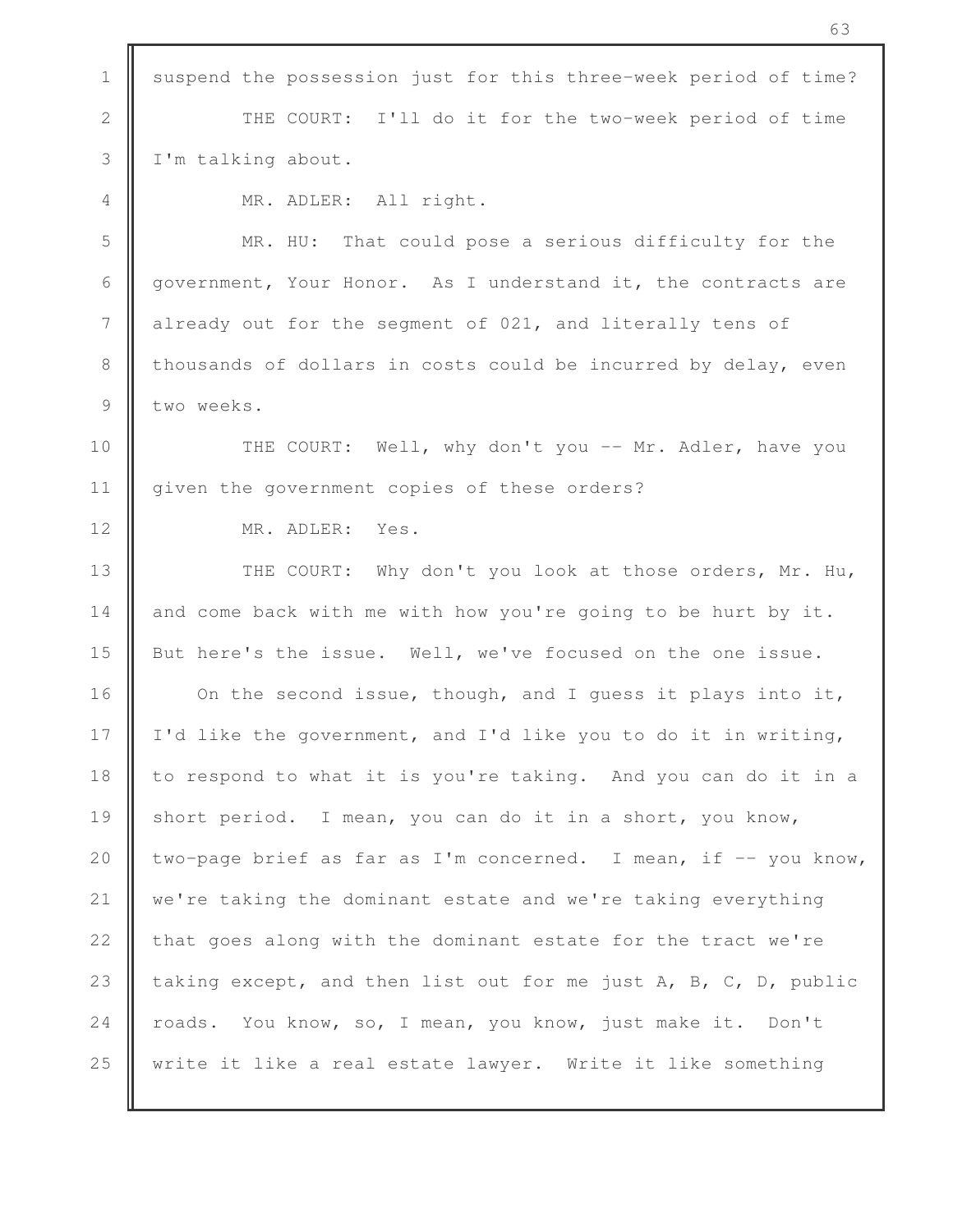1 that everybody can read: This is what we're taking. 2 MR. ADLER: And the quarantees they're willing to make, 3 and there will be a gate here and it will stay or whatever. 4 || THE COURT: And if you're -- and that's ultimately what 5  $\parallel$  this is all coming down to, though, is what Mr. Adler just 6 | mentioned: And that is, if  $-$  is the government  $-$  because if 7 I'm Mr. Adler, the first witness you put on, the first thing I'm 8 going to ask him is: You know, here's a gate you got on this 9 map right here. Do you guarantee it will be here ten years from 10 || now, five years from now? And I assume from what y'all told me 11  $\parallel$  today, that that person answering honestly as he or she would, 12 | I'm sure, would say no, I can't guarantee that. And that's 13 | going to open Pandora's box. 14 **MR.** ADLER: And I don't want them to take the stand and 15  $\parallel$  say I do quarantee it unless it's in the petition, because them 16  $\parallel$  taking the stand and saying that doesn't get it for me. 17 || THE COURT: Well, you know, we're going to -- I mean, 18 it's going to have to be -- it's going to have to be a 19 consistent position, I think, except in those areas where the 20 **f**ence is temporary and y'all have agreed it's temporary. But 21  $\parallel$  other than that, I would think that what you're taking down the 22  $\parallel$  fence line is the same thing for every landowner. And it may 23  $\parallel$  not be, and that may be something we have to cross too when we 24  $\parallel$  get to it with the individual landowner. But it's  $-$  the key

25  $\parallel$  thing here is, you know, from the cases and from Mr. Okun's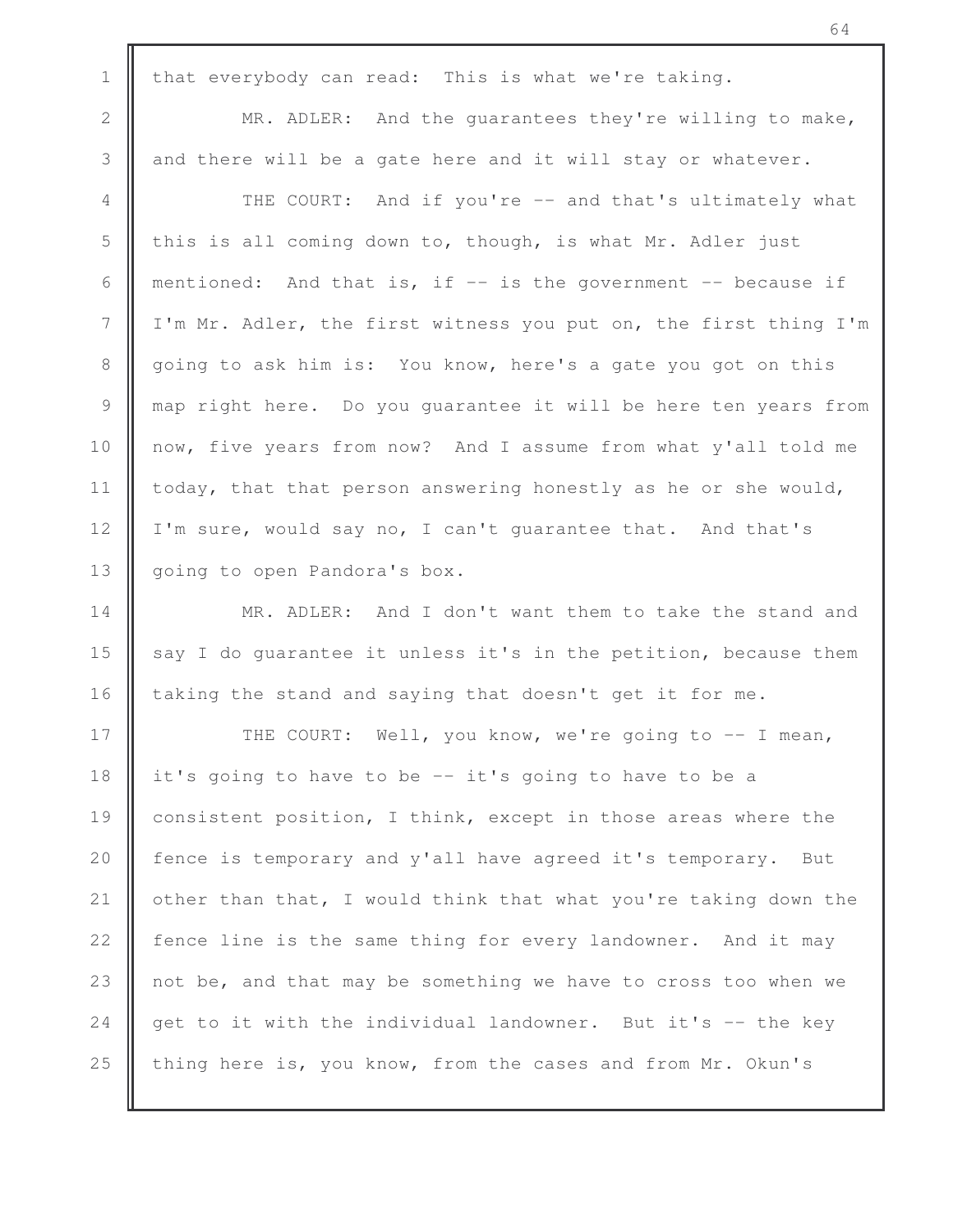| $\ensuremath{\mathbbm{1}}$ | suggestion is if the plans and specifications that these         |
|----------------------------|------------------------------------------------------------------|
| $\sqrt{2}$                 | landowners have been shown are merely our current plans and they |
| $\mathfrak{Z}$             | don't have any binding effect on the government, I mean, that's  |
| 4                          | a real big deal.                                                 |
| 5                          | MR. ADLER:<br>Huge.                                              |
| 6                          | THE COURT: I mean, that, in essence, is why I scheduled          |
| $7\phantom{.0}$            | this hearing. I mean, the Kelo issue was just icing on the cake  |
| $\,8\,$                    | for me. But the access, I mean, that's -- to some landowners,    |
| $\mathcal{G}$              | that's everything. Because if I can't get through it or I can't  |
| 10                         | get to it without driving 10-miles down the road, I mean, you've |
| 11                         | taken the back 40.                                               |
| 12                         | Okay. I know from both sides that you may feel like we           |
| 13                         | haven't accomplished much today, but it's informative for me,    |
| 14                         | because this is something I had to know; and, as I said,         |
| 15                         | something that had not occurred to me, or at least we hadn't     |
| 16                         | focused on it until they filed that motion in limine which --    |
| 17                         | because I had always assumed that, okay, the gate is the gate.   |
| 18                         | It will be the gate now. It will be the gate ten years from      |
| 19                         | And, quite frankly, you know, I'm sure that's true for<br>now.   |
| 20                         | most of the landowners. Okay. The government told me the gate    |
| 21                         | is going to be here. Here's my gate. It's not convenient, but    |
| 22                         | it's not horribly inconvenient. But if that's -- if there's not  |
| 23                         | going to be a gate, then that changes the rules.                 |
| 24                         | Mr. Hu, you're looking troubled.                                 |
| 25                         | Yes, I am troubled, Your Honor, because the<br>MR. HU:           |
|                            |                                                                  |

п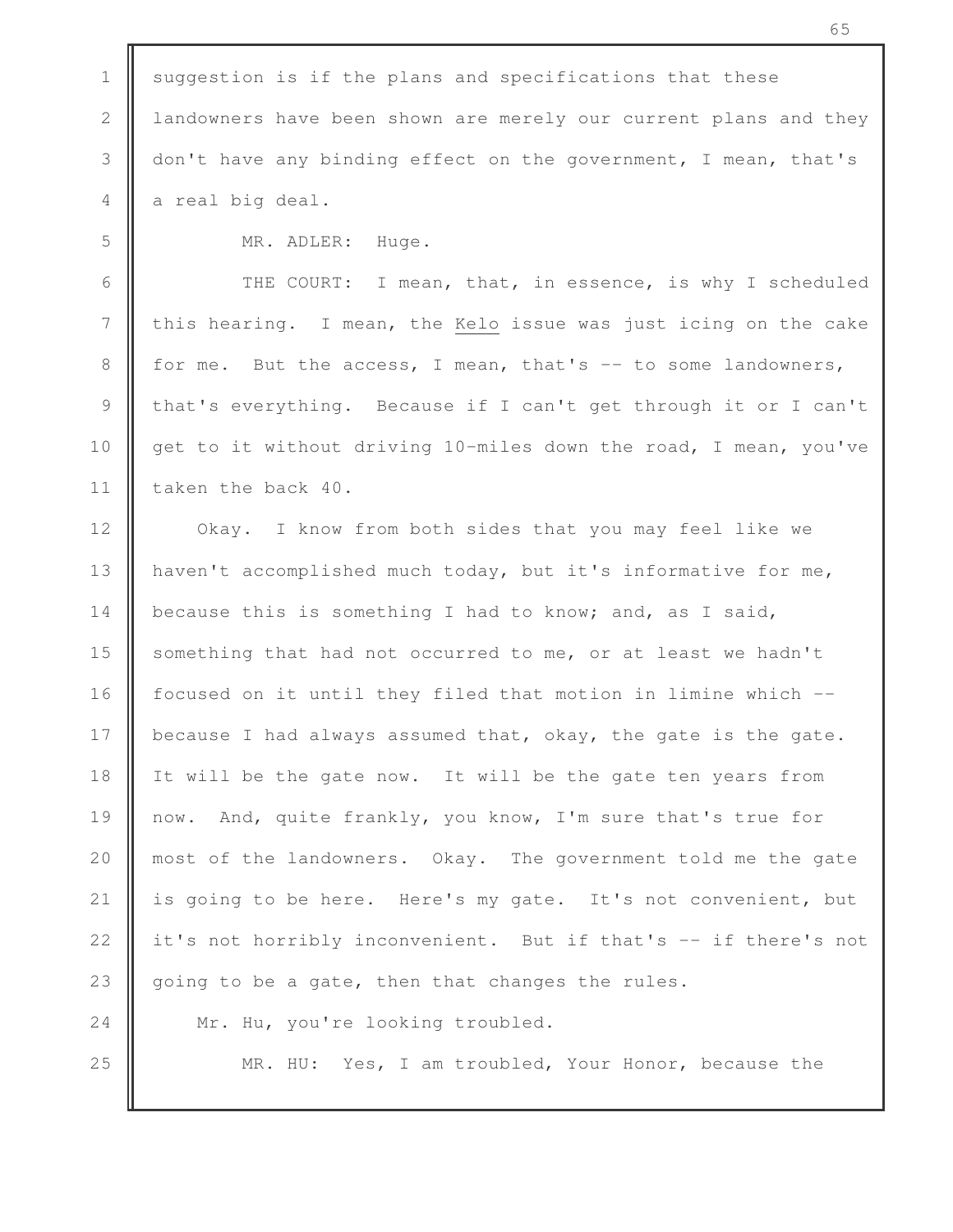1 | motion that they  $-$  I'm sorry, the proposed order they submitted 2 to the court asks that the court order that the order of 3 possession entered by this court back in January is abated until 4 such time as the ambiguities in the pleadings may be resolved. 5 I understand the court's mentioning just a two-week hiatus, but 6 the problem we have with this  $-$ 7 THE COURT: Yeah, I'm not signing this order as drafted, 8 | or at least  $-$  because, quite frankly, I haven't read it yet, 9 you know, but you don't have to worry about that. 10 MR. HU: Okay. But I guess what I'm worried about is 11 | the contracts for what we'll call 021, which is Borzynski, Loop, 12 and all these properties, are already out. Notices to proceed 13 are going on. They're supposed to start clearing land and doing 14  $\parallel$  all that actually --15 **THE COURT:** Well, let me put it in --16 | MR. WARNER: They're clearing now. 17 | MR. HU: Now. 18 || THE COURT: Let me put it in your ball park really 19 **b**ecause this is what -- with regard to these five properties, do 20 what I asked you to do with regard to listing what you're 21 taking. I mean, listing it in plain English: Here's what we're 22  $\parallel$  taking. This is it. Give it to them. Give it to me. And if 23 || you do it in a week, then you do it in a week. I mean, so in 24 some essence, you don't have to wait for two weeks to now. And 25 if it's real simple, I mean, y'all can go downstairs and say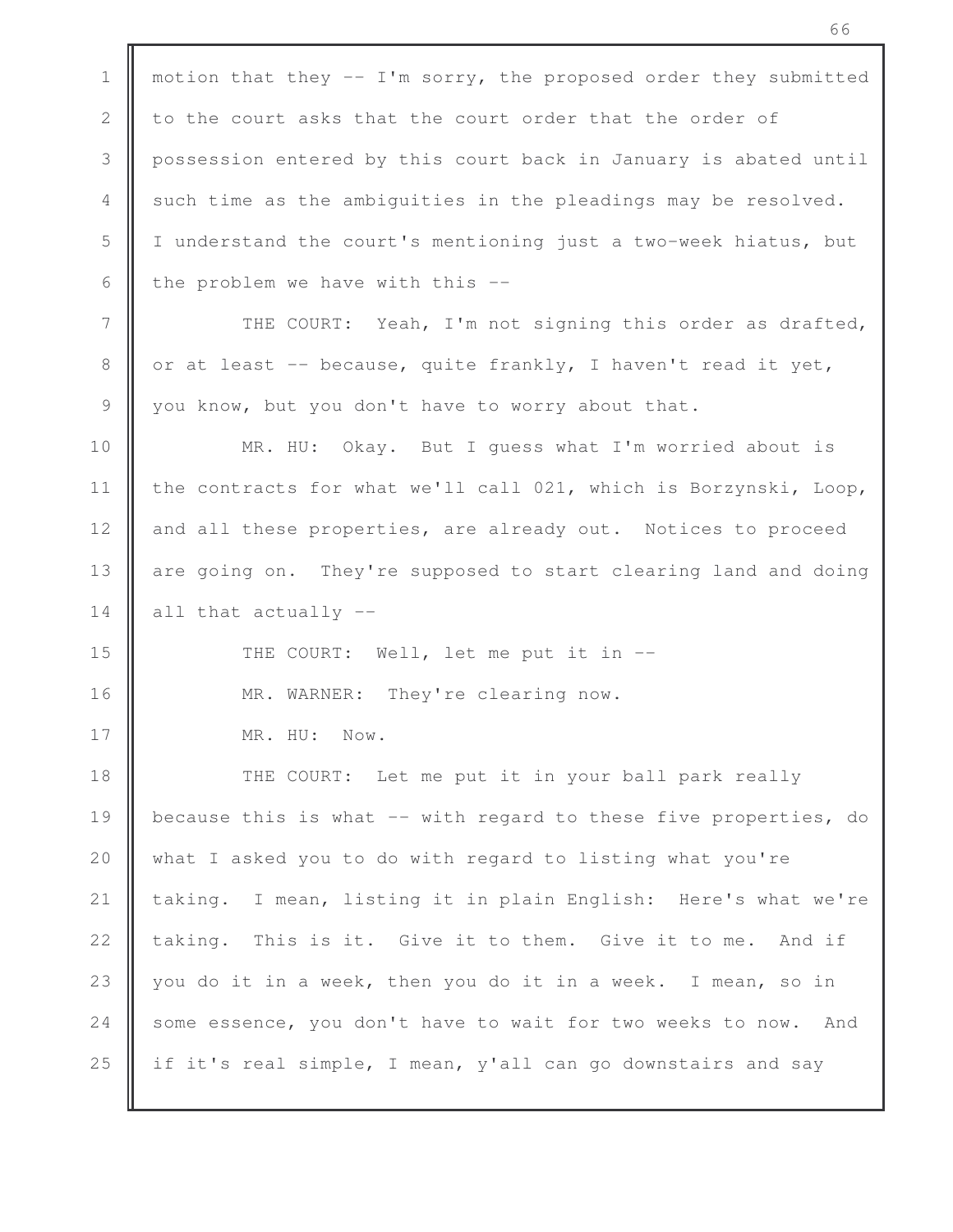| $\mathbf 1$    | this is what we're taking, and then I'll consider lifting the  |
|----------------|----------------------------------------------------------------|
| $\mathbf{2}$   | I just wanted to make it clear --<br>ban.                      |
| 3              | MR. ADLER: And that's fine. That's fine.                       |
| $\overline{4}$ | THE COURT: -- to them that the government's case, this         |
| 5              | is exactly what we're taking.                                  |
| 6              | MR. ADLER: All we want.                                        |
| 7              | MR. HU: So as I understand the court's order, if we            |
| $\,8\,$        | provide the court with the lists, we need to then wait for a   |
| $\mathcal{G}$  | court order allowing construction to proceed on these          |
| 10             | properties?                                                    |
| 11             | THE COURT: Yes, but I'm not going anywhere. I'll be            |
| 12             | here. I'll be here today. I'll be here Monday. I mean, I'm --  |
| 13             | you know, as soon as you get it to me and get it to them --    |
| 14             | MR. ADLER: We'll respond immediately if there's                |
| 15             | anything to respond to.                                        |
| 16             | MR. HU: Because, Your Honor, as it $-$ I filed this            |
| 17             | declaration in a different case, but that's how I know the     |
| 18             | numbers. I mean, we're talking, if there's a delay and we have |
| 19             | to pay delay costs to the contractors, we're looking at ten to |
| 20             | \$15,000 a day. Plus if we have to demobilize because they run |
| 21             | out of things to work, the government is looking at something  |
| 22             | close to half a million dollars of taxpayer money being        |
| 23             | expended. So that's why time is of the essence from our        |
| 24             | perspective to getting this started.                           |
| 25             | THE COURT: I will be available as soon as you get it to        |
|                |                                                                |

п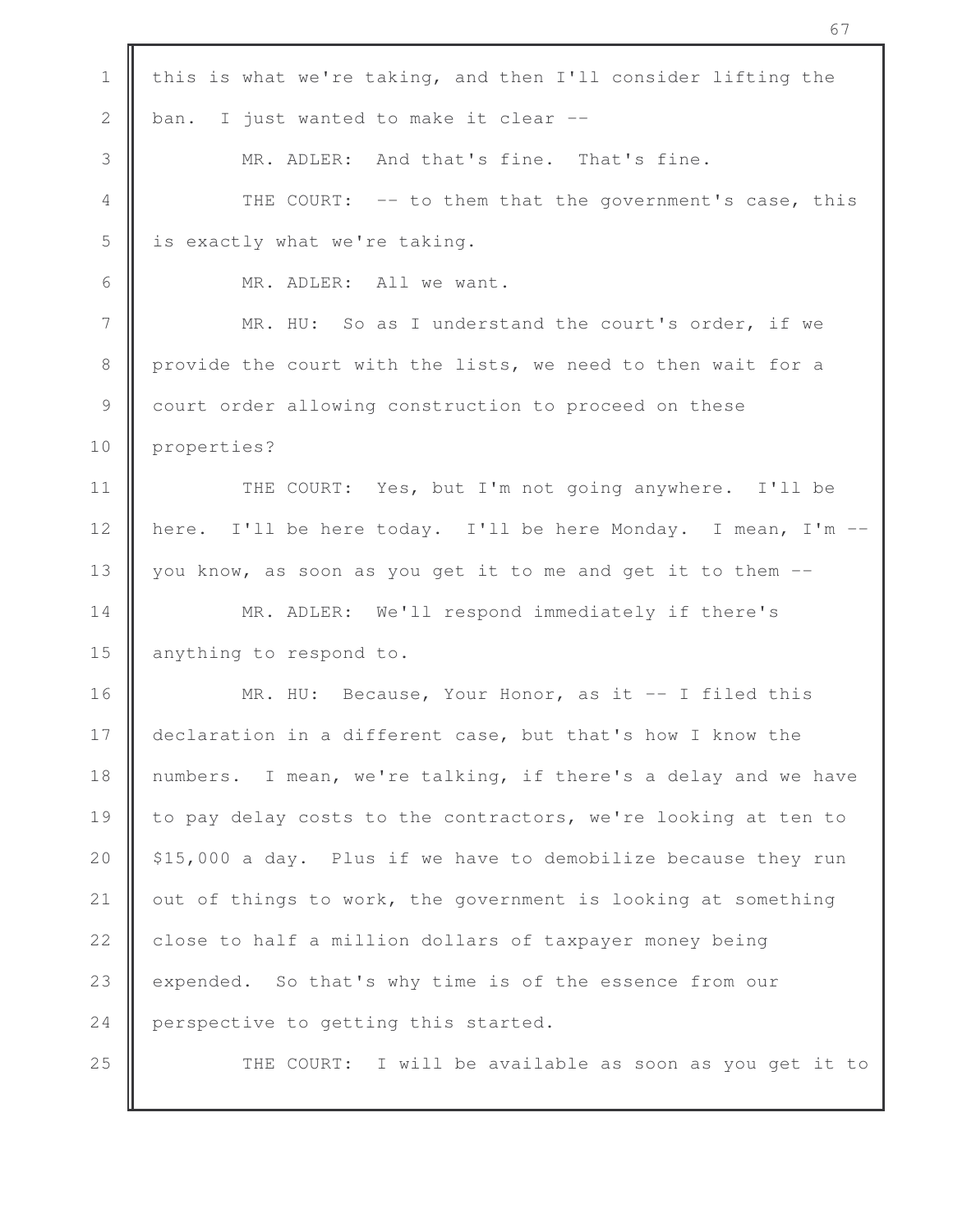$1 \parallel me.$ 

2 And, Mr. Hu, I appreciate the concern for taxpayer money, 3 being a taxpayer myself. Everybody in here is a taxpayer. And 4 we don't want to be buying \$200 hammers, thousand dollar toilet  $5 \parallel$  seats, whatever the government is always famous for buying. I'm 6  $\parallel$  hopeful, though, that by focusing on this, that we'll ultimately 7 save the government money. And I'm also hopefully, by focusing 8  $\parallel$  on this, not just solving the problem in these five cases. I'm, 9 you know, sure Mr. Adler would gladly negotiate a deal with 10 y'all and go on down the road. But you guys are going to be 11 | here and I'm going to be here for the next 200 cases, and this 12 is going to be an issue in every one of them. I mean, maybe 13  $\parallel$  that's hyperbole, but close to every one.

14 || MR. HU: Could be quite a number.

 $\parallel$  THE COURT: And so I'd like to iron it out on the front  $\parallel$  end, and this just happens to be the landowners that brought it 17 to the court's attention. You know, so that's why we're here on  $\parallel$  this. But I will act quickly. As soon as you get it to me, I'll probably give the landowners 24 hours to respond to it.

20 **MR.** ADLER: That's fine.

21 | THE COURT: And then we may move forward. But it does 22 | two things. One, it hopefully focuses attention; but two, now 23  $\parallel$  they know. The landowners are going to know this is what you're 24 taking. So when I sign the order that's saying government, go  $25$  ahead, these guys know what you're grabbing.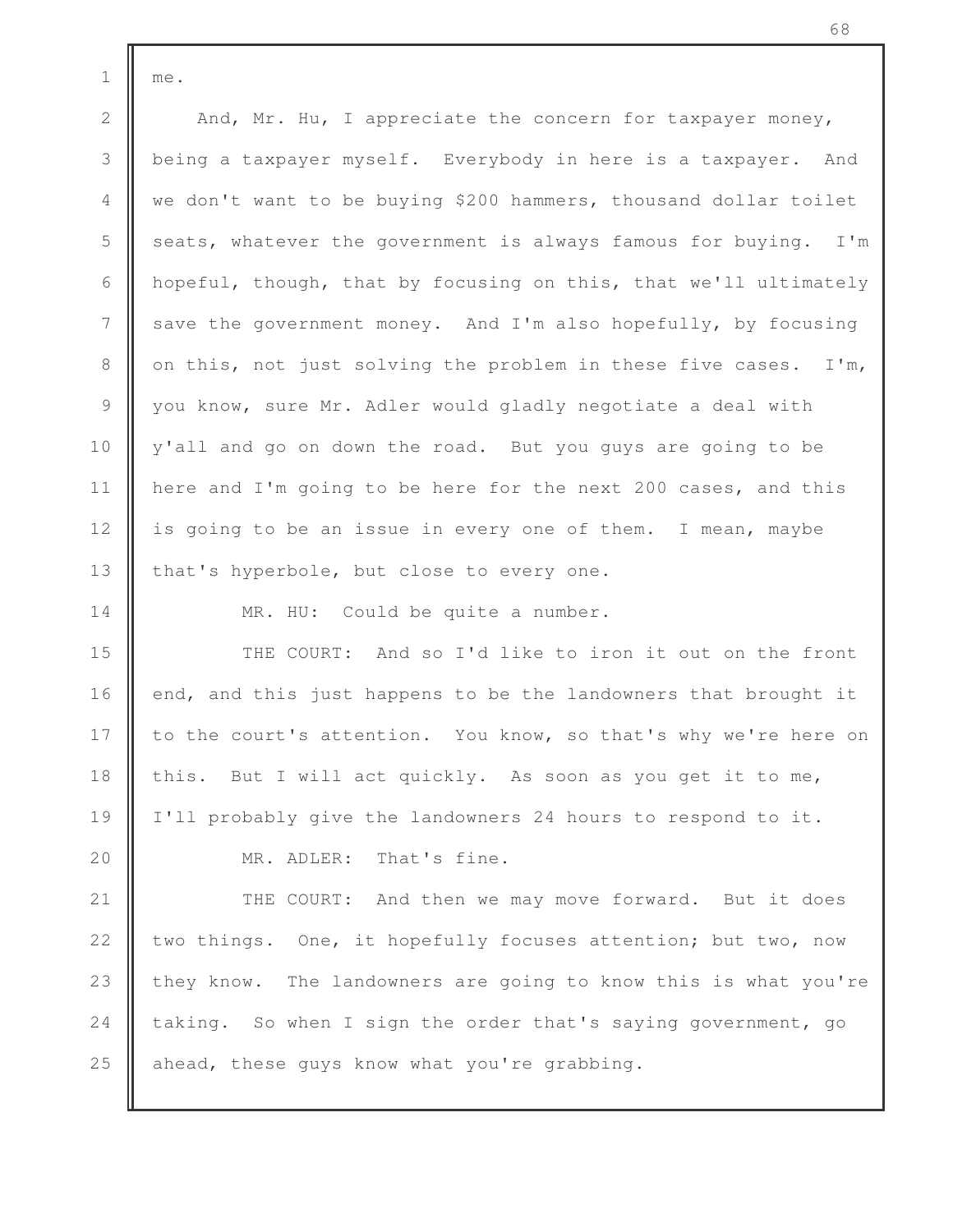1 MR. ADLER: Thank you.

2 MR. HU: And then separate and apart from that, the jury 3 | instructions will be June 5th?

4 **THE COURT:** In two weeks. And I can't emphasize to you 5 how important I think those are, because I really want you to 6 put some thought into it. And if it looks like you need more 7 time, tell me you need more time, because as I said, you know, 8 you guys are having to blaze the trail maybe a little bit for 9 the landowners, but we're going to be here in all these cases, 10 and I think it's real important we focus on this, because if 11 we're going to -- here's my worry. And I know the government 12 asked for -- didn't ask for, opposed the fact that I awarded a 13 | jury to the landowners, and I'm a firm believer in the jury 14 | system, and I think the landowners deserved a jury or I wouldn't 15 **h** have written the order the way I did.

16 | One of the things I put in the order, and I'm sure y'all saw 17 it, is that I'm not going to allow bias or prejudice to weigh 18 into these verdicts. We're going to evaluate the land for what 19 it is. We're not going to let people's opinion about the fence 20 || or about the government or about eminent domain color what 21 Should otherwise be a fair verdict for both the landowners and 22 the government. That's always been one of my concerns. In 23 | fact, while the government didn't really emphasize that in 24 | opposing the jury, I'm sure that's one of the things y'all were 25 Worried about, and rightfully so.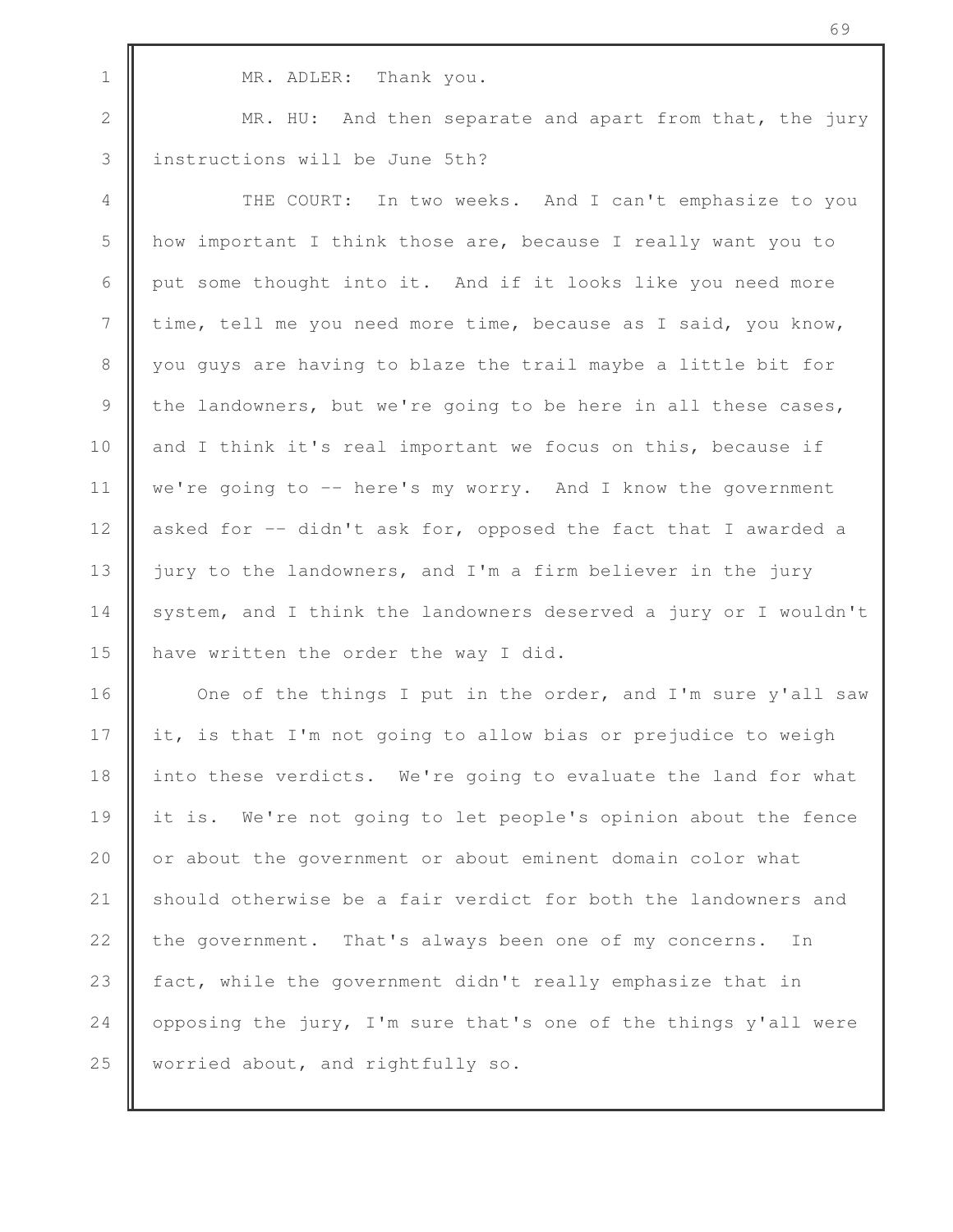1 Having said that, this issue is going to hinder me, and, 2 quite frankly, hinder the circuit in figuring out was it bias or 3 prejudice, or was it a total taking? And so maybe, I mean -- 4 and I'm not suggesting this -- well, I am suggesting it 5 obviously or I wouldn't be saying it. But, I mean, maybe some 6 thought ought to be given from both sides. Maybe this is one  $-$ 7 I the kind of case where we ought to have special issues instead 8  $\parallel$  of one global verdict. Walk down and say this is  $-$ - you know, 9 and so you know what went into the jury verdict.

10 **MR.** ADLER: When we're drafting these jury verdicts, 11 | Your Honor, do I draft it assuming that I've been reserved and 12 granted all the access rights, or do I assume that they have 13 intended, despite the wording, to have a dominant estate, or do 14 | you want us to  $-$ 

15 || THE COURT: Well, I think by the time you actually get 16 it to me, you're going to have seen what they're taking, and 17 that may help you focus. Maybe I'm not being articulate, 18 Mr. Hu.

19 **MR.** HU: I believe I understand the court's order with 20 | respect to the list. And then on the jury instruction, I 21 understand  $-$  as I understand it, the court wants, I assume, not 22  $\parallel$  the usual preparatory stuff, but really the special issues, if 23  $\parallel$  we choose to go that way, and the instructions as to  $-$  that are 24 Specific to condemnation.

25 **THE COURT:** Here's my -- think about it, though. And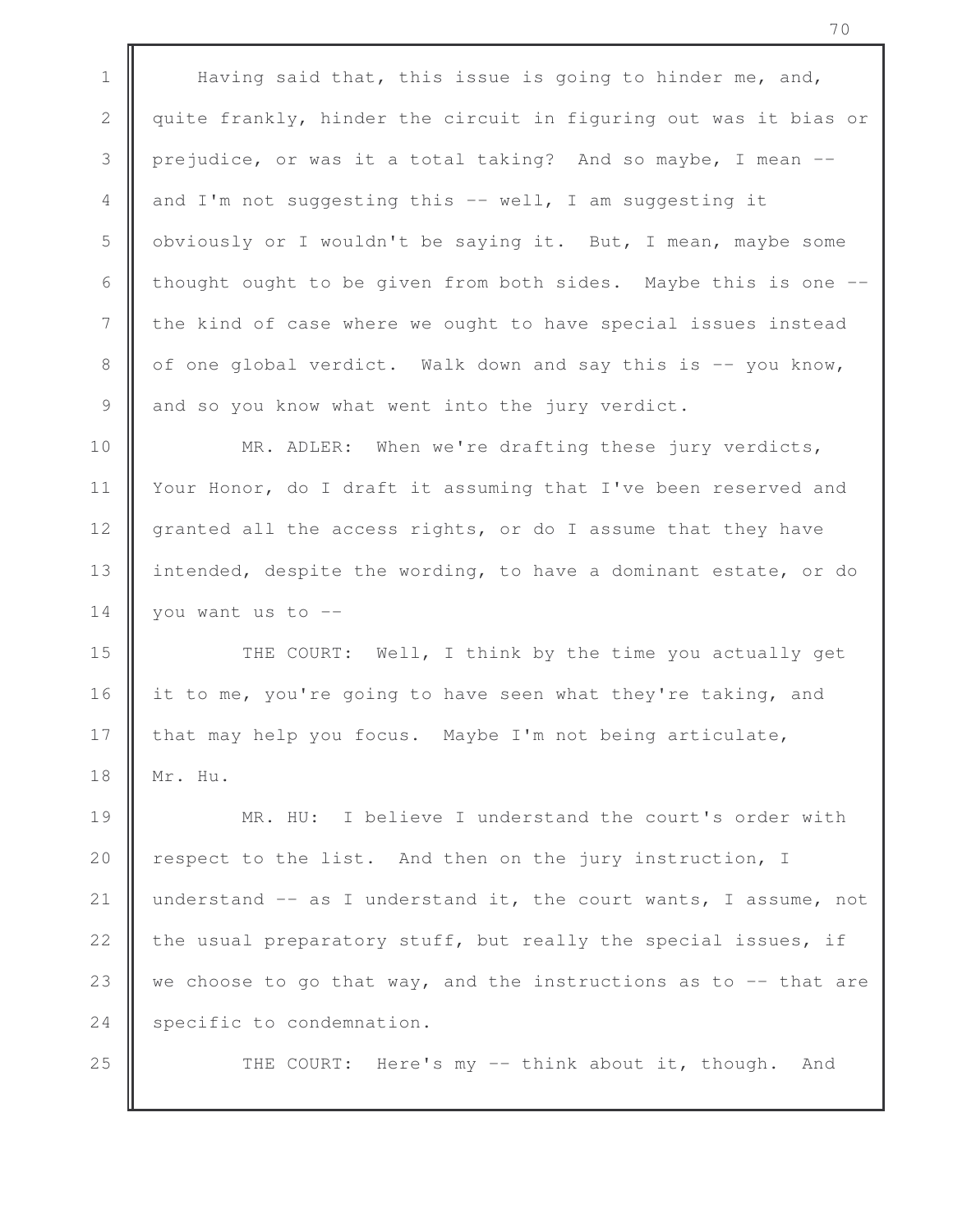| $\mathbf 1$   | I've given it some thought ever since I read their motion. I     |
|---------------|------------------------------------------------------------------|
| $\mathbf{2}$  | mean, if I -- and read the government's response. And,           |
| 3             | Mr. Okun, you may be 100 percent right. I'm not saying you're    |
| 4             | wrong. But if we just put it all in a big ball and give it to    |
| 5             | the jury and ask them one general issue, what was the land       |
| 6             | worth? They come back with \$50 million, \$100 million. How do I |
| 7             | know what went into that? And how would the 5th Circuit know?    |
| 8             | I mean, oh, this looks like a big number, but we -- we've        |
| $\mathcal{G}$ | tried -- we've now tried the issue of total taking. I mean, I    |
| 10            | can promise you if we go kind of in the -- following the         |
| 11            | government's theme, the landowners are going to try a total      |
| 12            | taking case. They've got to. And you guys may say, well, we're   |
| 13            | just taking this 30 feet, 40 feet. That's not how they're going  |
| 14            | to try the case. And if we just put it up in a ball and give it  |
| 15            | all to the jury, you know, we're letting the jury decide what    |
| 16            | the government is doing. See, that's my concern.                 |
| 17            | MR. HU: I think I understand the court's concern. What           |
| 18            | may be of some assistance to us, especially in quiding us,       |
| 19            | because I'm thinking about the 261 other cases, would be if the  |
| 20            | court could have a status conference sometime the week of June   |
| 21            | And the reason I mention the week of June 15th is<br>15th.       |
| 22            | Mr. Warner has a long and well deserved vacation the previous    |
| 23            | week to take his family out of town with prepaid tickets, and I  |
| 24            | don't want to interfere with that if at all possible.<br>SO      |
| 25            | perhaps sometime the week of June 15th we could have a status    |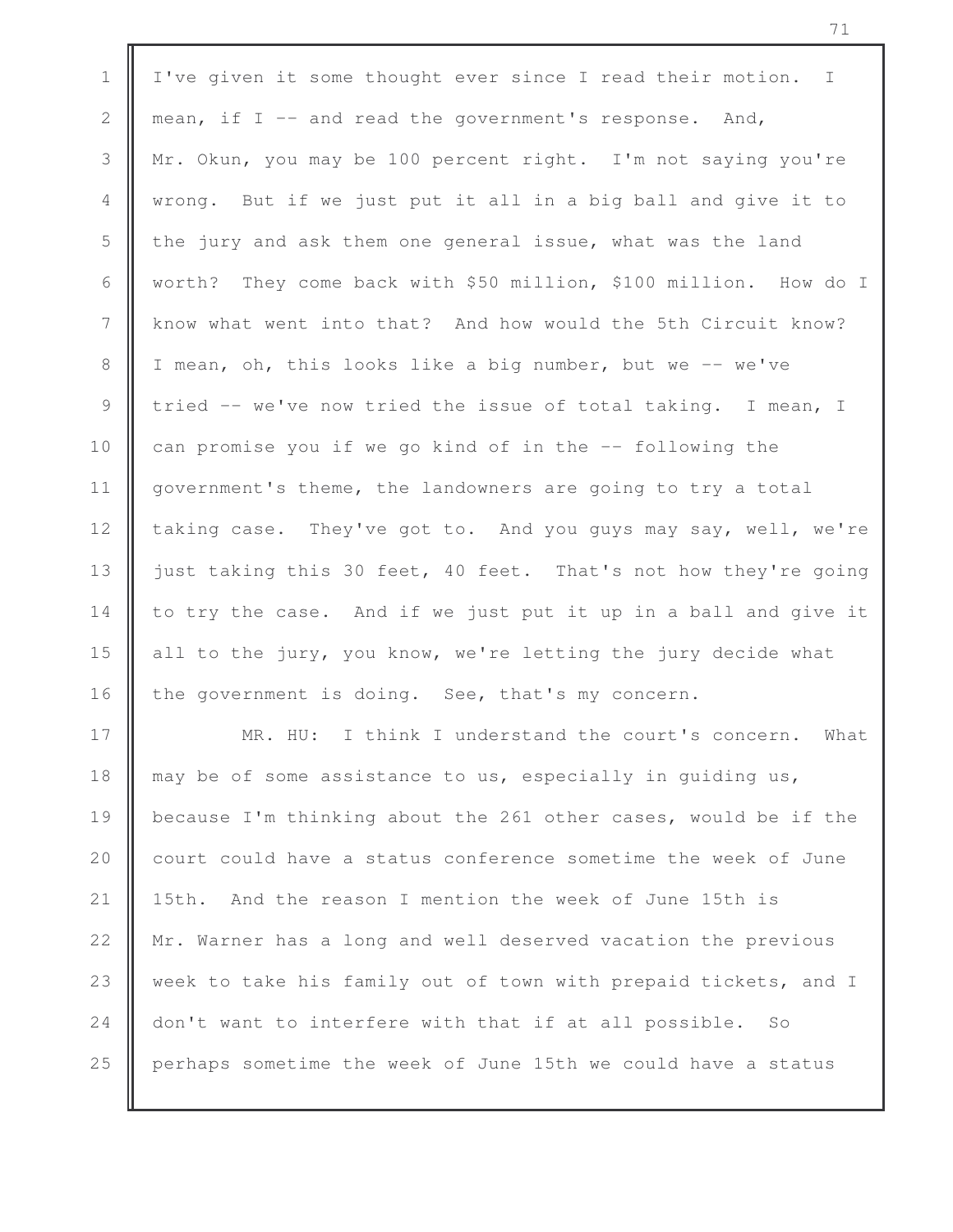1 conference, I quess, and perhaps discuss the jury instructions 2  $\parallel$  and other  $\sim$  and any other issues. 3 || THE COURT: I'll do that. I'll do that. I don't want 4  $\parallel$  to set it yet. Let me see what my jury schedule is going to be. 5 I'll let you know probably by -- well, by next week when we'll 6 do it because I'll have my final pretrial on May 27th, so I'll 7 know then, or 26th. But -- and I'll set this because I think 8 this is something we really need to put some thought in. 9 Now, I should caution the landowners, the individuals that 10 are here. By throwing out 50 or \$100 million, the court was 11 just  $-$  do not take that to the bank. That was just a round 12 | number that I thought sounded outrageous, so I was throwing that 13 | out for the government to hone in on the point that if we have a 14 general verdict, how would that ever -- how would we ever --15 **o** ther than saying, hmmm, that's a big number, what do we do with 16  $\parallel$  it? 17 **MR.** ADLER: See, and we were ready to move for verdict. 18 || THE COURT: Yeah. All right. Counselors, thank you. 19 **MR. ADLER:** Thank you. 20 MR. HU: Thank you. 21 **I** THE COURT: We stand adjourned. 22  $\parallel$  \* \* \* 23 || (End of requested transcript) 24 25